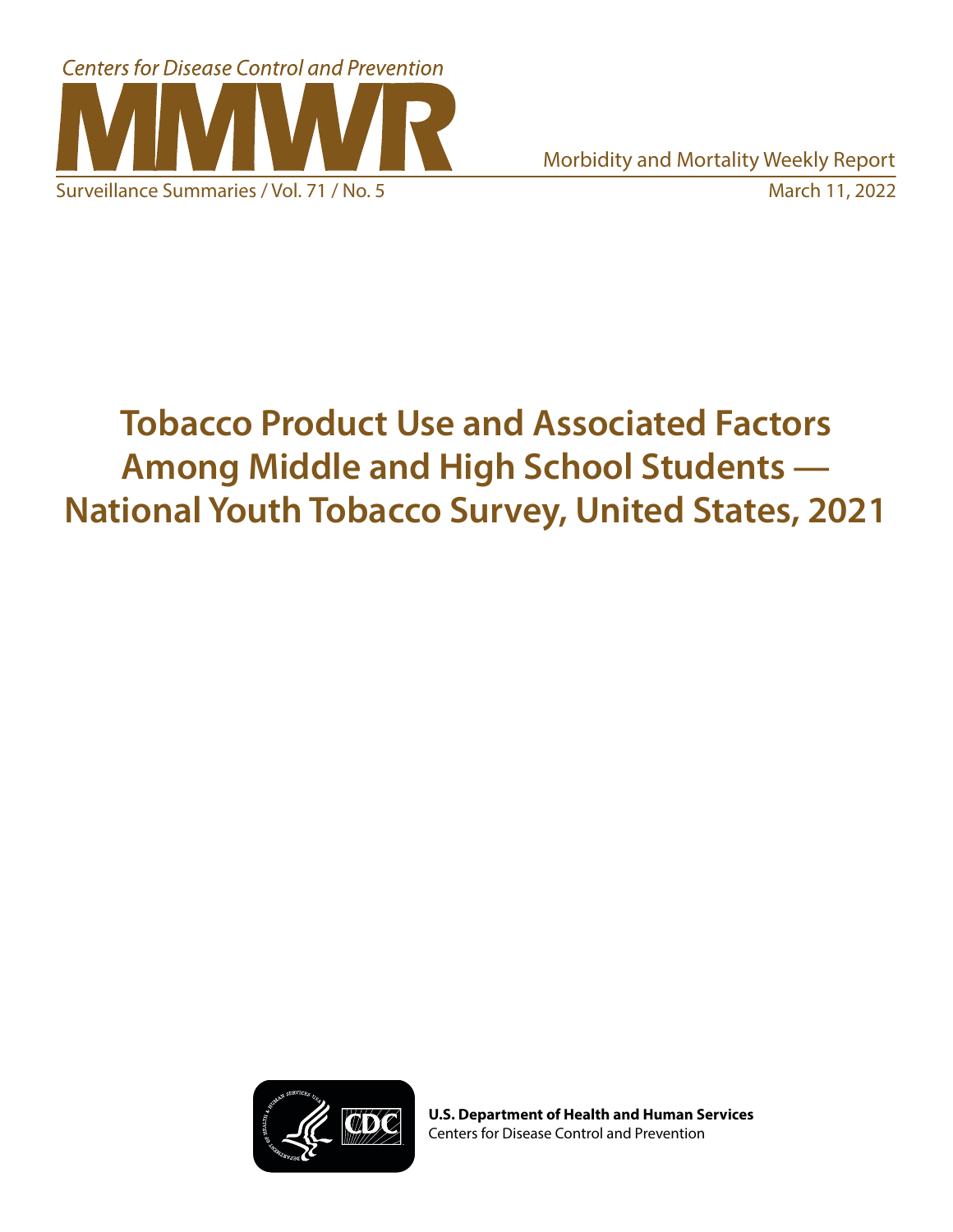#### **CONTENTS**

The *MMWR* series of publications is published by the Center for Surveillance, Epidemiology, and Laboratory Services, Centers for Disease Control and Prevention (CDC), U.S. Department of Health and Human Services, Atlanta, GA 30329-4027.

**Suggested citation:** [Author names; first three, then et al., if more than six.] [Title]. MMWR Surveill Summ 2022;71(No. SS-#):[inclusive page numbers].

**Centers for Disease Control and Prevention** Rochelle P. Walensky, MD, MPH, *Director* Debra Houry, MD, MPH, *Acting Principal Deputy Director* Daniel B. Jernigan, MD, MPH, *Deputy Director for Public Health Science and Surveillance* Rebecca Bunnell, PhD, MEd, *Director, Office of Science* Jennifer Layden, MD, PhD, *Deputy Director, Office of Science* Leslie Dauphin, PhD, *Director, Center for Surveillance, Epidemiology, and Laboratory Services*

#### *MMWR* **Editorial and Production Staff (Serials)**

Charlotte K. Kent, PhD, MPH, *Editor in Chief* Christine G. Casey, MD, *Editor* Mary Dott, MD, MPH, *Online Editor* Terisa F. Rutledge, *Managing Editor* David C. Johnson, *Lead Technical Writer-Editor* Jeffrey D. Sokolow, MA, *Project Editor*

> Matthew L. Boulton, MD, MPH Carolyn Brooks, ScD, MA Jay C. Butler, MD Virginia A. Caine, MD Jonathan E. Fielding, MD, MPH, MBA David W. Fleming, MD

Martha F. Boyd, *Lead Visual Information Specialist* Alexander J. Gottardy, Maureen A. Leahy, Julia C. Martinroe, Stephen R. Spriggs,Tong Yang, *Visual Information Specialists* Quang M. Doan, MBA, Phyllis H. King, Terraye M. Starr, Moua Yang, *Information Technology Specialists*

#### *MMWR* **Editorial Board**

Timothy F. Jones, MD, *Chairman* William E. Halperin, MD, DrPH, MPH Jewel Mullen, MD, MPH, MPA Jeff Niederdeppe, PhD Celeste Philip, MD, MPH Patricia Quinlisk, MD, MPH Patrick L. Remington, MD, MPH

Ian Branam, MA, *Acting Lead Health Communication Specialist* Shelton Bartley, MPH, Leslie Hamlin, Lowery Johnson, Amanda Ray, *Health Communication Specialists* Will Yang, MA, *Visual Information Specialist*

> Carlos Roig, MS, MA William Schaffner, MD Nathaniel Smith, MD, MPH Morgan Bobb Swanson, BS Abbigail Tumpey, MPH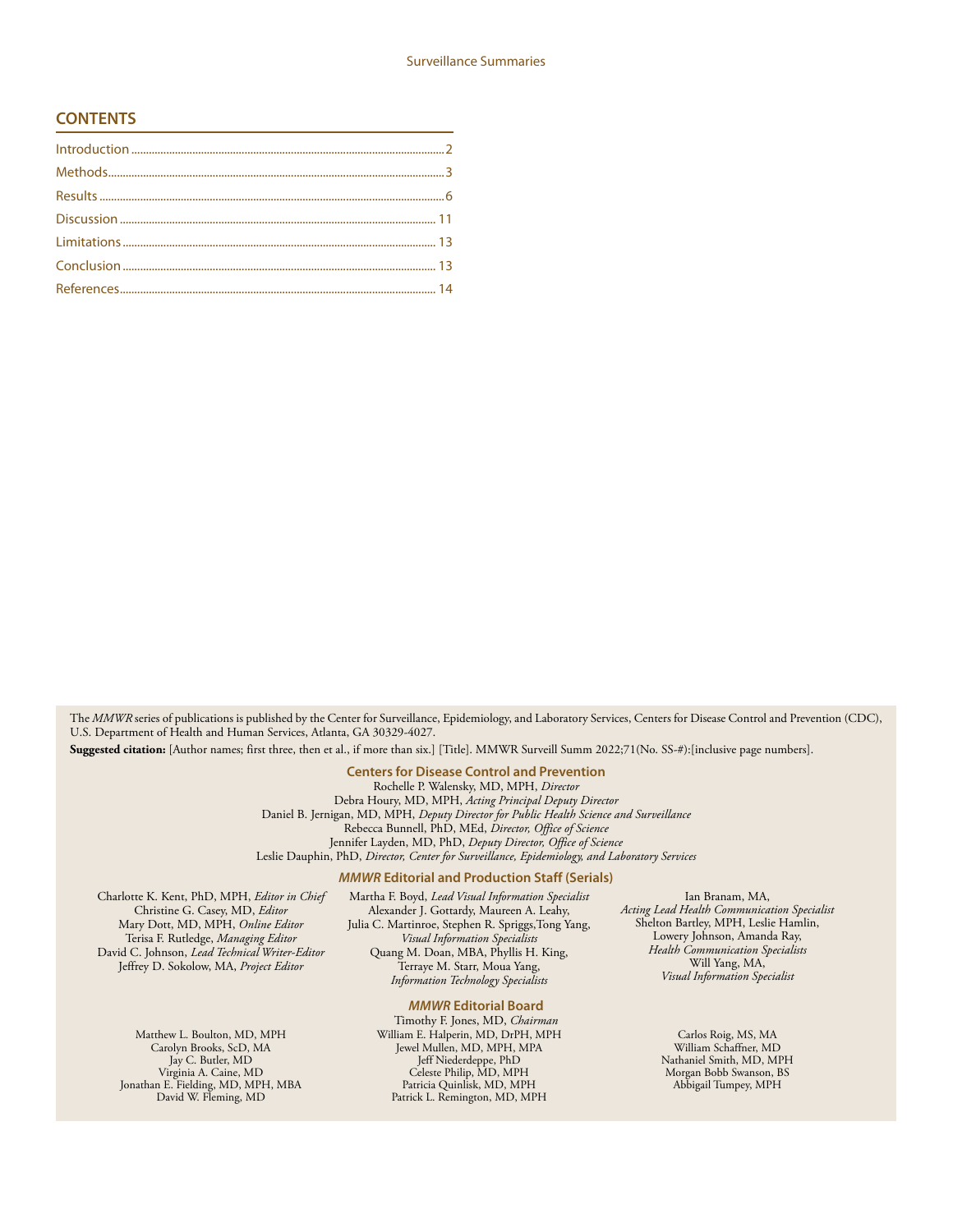# **Tobacco Product Use and Associated Factors Among Middle and High School Students — National Youth Tobacco Survey, United States, 2021**

Andrea S. Gentzke, PhD<sup>1</sup>; Teresa W. Wang, PhD<sup>1</sup>; Monica Cornelius, PhD<sup>1</sup>; Eunice Park-Lee, PhD<sup>2</sup>; Chunfeng Ren, PhD<sup>2</sup>; Michael D. Sawdey, PhD<sup>2</sup>; Karen A. Cullen, PhD<sup>2</sup>; Caitlin Loretan, MPH<sup>1</sup>; Ahmed Jamal, MBBS<sup>1</sup>; David M. Homa, PhD<sup>1</sup>

*1Office on Smoking and Health, National Center for Chronic Disease Prevention and Health Promotion, CDC; 2Center for Tobacco Products, Food and Drug Administration*

#### *Abstract*

**Problem/Condition:** Commercial tobacco use is the leading cause of preventable disease, disability, and death in the United States. Most tobacco product use begins during adolescence. In recent years, tobacco products have evolved to include various combusted, smokeless, and electronic products.

#### **Period Covered:** 2021.

**Description of System:** The National Youth Tobacco Survey (NYTS) is an annual, cross-sectional, school-based, self-administered survey of U.S. middle school (grades 6–8) and high school (grades 9–12) students. A three-stage cluster sampling procedure is used to generate a nationally representative sample of U.S. students attending public and private schools. NYTS is the only nationally representative survey of U.S. middle and high school students that focuses exclusively on tobacco use patterns and associated factors. NYTS provides data to support the design, implementation, and evaluation of comprehensive youth tobacco use prevention and control programs and to guide tobacco regulatory activities. Since 2019, NYTS has been administered electronically via tablet computers. Because of emergency COVID-19 protocols that were in place across the United States during the 2021 NYTS fielding window (January 18–May 21, 2021), the 2021 survey was administered using a web URL to allow participation by eligible students learning under varying instructional models (in-person, distance/virtual, and hybrid). In total, 50.8% of student respondents reported completing the survey in a school building or classroom and 49.2% at home or some other place. CDC and the Food and Drug Administration (FDA) analyzed data from the 2021 NYTS to assess tobacco product use patterns and associated factors among U.S. middle and high school students. Overall, 20,413 students (out of 25,149 sampled students; student response rate: 81.2%) completed the questionnaire from 279 schools (out of 508 sampled schools; school response rate: 54.9%). The overall response rate, defined as the product of the student and school response rates, was 44.6%. The sample was weighted to represent approximately 11.97 million middle school students and 15.44 million high school students. Students with missing information about grade level were excluded from the school-level analyses ( $n = 135$ ).

**Results:** In 2021, an estimated 34.0% of high school students (5.22 million) and 11.3% of middle school students (1.34 million) reported ever using a tobacco product (i.e., electronic cigarettes [e-cigarettes], cigarettes, cigars, smokeless tobacco, hookahs, pipe tobacco, heated tobacco products, nicotine pouches, and bidis [small brown cigarettes wrapped in a leaf]). Current (past 30-day) use of a tobacco product was 13.4% for high school students (2.06 million) and 4.0% for middle school students (470,000). E-cigarettes were the most commonly currently used tobacco product, cited by 11.3% of high school students (1.72 million) and 2.8% of middle school students (320,000), followed by cigarettes, cigars, smokeless tobacco, hookahs, nicotine pouches, heated tobacco products, and pipe tobacco. Current use of any tobacco product was reported by 14.2% of students identifying as lesbian, gay, or bisexual (LGB) (versus 7.9% of heterosexual); 18.9% of students identifying as transgender (versus 8.2% of not transgender); and 14.2% of students reporting severe psychological distress (versus 5.5% with no distress). Among students who currently used each respective tobacco product, frequent use (on  $\geq$ 20 days of the past 30 days) ranged from 17.2% for nicotine pouches to 39.4% for e-cigarettes. Among current users of any tobacco product, 79.1% reported using a flavored tobacco product; by product, e-cigarettes were the most commonly used flavored tobacco product. Among current users of any tobacco product,

**Corresponding author:** Andrea Gentzke, PhD, National Center for Chronic Disease Prevention and Health Promotion, CDC. Telephone: 404-498-1795; E-mail: [msv3@CDC.gov](mailto:msv3@CDC.gov).

the most commonly reported source of access was from a friend (32.8%). Among students who currently used e-cigarettes, 53.7% used a disposable device, 28.7% used a prefilled/refillable pod or cartridge device, 9.0% used a tank or mod system (a system that can be customized by the user), and 8.6% did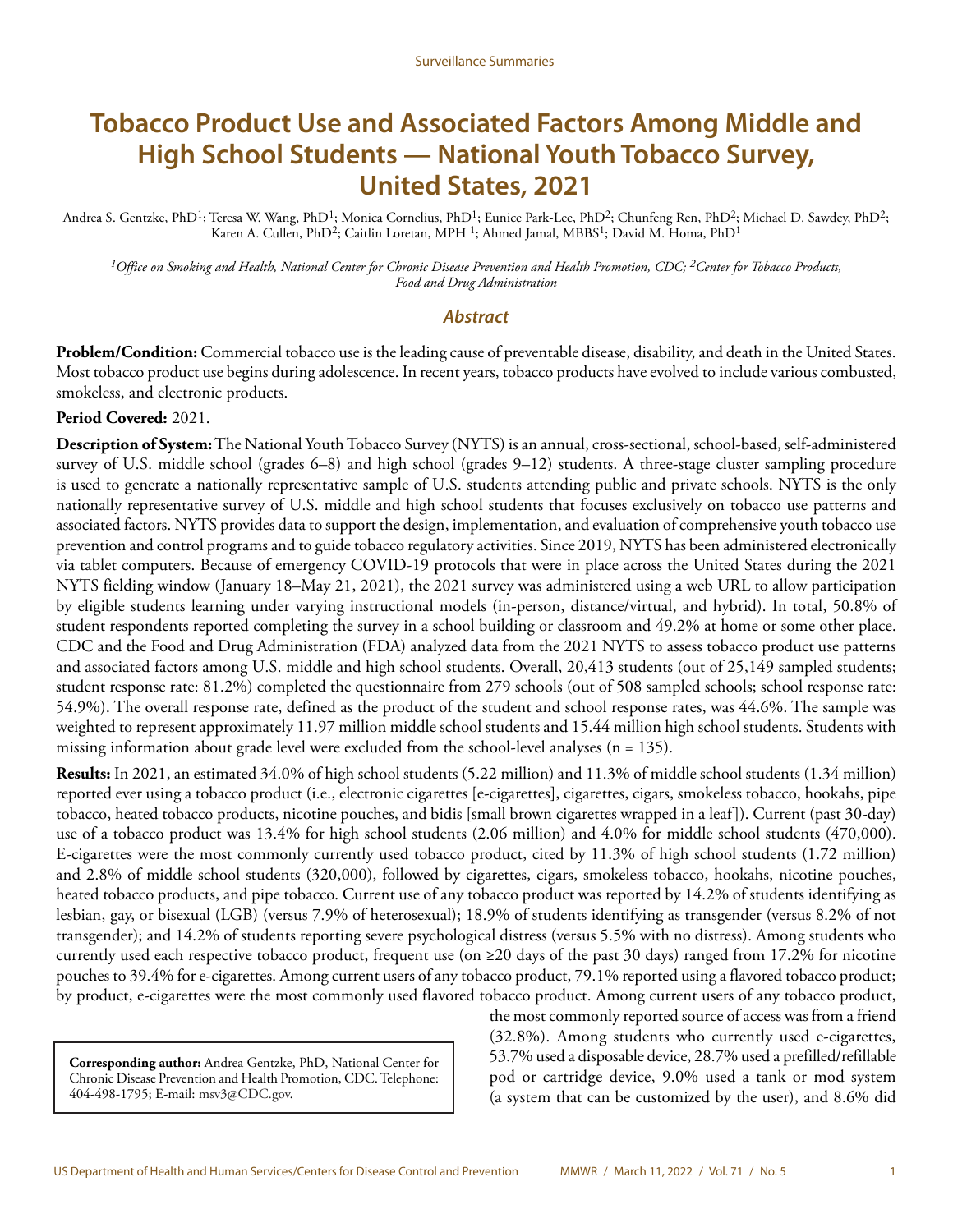<span id="page-3-0"></span>not know the device type. Among students who had ever used e-cigarettes, the most common reason for first trying them was "a friend used them" (57.8%); among current e-cigarette users, the most commonly cited reason for current use was "I am feeling anxious, stressed, or depressed" (43.4%). Among all middle and high school students, 75.2% reported past-year recognition of any antitobacco public education campaign ads. Exposure to marketing or advertising for any tobacco product was reported by 75.7% of students who had contact with an assessed potential source of tobacco product advertisements or promotions (going to a convenience store, supermarket, or gas station; using the Internet; watching television or streaming services or going to the movies; or reading newspapers or magazines). Among students who reported using social media, 73.5% had ever seen e-cigarette–related content. Among all students, perceiving "no" or "little" harm from intermittent tobacco product use was highest for e-cigarettes (16.6%) and lowest for cigarettes (9.6%). Among students who currently used any tobacco product, 27.2% had experienced cravings during the past 30 days; 19.5% reported wanting to use a tobacco product within 30 minutes of waking. Moreover, 65.3% of students who currently used tobacco products were seriously thinking about quitting the use of all products, and 60.2% had stopped using all products for ≥1 day because they were trying to quit during the past 12 months.

**Interpretation:** In 2021, approximately one in 10 U.S. middle and high school students (9.3%) had used a tobacco product during the preceding 30 days. By school level, this represented more than one in eight high school students (13.4%) and approximately one in 25 middle school students (4.0%). E-cigarettes were the most commonly used tobacco product in 2021. Tobacco product use was higher among certain subpopulations, such as those identifying as LGB or transgender, or those reporting psychological distress. Importantly, approximately two thirds of students who currently used tobacco products were seriously thinking about quitting. However, factors that might continue to promote tobacco product use among U.S. youths, such as the availability of flavors, access to tobacco products, exposure to tobacco product marketing, and misperceptions about harm from tobacco product use, remained prevalent in 2021.

**Public Health Action:** The continued monitoring of all forms of youth tobacco product use and associated factors through surveillance efforts including NYTS is important to the development of public health policy and action at national, state, and local levels. The 2021 NYTS was successfully administered during the COVID-19 pandemic using a web URL to allow participation by eligible students learning under varying instructional models. As a result of these modifications to the fielding procedures, any comparison of results between 2021 NYTS findings with previous years, including the direct attribution of any potential changes in tobacco product use, is not possible. Parents, educators, youth advocates, and health care providers can help protect youths from the harms of tobacco products, including e-cigarettes. In addition, the comprehensive and sustained implementation of evidence-based tobacco control strategies, combined with FDA's regulation of tobacco products, is important for reducing all forms of tobacco product use among U.S. youths.

### **Introduction**

Tobacco\* product use is the leading cause of preventable disease, disability, and death in the United States (*1*). Preventing tobacco product use among youths is critical to decreasing morbidity and mortality because almost all tobacco product use begins during adolescence or young adulthood; approximately nine in 10 adults who smoke cigarettes started before age 18 years (*1*–*3*). In recent years, tobacco products have evolved to include various combusted, smokeless, and electronic products.

The National Youth Tobacco Survey (NYTS), conducted periodically during 1999–2009 and annually since 2011, provides national data on estimates of tobacco product use to support the design, implementation, and evaluation of comprehensive youth tobacco prevention and control programs and to inform tobacco regulatory activities in the United States (*4*). NYTS is the only nationally representative survey of U.S. middle (grades 6–8) and high school (grades 9–12) students that focuses exclusively on tobacco product use.

This report presents findings from the 2021 NYTS and describes the prevalence of youth tobacco product use and associated factors, including flavored tobacco product use, reasons for use, access to tobacco products, exposure to protobacco and antitobacco product marketing, harm perceptions, urges to use tobacco products, and quitting behaviors. These findings can be used by public health professionals, health care providers, policymakers, parents, and other youth advocates to prevent and reduce tobacco product use among U.S. youths.

**<sup>\*</sup>**The term "tobacco" as used in this report refers to commercial tobacco products and not to sacred and traditional use of tobacco by some American Indian communities.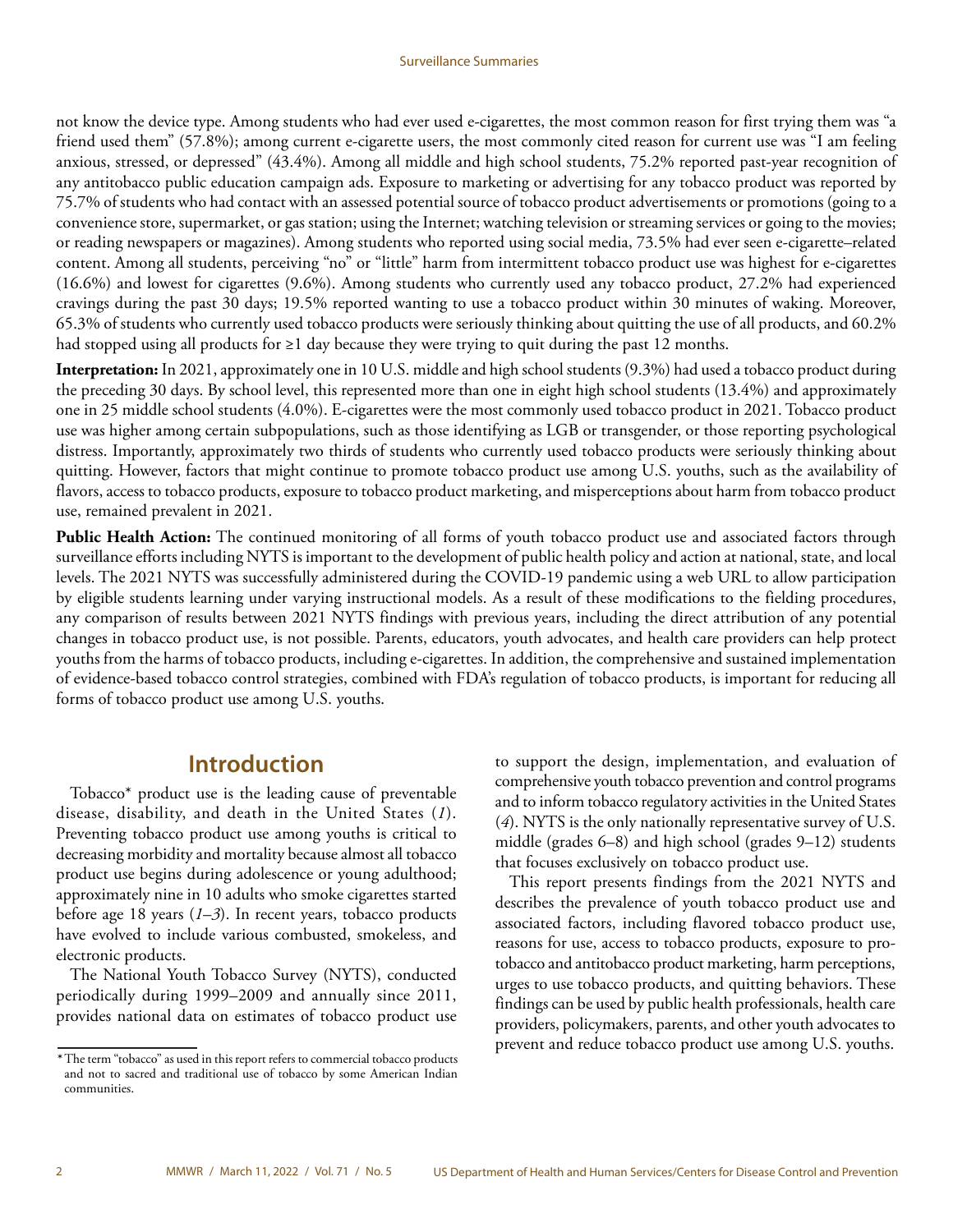# **Methods**

### **NYTS Sampling Procedures**

<span id="page-4-0"></span>NYTS is a cross-sectional, school-based, self-administered survey of U.S. middle and high school students (*4*). The 2021 NYTS sampling frame consisted of all regular public and private schools with students enrolled in grades 6–12 in the 50 U.S. states and the District of Columbia. The sampling frame comprised data obtained from Market Data Retrieval (*5*) and the National Center for Education Statistics (*6*,*7*). Alternative schools, special education schools, U.S. Department of Defense–operated schools, Bureau of Indian Affairs schools, vocational schools, and schools with a combined total of <40 students in grades 6–12 were excluded. Across 16 previous cycles of NYTS, school participation had averaged 80.8% with a low of 49.9%. Student participation had averaged 89.5% with a low of 85.9%. Historical participation rates at both school and student levels guided the sampling design and projected sample sizes. However, a more robust approach was used to calculate the projected sample sizes for the 2021 NYTS by assuming a more conservative overall response rate of 42.5%. The overall number of schools included in the sample was increased to account for higher levels of anticipated school refusals attributable to COVID-19 precautions. NYTS uses a stratified, three-stage cluster sample design (*4*). All students in the selected classes were eligible to participate in the survey; students who were unable to complete the questionnaire without special assistance were excluded.

### **Data Collection and Processing**

Because of emergency COVID-19 protocols across the United States, the 2021 NYTS was conducted using an online survey to allow eligible students to participate while at school or at home during a designated class period as part of a class activity.† Participation in NYTS was voluntary at both the school and student levels; parental consent and student assent were required for NYTS participation. Students logged into a secure website from a school-issued or personal Internet-connected device, watched an instructional video, and responded to a question regarding their current location (e.g., classroom, home, or other location) before completing

the survey. Data were transmitted directly to a secure server. Data collection procedures were supported by trained, off-site technical assistance providers who maintained regular contact with selected schools and teachers before, during, and after data collection activities. Students or whole classes that were unable to participate during the primary data collection period were asked to take the survey at the next possible opportunity. The 2021 NYTS was reviewed and approved by the Office of Management and Budget, the contracted data collectors' institutional review board (IRB), and CDC's IRB. $\$ 

The 2021 survey included 166 questions covering demographic information, tobacco product use behaviors, knowledge of and attitudes toward tobacco use, exposure to protobacco and antitobacco media and advertising, access to tobacco products, nicotine dependence, cessation attempts, exposure to secondhand smoke and e-cigarette aerosol, harm perceptions, exposure to tobacco product health warnings, and other tobacco-related topics. At the beginning of each tobacco product section, a description of the product, including example brands and generic images, was provided. Respondents did not answer all questions because of questionnaire skip patterns. Respondents could skip any question or end the survey at any time.

Survey administration occurred during January 18, 2021– May 21, 2021. The final sample consisted of 508 schools, of which 279 participated (school response rate: 54.9%); 20,413 student questionnaires were completed out of a sample of 25,149 students (student response rate: 81.2%). Student response rates varied by school instructional model; student response rates were 85.8% among schools with in-person instruction ( $n = 69$  participating schools), 77.9% in schools with exclusive distance learning or virtual instruction  $(n = 68$  participating schools), and 81.4% for schools with hybrid instruction (n = 142 participating schools). Hybrid student instructional models define instances in which some educational instruction happened in person and some happened virtually. This included various scenarios, including all students alternating between in-person and virtual learning or a portion of students receiving in-person instruction at all times and the remaining students receiving virtual instruction at all times. The overall response rate for the 2021 NYTS, defined as the product of the school-level and student-level response rates, was 44.6%. After exclusion of outliers, the average survey completion time was approximately 22 minutes. A weighting factor was applied to each student record to adjust for nonresponse and for varying probabilities of selection. Weights were adjusted to ensure that the weighted proportions of students in each grade matched

<sup>†</sup> In 2019, NYTS transitioned from a paper and pencil questionnaire to an electronic survey. The 2019 and 2020 NYTS were conducted offline using provided tablet computers in schools; data collection was supported by trained survey administrators (*4*). This methodology was not feasible for the 2021 NYTS because of the implementation of emergency COVID-19 protocols across the country, including various school instructional models (in-person, distance/ virtual, and hybrid), restricted visitor access at schools, travel restrictions, and other factors.

<sup>§</sup> 45 C.F.R. part 46; 21 C.F.R. part 56.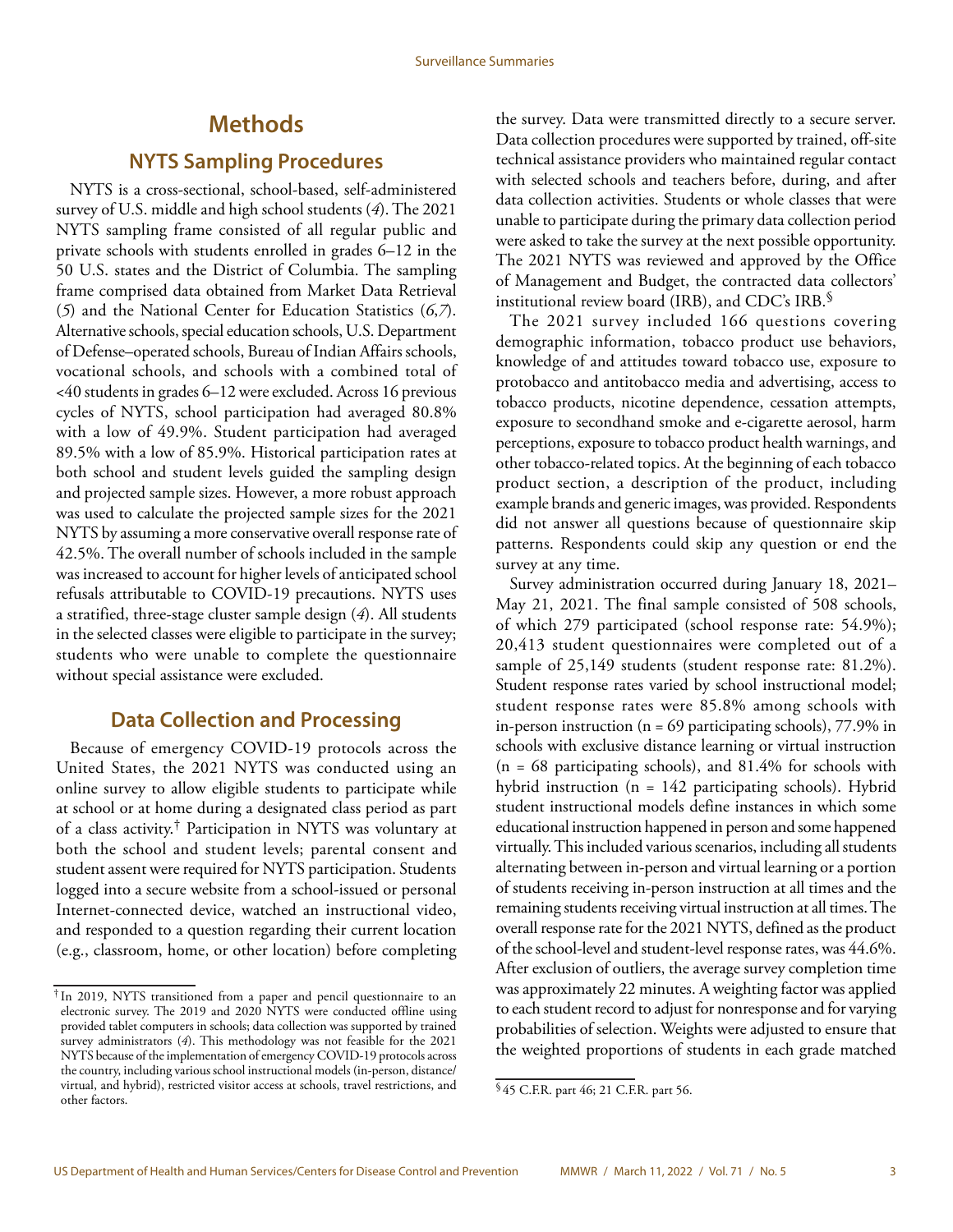national population proportions. Additional information on the NYTS sampling design, recruitment procedures, and data weighting is available [\(https://www.cdc.gov/tobacco/](https://www.cdc.gov/tobacco/data_statistics/surveys/nyts/index.htm) [data\\_statistics/surveys/nyts/index.htm](https://www.cdc.gov/tobacco/data_statistics/surveys/nyts/index.htm)).

#### **Measures**

#### **Ever and Current Tobacco Product Use**

Nine tobacco products were assessed: electronic cigarettes (e-cigarettes), cigarettes, cigars (cigars, cigarillos, and little cigars), smokeless tobacco (chewing tobacco, snuff, dip, snus, and dissolvable tobacco products), hookahs, pipe tobacco, bidis (small brown cigarettes wrapped in a leaf), heated tobacco products (HTPs), and nicotine pouches (pouches containing nicotine powder that comes from tobacco, which users place in their mouth). For each product, ever use was defined as ever using the product, and current use was defined as use on ≥1 day during the past 30 days. Any tobacco product use was defined as use of one or more of the nine tobacco products. Use of two or more tobacco products was defined as use of two or more of the nine tobacco products. Any combustible tobacco product use was defined as use of one or more of the following: cigarettes, cigars, hookahs, pipe tobacco, and bidis.

#### **Demographic Factors**

Demographic covariates assessed included sex (female or male), race and ethnicity (non-Hispanic White, non-Hispanic Black, Hispanic, or non-Hispanic other race), sexual identity (heterosexual; lesbian, gay, or bisexual [LGB]; or not sure), and whether the respondent identified as transgender (no, yes, not sure, or don't know what this question is asking).

#### **Social Determinant Indicators**

Social determinant indicators included academic status in school (mostly As, Bs, Cs, Ds, or Fs), and speaking a language other than English at home (yes or no). Additionally, a composite scale made up of four questions was used to assess psychological distress: "During the past two weeks, how often have you been bothered by any of the following problems?" 1) "little interest or pleasure in doing things"; 2) "feeling down, depressed, or hopeless"; 3) "feeling nervous, anxious, or on edge"; and 4) "not being able or stop or control worrying." For each item, response options were numerically coded (not at all = 0; several days = 1; more than half of the days = 2; nearly every day = 3), summed (range: 0–12), and categorized as none (0–2), mild (3–5), moderate (6–8), or severe (9–12). Furthermore, a composite scale made up of four questions was used to assess family affluence. Numeric values were assigned to question responses as follows: 1) "Does your family own a vehicle (such as a car, van, or truck)?"  $[no = 0; yes, one = 1;$ 

yes, two or more = 2]; 2) "Do you have your own bedroom?"  $[no = 0; yes = 1]; 3$  "How many computers (including laptops and tablets, not including game consoles and smartphones) does your family own?" [none = 0; one = 1; two = 2; more than two =  $3$ ]; and  $4$ ) "During the past 12 months, how many times did you travel on vacation with your family?" [not at all = 0; once = 1; twice = 2; more than twice =  $3$ ]. Responses were summed (range: 0–9) and categorized into approximate tertiles based on the weighted distribution of scores in this sample as low  $(0-5)$ , medium  $(6-7)$ , and high  $(8-9)$ .

#### **Frequency of Tobacco Product Use**

Respondents who reported ever use of any tobacco product were asked, "During the past 30 days, on how many days did you [use e-cigarettes; smoke cigarettes; smoke cigars, cigarillos, or little cigars; use chewing tobacco, snuff, or dip; use snus; use dissolvable tobacco products; smoke tobacco in a hookah or water pipe; smoke pipes filled with tobacco; use an HTP; or use a nicotine pouch]." Response options ranged between 0 and 30 days. Response options were categorized as 1–5 days, 6–19 days, and 20–30 days. Frequent use was defined as using a product on ≥20 days of the past 30 days.

#### **Flavored Tobacco Product Use**

For each tobacco product (excluding cigarettes), current users were asked, "Were any of the [tobacco product] that you used in the past 30 days flavored to taste like menthol, mint, clove or spice, alcoholic drinks, candy, fruit, chocolate, or any other flavor?" Response options were "yes," "no," and "don't know." Those who responded "yes" were categorized as a current flavored product user. Current flavored tobacco product users were asked, "What flavors were the [tobacco product] that you have used in the past 30 days? (Select one or more)." Response options were "menthol," "mint," "clove or spice," "fruit," "chocolate," "alcoholic drinks (such as wine, margarita, or other cocktails)," "candy, desserts, or other sweets," and "some other flavor not listed here." Those who selected "some other flavor not listed here" could provide a write-in response; write-in responses corresponding to an original response option were recoded.

For cigarettes, current users were categorized as flavored (menthol) cigarette smokers if they responded "yes" to the question, "Menthol cigarettes are cigarettes that taste like mint. During the past 30 days, were the cigarettes that you usually smoked menthol?" or if they indicated "Kool" or "Newport" as their usual cigarette brand during the past 30 days. Usual cigarette brand was determined based on responses to two questions: "During the past 30 days, what brands of cigarettes did you smoke? (Select one or more)" and "During the past 30 days, what brand of cigarettes did you usually smoke?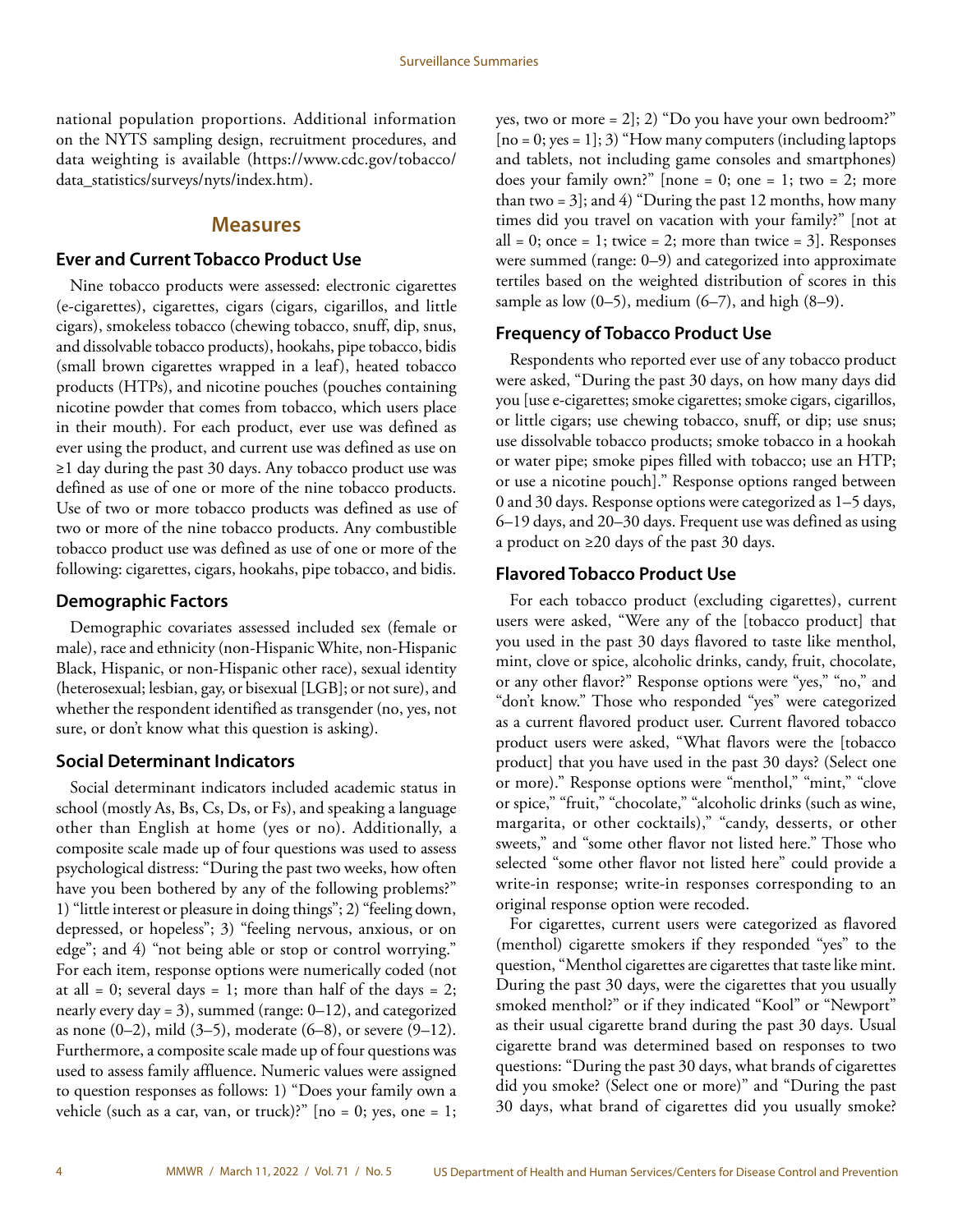(Choose only one answer)." If "Kool" or "Newport" was the only brand selected for the first question, or if multiple brands were selected in the first question and "Kool" or "Newport" was selected for the second question, "Kool" or "Newport" was considered the respondent's usual brand.

### **E-Cigarette Device Type**

Respondents who reported current use of e-cigarettes were asked, "Which of the following best describes the type of e-cigarette you have used in the past 30 days? If you have used more than one type, please think about the one you use most often." Response options were "A disposable e-cigarette (for example, Puff Bar or Stig)," "An e-cigarette that uses pre-filled or refillable pods or cartridges (for example, Juul, Smok, or Suorin)," "An e-cigarette with a tank that you refill with liquids (including mod systems that can be customized by the user)," and "I don't know the type."

### **Reasons for E-Cigarette Use**

Respondents who had ever used e-cigarettes were asked, "Why did you first use an e-cigarette?" Respondents who reported current e-cigarette use were further asked, "Why do you currently use e-cigarettes?" For both questions, respondents could select one or more of 14 specified reasons. Respondents who indicated, "I used/use them for some other reasons" to either question could specify a write-in response; analyses of write-in responses were not included in this report.

### **Access to Tobacco Products**

For each tobacco product, access sources were assessed by two questions: "During the past 30 days, how did you get your [tobacco product]?" (respondents could select one or more of eight specified responses) and "During the past 30 days, where did you buy your [tobacco product]?" (respondents could select one or more of 12 specified responses). Respondents could specify a write-in response; analyses of write-in responses were not included in this report.

### **Recognition of Public Education Campaigns Against Tobacco Product Use**

All respondents were asked two questions regarding public education campaigns against tobacco product use: "In the past 12 months, have you seen or heard The Real Cost, on television, the Internet, social media, or radio as part of ads about tobacco?" (response options were yes, no, or not sure) and "In the past 12 months, have you seen or heard any other ads against tobacco with the following names or slogans on television, the Internet, social media, or on the radio?" Respondents could select one or more of "Truth," "Tips or Tips from Former Smokers," "Fresh Empire," "This Free Life,"

or "some other ad" or could select "I haven't seen or heard any of these ads." Those who indicated having seen "some other ad" could specify with a write-in response; analyses of write-in responses were not included in this report. A composite of having recognized at least one ad against tobacco product use from a specified response option also was generated.

### **Exposure to Tobacco Product Marketing**

Exposure to tobacco product marketing (advertisements or promotions) was assessed separately for e-cigarettes and cigarettes or other tobacco products for four sources: retail stores; Internet; television, streaming services, or movies; and newspapers or magazines. Respondents were asked, "When you [are using the Internet; read newspapers or magazines; go to a convenience store, supermarket, or gas station; watch television or streaming services (such as Netflix, Hulu, or Amazon Prime), or go to the movies], how often do you see ads or promotions for [e-cigarettes; cigarettes or other tobacco products]?" Respondents were categorized as exposed if they responded "sometimes," "most of the time," or "always" or unexposed if they responded "never" or "rarely." Those who reported "I do not use the Internet," "I do not read newspapers or magazines," "I never go to a convenience stores, supermarket, or gas station," or "I do not watch TV or streaming services or go to the movies" were excluded from the analysis.

### **E-Cigarette Content on Social Media**

All respondents were asked, "How often do you use social media?" Respondents who reported a response other than "never/I don't use social media" were asked, "When you use social media, how often 1) "do you see posts or content (pictures, videos, or text) related to e-cigarettes?"; 2) "do you post pictures or videos of yourself or someone else using e-cigarettes?"; and 3) "have you liked, commented, or shared posts or content (pictures, videos, or text) related to e-cigarettes?" For each question, response options were "never," "less than monthly," "monthly," "weekly," or "daily."

### **Harm Perceptions**

The 2021 NYTS assessed harm perceptions for five tobacco products: e-cigarettes; cigarettes; cigars, cigarillos, or little cigars; smokeless tobacco (chewing tobacco, snuff, dip, snus, or dissolvable tobacco products); and hookahs. All respondents were asked, "How much do you think people harm themselves when they (use e-cigarettes; smoke cigarettes; smoke cigars, cigarillos, or little cigars; use chewing tobacco, snuff, dip, snus, or dissolvable tobacco products; or smoke tobacco in a hookah or water pipe) some days but not every day?" Response options were "no harm," "little harm," "some harm," and "a lot of harm."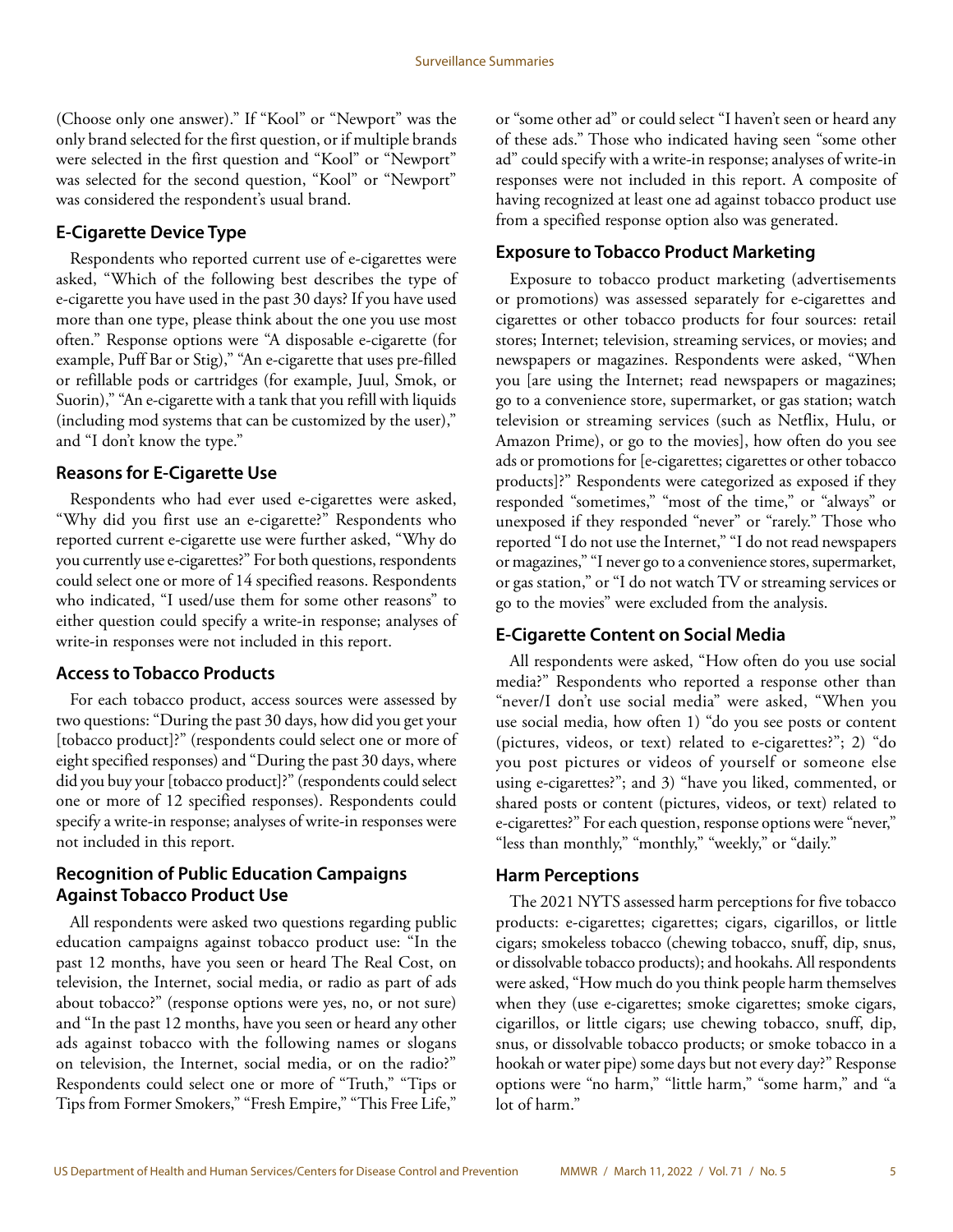#### <span id="page-7-0"></span>**Dependence and Cessation Indicators**

#### **Urges to Use Tobacco Products**

Students who currently used any tobacco product were asked, "During the past 30 days, have you had a strong craving or felt like you really needed to use a tobacco product of any kind?" (yes or no); and "How soon after you wake up do you want to use a tobacco product of any kind?" Response options were dichotomized as wanting to use a tobacco product within 30 minutes ("within 5 minutes" or "from 6 to 30 minutes,") or not ("from more than 30 minutes to 1 hour," "after more than 1 hour but less than 24 hours," "I rarely want to use tobacco products," or "I do not want to use tobacco products").

#### **Quitting Behaviors**

Students who currently used any tobacco product were asked, "Are you seriously thinking about quitting the use of all tobacco products?" Responses were dichotomized as yes ("yes, during the next [30 days; 6 months; 12 months]" or "yes, but not during the next 12 months") or no ("no, I am not thinking about quitting the use of all tobacco products"). Students who currently used any tobacco product were asked, "During the past 12 months, how many times have you stopped using all tobacco products for one day or longer because you were trying to quit all tobacco products for good?" Responses were dichotomized as making a past-year quit attempt ("1 time," "2 times," "3–5 times," "6–9 times," or "10 or more times") or not making an attempt ("I did not try to quit all tobacco products during the past 12 months").

#### **Analyses**

Statistical analyses were conducted by using SAS-callable SUDAAN software (version 11.0.1; RTI International) to account for the complex sampling design. Weighted prevalence estimates and 95% CIs were computed for all measures; when applicable, population totals were estimated from probability weights. Results with unweighted denominators <50 or a relative standard error >30% are not reported. Comparisons of estimates from the 2021 NYTS with previous years were not possible because of the modifications to the fielding procedures in 2021 in response to the COVID-19 pandemic. The 20,413 student records were weighted to represent approximately 27.56 million students. On the basis of self-reported grade level, this included 9,763 middle school students (11.97 million) and 10,515 high school students (15.44 million); 135 students with missing information on grade level were excluded from school-level analyses. Overall, 50.8% of student respondents reported completing the survey in a school building or classroom and 49.2% at home or some other place.

# **Results**

### **Ever Tobacco Product Use**

In 2021, among U.S. middle and high school students, 24.1% (6.6 million) reported ever use of a tobacco product (high school: 34.0%, 5.22 million; middle school: 11.3%, 1.34 million) (Table 1). Among students who ever used a tobacco product, 49.4% (3.2 million) had ever used a combustible tobacco product and 41.5% (2.74 million) had ever used two or more tobacco product types. E-cigarettes were the most commonly ever used tobacco product overall (19.4%; 5.3 million), followed by cigarettes (8.1%), cigars (5.2%), smokeless tobacco (3.6%), hookahs (2.8%), nicotine pouches (1.9%), HTPs (1.8%), and pipe tobacco (1.0%). Ever use of any tobacco product was reported by 28.0% of middle and high school students who reported taking the survey in a school or classroom and 20.5% of middle and high school students who reported taking the survey at home or some other place ( data not shown).

### **Current Tobacco Product Use**

Overall, among middle and high school students, 9.3% (2.55 million) reported current (past 30-day) use of any tobacco product (Table 2). Among students who currently used any tobacco product, 34.4% (860,000) currently used any combustible tobacco product and 29.0% (740,000) currently used two or more tobacco product types. E-cigarettes were the most commonly used tobacco product overall (7.6%; 2.06 million), followed by cigarettes (1.5%), cigars (1.4%), smokeless tobacco (0.9%), hookahs and nicotine pouches (both 0.8%), HTPs (0.7%), and pipe tobacco (0.3%). Current use of any tobacco product was reported by 11.7% of middle and high school students who reported taking the survey in a school or classroom and 6.9% of middle and high school students who reported taking the survey at home or some other place.

Among high school students, 13.4% (2.06 million) reported current use of any tobacco product (Figure 1). Among high school students who currently used tobacco products, 32.8% (660,000) currently used any combustible tobacco product and 28.4% (580,000) currently used two or more tobacco product types. Among high school students, e-cigarettes were the most commonly used tobacco product (11.3%; 1.72 million), followed by cigars (2.1%), cigarettes (1.9%), hookahs and smokeless tobacco (both 1.2%), nicotine pouches (1.1%), HTPs (0.8%), and pipe tobacco (0.4%).

Among middle school students, 4.0% (470,000) reported current use of any tobacco product. Among middle school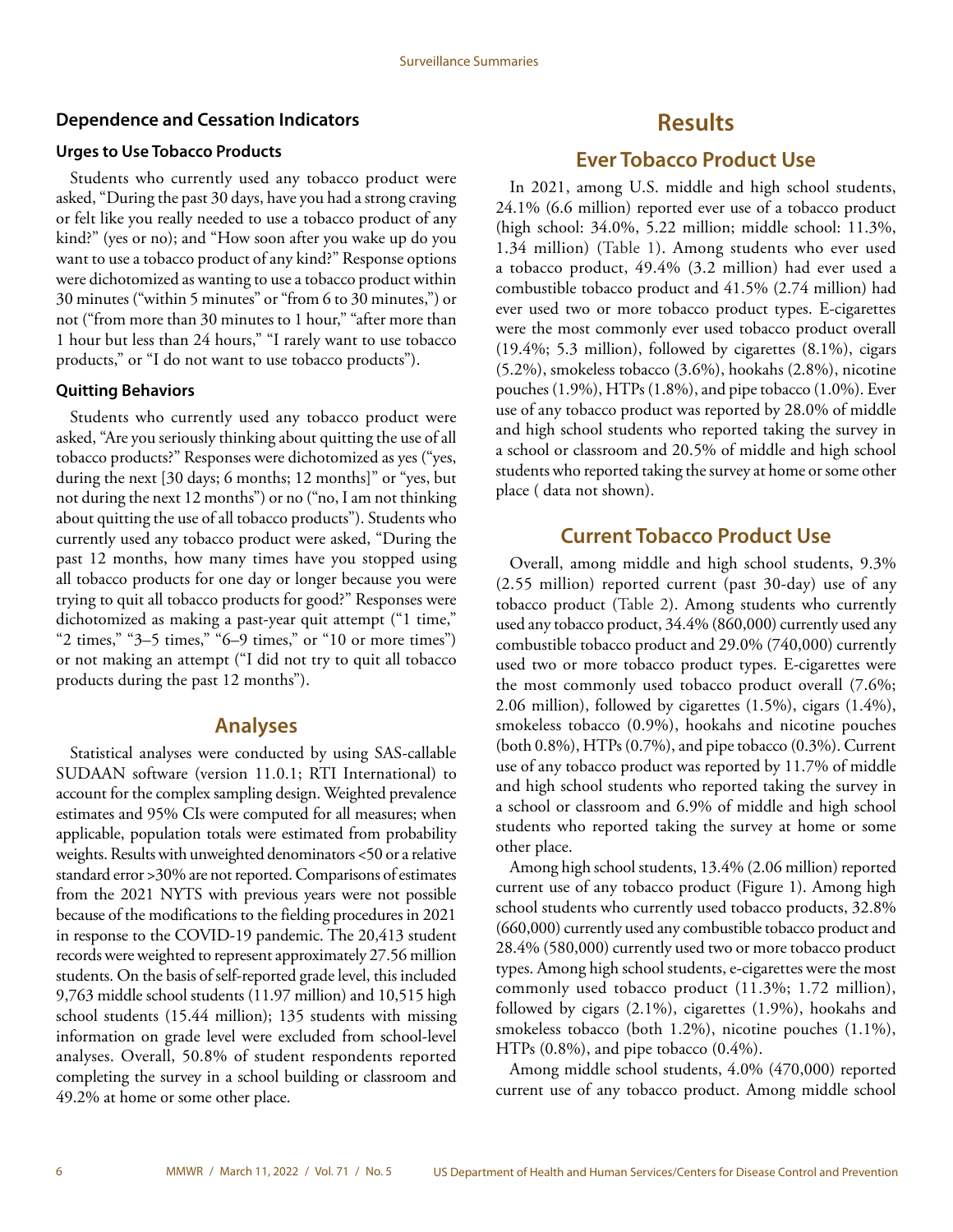**FIGURE 1. Percentage of middle and high school students who reported current (past 30-day) use of select tobacco products,\* any tobacco product,† any combustible tobacco product,§ or two or more tobacco product types,¶ by school level\*\* and overall — National Youth Tobacco Survey, United States, 2021** 



#### **Abbreviation:** e-cigarettes = electronic cigarettes.

\* Past 30-day use of e-cigarettes was determined by asking, "During the past 30 days, on how many days did you use e-cigarettes?" Past 30-day use of cigarettes was determined by asking, "During the past 30 days, on how many days did you smoke cigarettes?" Past 30-day use of cigars was determined by asking, "During the past 30 days, on how many days did you smoke cigars, cigarillos, or little cigars?" Smokeless tobacco was defined as use of chewing tobacco, snuff, dip, snus, or dissolvable tobacco products. Past 30-day use of smokeless tobacco was determined by asking, "During the past 30 days, on how many days did you use [chewing tobacco, snuff, or dip /snus/dissolvable tobacco products]?" Responses from these questions were combined to derive overall smokeless tobacco use. Past 30-day use of hookahs was determined by asking, "During the past 30 days, on how many days did you smoke tobacco in a hookah or water pipe?" Past 30-day use of nicotine pouches was determined by asking, "During the past 30 days, on how many days did you use nicotine pouches?" Past 30-day use of heated tobacco products was determined by asking, "During the past 30 days, on how many days did you use heated tobacco products?" Past 30-day use of pipe tobacco (not hookahs) was determined by asking, "In the past 30 days, on how many days did you smoke pipes filled with tobacco?" Because of missing data on the past 30-day use questions, denominators for each tobacco product might be different. For each product, current use was defined as self-reported use on ≥1 day during the past 30 days.

† Any tobacco product use was defined as use of any tobacco product (e-cigarettes, cigarettes, cigars [cigars, cigarillos, or little cigars], smokeless tobacco [chewing tobacco, snuff, dip, snus, or dissolvable tobacco products], hookahs, pipe tobacco, heated tobacco products, nicotine pouches, or bidis [small brown cigarettes wrapped in a leaf]) on  $\geq$ 1 day during the past 30 days.

§ Any combustible tobacco product use was defined as use of cigarettes, cigars (cigars, cigarillos, or little cigars), hookahs, pipe tobacco, or bidis on ≥1 day during the past 30 days.

¶ Defined as use of two or more tobacco products (e-cigarettes, cigarettes, cigars [cigars, cigarillos, or little cigars], smokeless tobacco [chewing tobacco, snuff, dip, snus, or dissolvable tobacco products], hookahs, pipe tobacco, heated tobacco products, nicotine pouches, or bidis) on ≥1 day during the past 30 days.

\*\* Overall estimates were reported among 20,413 U.S. middle and high school students. School level was determined by self-reported grade level: high school (grades 9–12; n = 10,515) and middle school (grades 6–8; n = 9,763).

students who currently used tobacco products, 40.0% (190,000) currently used any combustible tobacco product and 32.5% (150,000) currently used two or more tobacco product types. Among middle school students, e-cigarettes were the most commonly used tobacco product (2.8%; 320,000), followed by cigarettes (1.0%), cigars and smokeless tobacco (both 0.6%), hookahs and HTPs (both 0.4%), nicotine pouches (0.3%), and pipe tobacco (0.2%).

### **Social Determinant Indicators**

#### **Ever Tobacco Product Use**

By race and ethnicity, ever use of any tobacco product was reported by 26.7% of students who were non-Hispanic White, 22.4% of students who were Hispanic, 21.9% of students who were non-Hispanic Black, and 16.1% of students who were non-Hispanic other race (Table 1). Ever use of any combustible tobacco product was reported by 14.0% of students who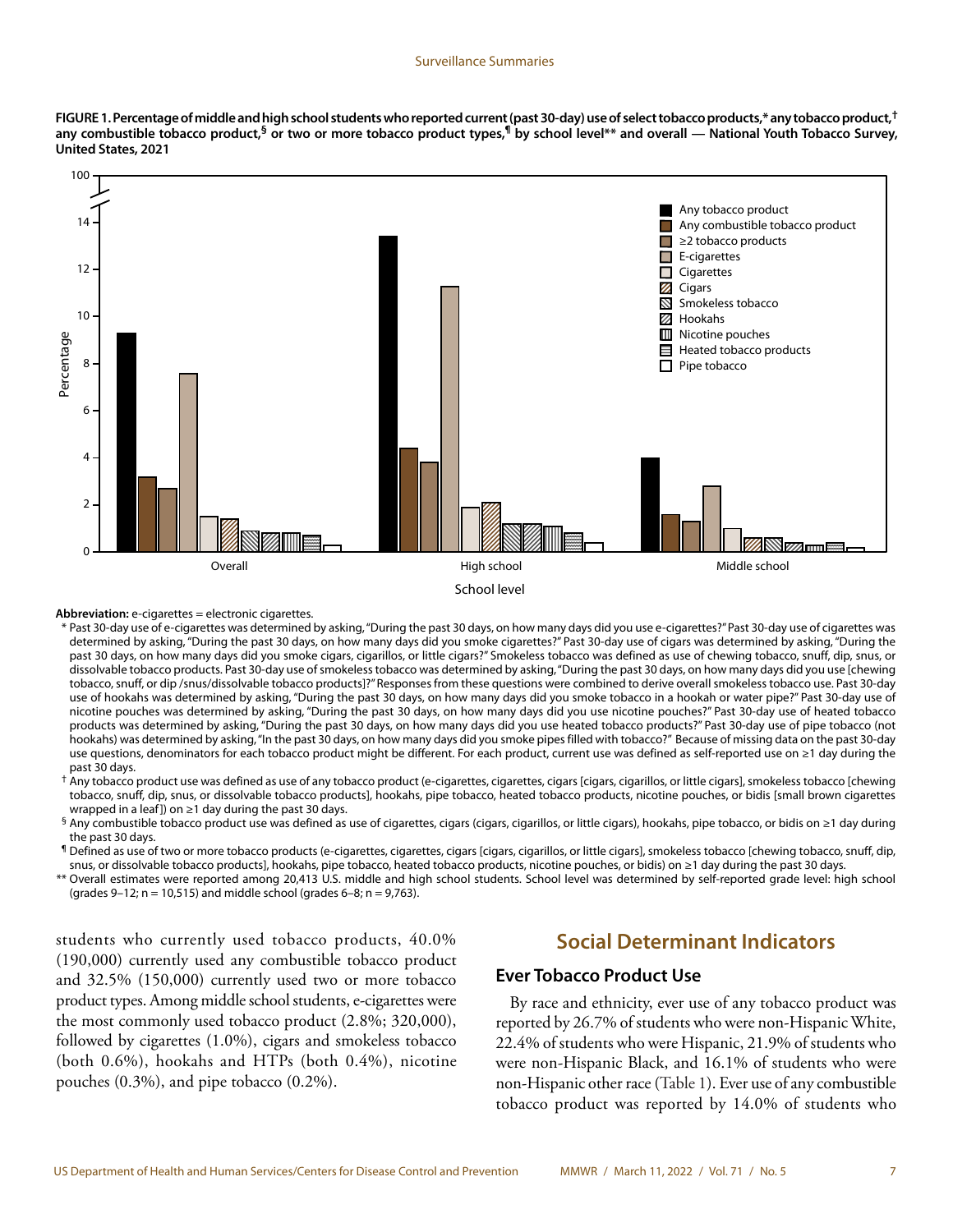were non-Hispanic Black, 12.6% of students who were non-Hispanic White, 10.4% of students who were Hispanic, and 8.3% of students who were non-Hispanic other race.

Ever use of any tobacco product was reported by 35.4% of students identifying as LGB, 22.8% of those identifying as heterosexual, and 14.4% of those who were not sure (Table 3) and 37.9% of those identifying as transgender, 23.4% of those identifying as not transgender, and 26.4% of those who were not sure.

For psychological distress, prevalence of ever use of any tobacco product ranged from 16.6% (none) to 37.8% (severe) (Table 3). Prevalence was similar for low (24.4%), medium (22.3%), and high (24.0%) family affluence. Prevalence of ever use of any tobacco product increased as self-reported grades in school declined (mostly As: 18.3% to mostly Fs: 41.7%). Ever use was 24.5% for students who spoke English at home and 20.5% for those who spoke another language at home.

#### **Current Tobacco Product Use**

By race and ethnicity, current use of any tobacco product was reported by 11.0% of students who were non-Hispanic White, 8.2% of students who were non-Hispanic Black, 7.4% of students who were Hispanic, and 5.4% of students who were non-Hispanic other race (Table 2). Current use of any combustible tobacco product was reported by 5.2% of students who were non-Hispanic Black, 3.1% of students who were non-Hispanic White, and 2.8% of students who were Hispanic.

Overall, current use of any tobacco product was reported by 14.2% of students identifying as LGB, 7.9% of those identifying as heterosexual, and 5.5% of those who were not sure (Table 3) and 18.9% of those identifying as transgender, 8.2% of those identifying as not transgender, and 9.1% of those who were not sure.

By psychological distress, prevalence of current use of any tobacco product ranged from 5.5% (none) to 14.2% (severe) (Table 3). Current use was similar for low (9.2%), medium (7.7%), and high (8.8%) family affluence. Prevalence of current use of any tobacco product increased with declining self-reported grades in school (mostly As: 5.5% to mostly Fs: 17.3%). Current use of any tobacco product was 9.2% for students who spoke English in the home and 6.4% for those spoke another language at home.

# **Frequency of Tobacco Product Use**

Among students who currently used each tobacco product, frequent use (on  $\geq$ 20 of the past 30 days) was 39.4% (810,000) for e-cigarettes, 29.5% (50,000) for chewing tobacco, snuff, or dip, 26.1% (20,000) for snus, 22.1% (30,000) for HTPs, 20.7% (80,000) for cigars, 19.9% (40,000) for hookahs, 18.9% (70,000) for cigarettes, and 17.2% (30,000) for nicotine pouches (Table 4). For nearly all tobacco products, more than half of students who currently used the products reported using them on 1–5 days of the past 30 days.

# **Flavored Tobacco Product Use**

Among students who currently used any tobacco product, 79.1% (high school: 80.2%; middle school: 74.6%) reported using flavored tobacco product(s) in the past 30 days (Table 5). Among students who currently used each tobacco product, use of a flavored product was 84.7% for e-cigarettes, 70.1% for smokeless tobacco, 61.6% for nicotine pouches, 46.6% for hookahs, 44.4% for cigars, 44.0% for HTPs, 38.8% for cigarettes (menthol only), and 34.4% for pipe tobacco.

Among students who currently used each flavored tobacco product, fruit was the most commonly reported flavor type for e-cigarettes (71.6%), hookahs (73.5%), cigars (65.0%), and HTPs (46.4%) (Figure 2) (Supplementary Table 1; [https://stacks.cdc.gov/view/cdc/114659\)](https://stacks.cdc.gov/view/cdc/114659); mint was the most commonly reported flavor type for smokeless tobacco (69.2%) and nicotine pouches (53.5%). Menthol use was reported as 50.2% for nicotine pouches, 38.8% for cigarettes, 38.2% for smokeless tobacco, 28.8% for e-cigarettes, 26.5% for HTPs, 21.0% for cigars, and 17.0% for hookahs.

# **E-Cigarette Device Type**

Among students who currently used e-cigarettes, disposable e-cigarettes were the most commonly used device type (overall: 53.7%, 1.08 million; high school: 55.8%, 940,000; middle school: 43.8%, 130,000), followed by prefilled or refillable pods or cartridges (overall: 28.7%, 570,000; high school: 28.9%, 480,000; middle school: 27.8%, 80,000), and tanks or mod systems (overall: 9.0%, 180,000; high school: 7.5%, 120,000; middle school: 15.6%, 40,000) (Figure 3). Estimates of e-cigarette device type by sex and race or ethnicity are provided (Supplementary Table 2; [https://stacks.cdc.gov/view/](https://stacks.cdc.gov/view/cdc/114659) [cdc/114659\)](https://stacks.cdc.gov/view/cdc/114659).

# **Reasons for E-Cigarette Use**

Among students who ever used e-cigarettes, the most common reasons for first use were "a friend used them" (57.8%), "I was curious about them" (47.6%), "I was feeling anxious, stressed, or depressed" (25.1%), and "to get a high or buzz from nicotine" (23.3%) (Table 6). The most commonly reported reason for first use among high school students was "a friend used them" (60.6%) and was "I was curious about them" (49.4%) for middle school students.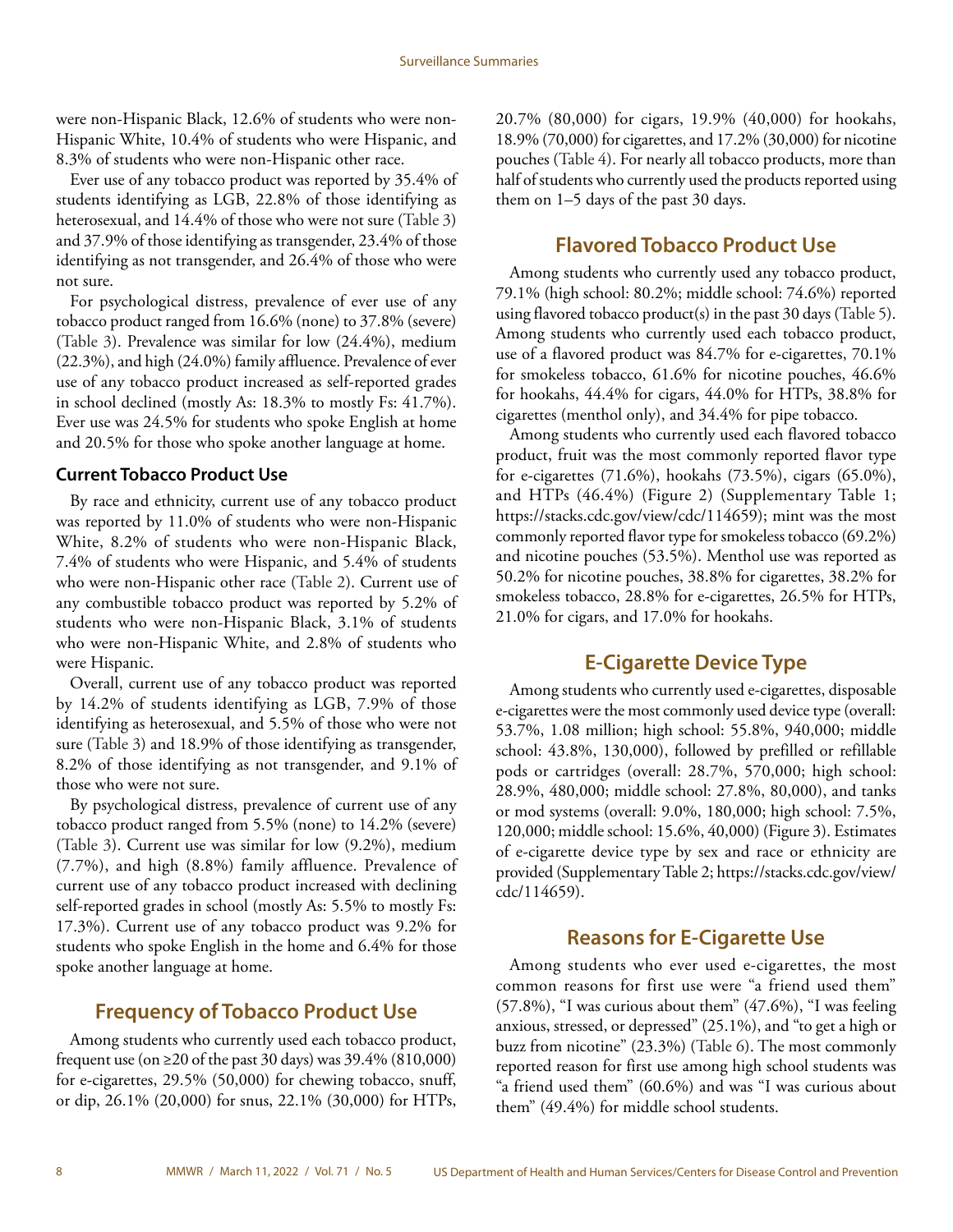



Tobacco product

**Abbreviation:** e-cigarettes = electronic cigarettes.

\* For each respective tobacco product excluding cigarettes (e-cigarettes, cigars [cigars, cigarillos, or little cigars], smokeless tobacco [chewing tobacco, snuff, or dip; snus; dissolvable tobacco products], hookahs, pipe tobacco, heated tobacco products, nicotine pouches), current (past 30-day) users were asked, "Were any of the [tobacco product] that you used in the past 30 days flavored to taste like menthol, mint, clove or spice, alcohol (wine, cognac), candy, fruit, chocolate, or any other flavor?" (response options were "yes,""no," or "don't know"). Those who responded yes were then asked, "What flavors were the [tobacco product] that you have used in the past 30 days? (Select one or more)." Response options were menthol, mint, clove or spice, alcoholic drinks (such as wine, cognac, margarita, or other cocktails), candy, desserts, or other sweets, fruit, chocolate, and some other flavor not listed here (write-in responses). Write-in responses were examined and recoded to a prespecified response option where applicable.

<sup>†</sup> For cigarettes, flavored use refers to menthol cigarette use only. All other flavor types for cigarettes are not applicable. Menthol cigarette use is omitted from this figure.

§ For smokeless tobacco, flavor types were assessed separately among flavored chewing tobacco, snuff, or dip; snus; and dissolvable tobacco product users. Flavor types were then assessed as a composite among current users of chewing, snuff, dip, snus or dissolvable tobacco products.

¶ Data are not shown as they were statistically unreliable because of unweighted denominator <50 or a relative standard error >30%: smokeless tobacco: clove or spice; hookahs: some other flavor, alcoholic drinks, chocolate, clove or spice; heated tobacco products: mint, some other flavor, alcoholic drinks, chocolate, clove or spice; nicotine pouches: fruit; candy, desserts, or sweets; some other flavor; alcoholic drinks; chocolate; or clove or spice. All estimates of flavor types used for pipe tobacco were statistically unreliable and are omitted from this figure.

Among students who currently used e-cigarettes, the most common reasons for current use were "I am feeling anxious, stressed, or depressed" (43.4%), "to get a high or buzz from nicotine" (42.8%), "a friend uses them" (28.3%), and "I can use them to do tricks" (20.0%) (Table 6). The most commonly reported reason for current use was "to get a high or buzz from nicotine" (45.3%) among high school students and "I am feeling anxious, stressed, or depressed" (45.0%) among middle school students.

### **Access to Tobacco Products**

Among students who currently used any tobacco product, during the past 30 days, 32.8% got their products from a friend, 31.3% bought the products themselves, 28.8% had someone else buy the products for them, and 26.3% had someone offer the products to them (Table 7).

By purchase locations, 22.5% of students who currently used tobacco products reported purchasing from another person (friend, family member, or someone else), 20.2% from vape shops or tobacco shops, and 19.6% from gas stations or convenience stores; 48.6% of current tobacco product users did not purchase the products they used in the past 30 days.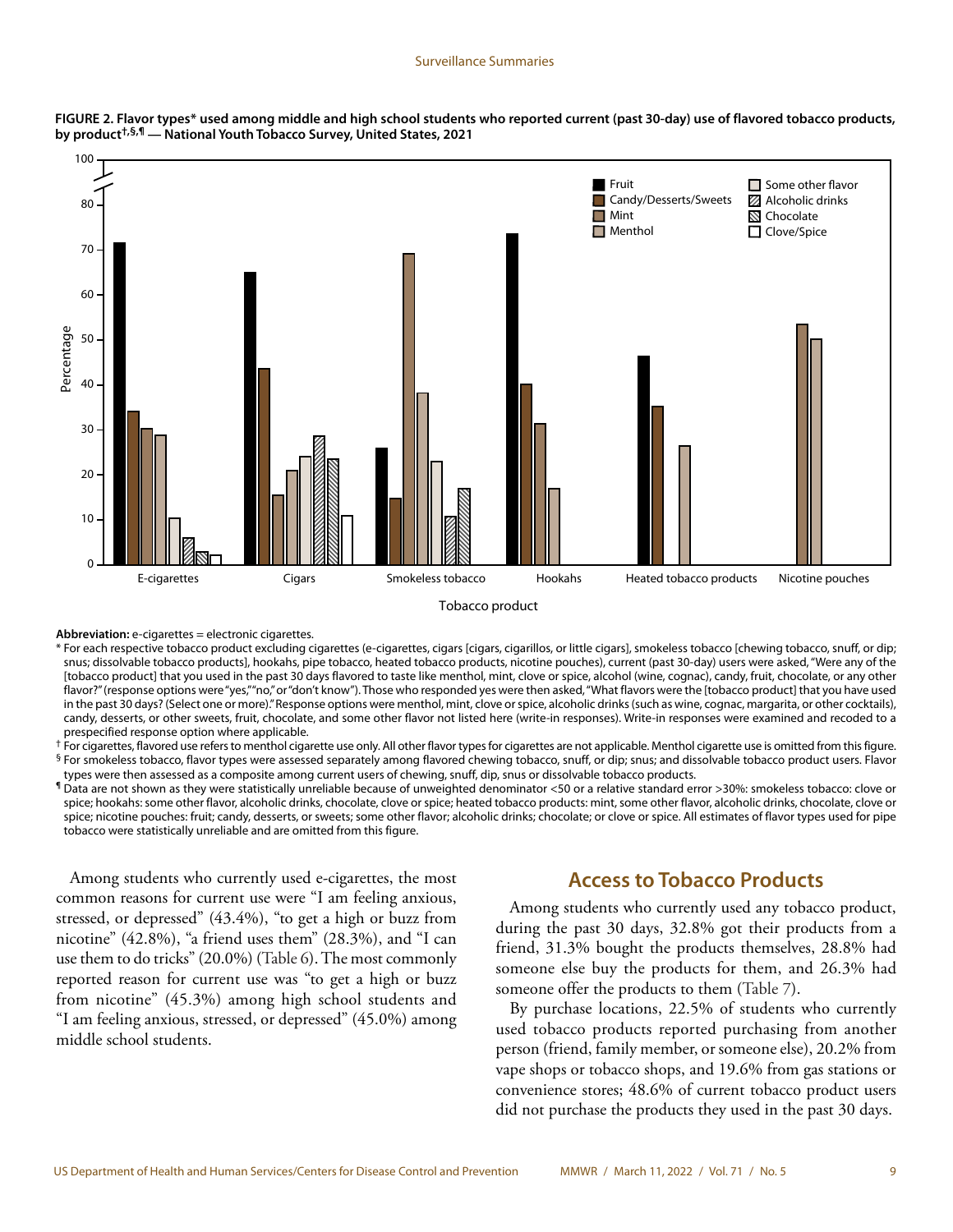

**FIGURE 3. E-cigarette device types\* reported among middle and high school students who reported current (past 30-day) use of e-cigarettes, overall and by school level — National Youth Tobacco Survey, United States, 2021**

E-cigarette device type

**Abbreviation:** e-cigarettes = electronic cigarettes.

\* Device type among current e-cigarette users was assessed by the question, "Which of the following best describes the type of e-cigarette you have used in the past 30 days? If you have used more than one type, please think about the one you use most often. Response options included the following: "a disposable e-cigarette (for example, Puff Bar or Stig),""an e-cigarette that uses pre-filled or refillable pods or cartridges (for example, Juul, Smok, or Suorin),""an e-cigarette with a tank that you refill with liquids (including mod systems that can be customized by the user)," and "I don't know the type."

† Past 30-day use of e-cigarettes was determined by asking, "During the past 30 days, on how many days did you use e-cigarettes?" Those indicating use on ≥1 day of the past 30 days were considered current user of the respective product.

# **Recognition of Public Education Campaigns Against Tobacco Product Use**

Among all students, 75.2% (high school: 79.4%; middle school: 69.8%) had seen or heard at least one public education campaign against tobacco product use within the past year (Table 8). Recognition was 78.3% among males, 71.9% among females, and ranged from 67.6% among students who were non-Hispanic other race to 79.2% among students who were non-Hispanic White. Recognition was 60.9% for "The Real Cost," 39.7% for "Truth," 19.8% for "Tips" or "Tips from Former Smokers," 6.9% for "Fresh Empire," 4.8% for "This Free Life," and 11.7% for "some other ad."

### **Exposure to Tobacco Product Marketing**

Among students who reported contact with a potential source of tobacco product marketing, 75.7% (high school: 79.6%; middle school: 70.7%) reported exposure to any tobacco product marketing from one or more of these sources (Table 9). The prevalence of exposure was 65.4% among students who reported going to retail stores, 43.9% among those who reported using the Internet, 34.0% among those who reported reading newspapers or magazines, and 30.3% among those who reported watching television or streaming services or going to the movies. Overall, 70.3% of middle and high school students reported exposure to e-cigarette marketing specifically, whereas 59.1% reported exposure to cigarette or other tobacco product marketing.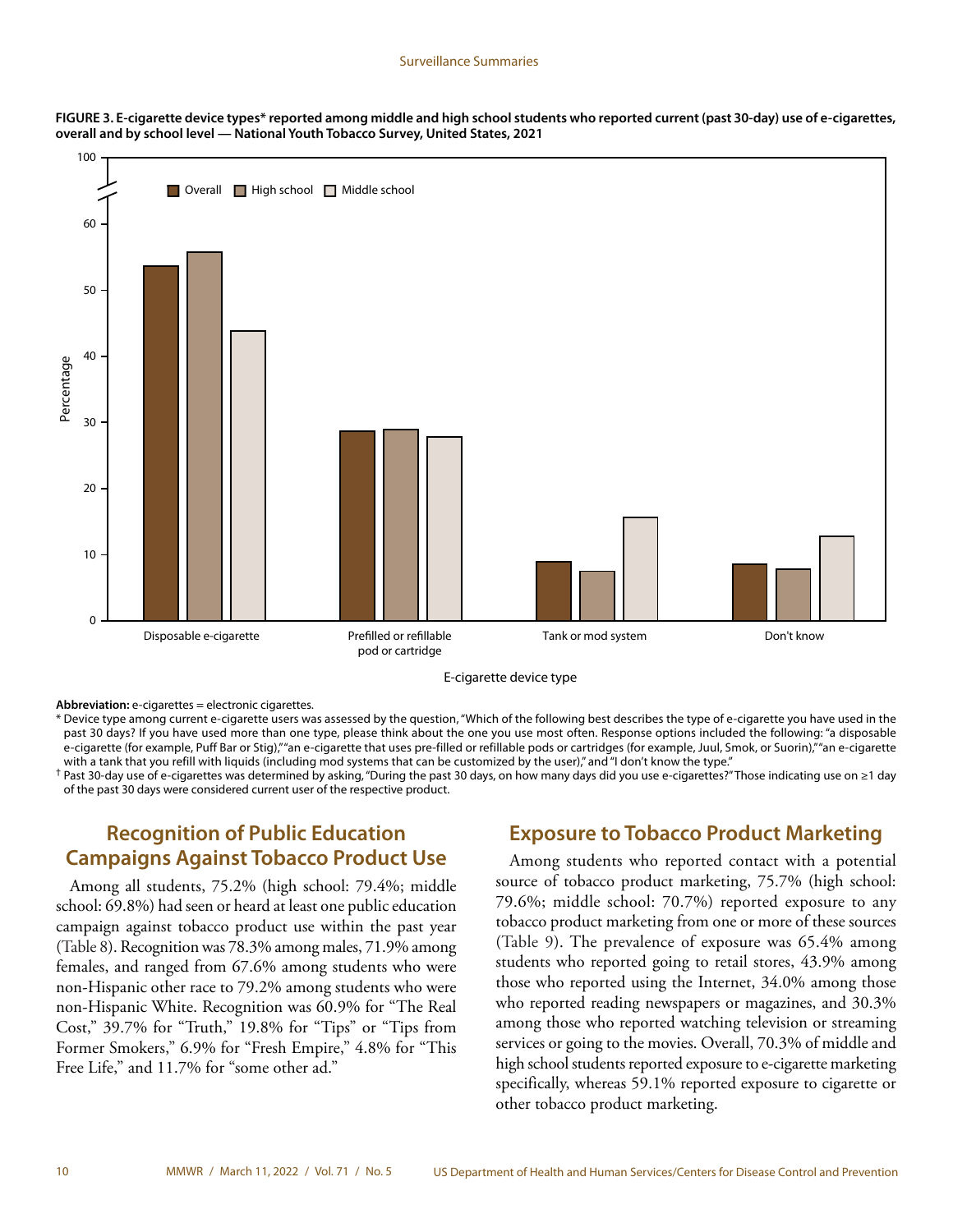### <span id="page-12-0"></span>**E-Cigarette Content on Social Media**

In total, 91.5% (23.06 million) of U.S. middle and high school students reported using social media. Among all social media users, 73.5% (high school: 80.0%; middle school: 64.5%) reported ever seeing e-cigarette-related posts or content; 13.7% (high school: 16.3%; middle school: 10.1%) reported seeing e-cigarette–related content daily (Table 10). An estimated 14.4% of social media users in middle and high school reported posting pictures or videos of e-cigarette use by themselves or others; 26.1% reported otherwise engaging (liking, commenting, or sharing) with e-cigarette–related content on social media.

### **Harm Perceptions**

Among all students, the percentage who reported that intermittent use of tobacco products causes a lot of harm was highest for smokeless tobacco (48.3%), followed by cigarettes (47.0%), hookahs (42.0%), e-cigarettes (41.8%), and cigars (41.5%) (Figure 4). The percentage of students who reported that intermittent use causes no harm or little harm was highest for e-cigarettes (16.6%) and lowest for cigarettes (9.6%). Estimates of harm perceptions for each tobacco product by school level are provided (Supplementary Table 3; [https://](https://stacks.cdc.gov/view/cdc/114659) [stacks.cdc.gov/view/cdc/114659\)](https://stacks.cdc.gov/view/cdc/114659).

#### **Dependence and Cessation Indicators**

Among students who currently used any tobacco product, 27.2% (high school: 27.1%; middle school: 28.1%) reported experiencing cravings for tobacco product of any kind during the past 30 days (Table 11). Overall, 19.5% (high school: 21.8%; middle school: 9.4%) of students who currently used any tobacco product reported wanting to use a tobacco product within 30 minutes of waking.

Among students who currently used any tobacco product, 65.3% (high school: 64.9%; middle school: 67.6%) reported that they were seriously thinking about quitting all tobacco products. In addition, 60.2% (high school: 58.2%; middle school: 68.4%) of current tobacco product users overall reported that they stopped using all tobacco products for ≥1 day during the past 12 months because they were trying to quit.

# **Discussion**

### **Public Health Implications**

Findings from the 2021 NYTS indicate that approximately one in four students (24.1%), including approximately one in three high school students (34.0%) and one in nine middle school students (11.3%), had ever used a tobacco product. Furthermore, approximately one in 10 students (9.3%), including more than one in eight high school students (13.4%) and one in 25 middle school students (4.0%), had used a tobacco product during the past 30 days. Approximately three in 10 students (29.0%) who currently used any tobacco product reported using two or more tobacco products during the past 30 days; youths who use multiple tobacco products are at higher risk for developing nicotine dependence and might be more likely to continue using tobacco into adulthood (*1*,*2*). Most youths who currently use tobacco products are not daily users (*8*–*10*). However, even infrequent tobacco product use can lead to symptoms of nicotine dependence (*11*). Additionally, in 2021, approximately four in 10 youths who currently used e-cigarettes, and more than 20% of youths who currently used cigars, chewing tobacco, snuff, or dip, snus, and HTPs, used them frequently (on  $\geq 20$  of the past 30 days). Furthermore, for the first time in 2021, NYTS documented use of nicotine pouches among youths, an emerging tobacco product which contains nicotine powder that dissolves in the mouth without spitting. Nicotine pouches do not contain any tobacco leaf, are available in various flavors, deliver high levels of nicotine by way of nicotine salts, and have had rapidly increasing sales in recent years (*12*). Although youths' use of nicotine pouches was low in 2021, these baseline data are needed for future monitoring to inform local, state, and federal public health policy and practice. Youth use of tobacco products in any form is unsafe, regardless of whether the products are combustible, smokeless, or electronic (*2*,*3*). Continued efforts are warranted to prevent and reduce all forms of tobacco product use among U.S. youths.

This study highlighted disparities in tobacco product use among U.S. youths. Current use of any tobacco product, overall, was highest among students who were non-Hispanic White, followed by non-Hispanic Black, Hispanic, and students of non-Hispanic other race. However, among all race and ethnicity groups, non-Hispanic Black students reported the highest prevalence of current combustible tobacco product use (5.2%), and specifically cigar use (3.1%). While youth use of tobacco products in any form is unsafe (*2*), the toll of death and disease from tobacco product use in the United States is primarily caused by cigarettes and other combustible tobacco products (*1*). In addition, use of any tobacco product was highest among students who identified their sexual identity as LGB than those who identified as heterosexual; among those identifying as transgender than those not transgender; and among those reporting increased symptom severity of psychological distress. Furthermore, although peer use and curiosity were the most commonly cited reasons for initiating e-cigarette use among ever users in 2021, among youths who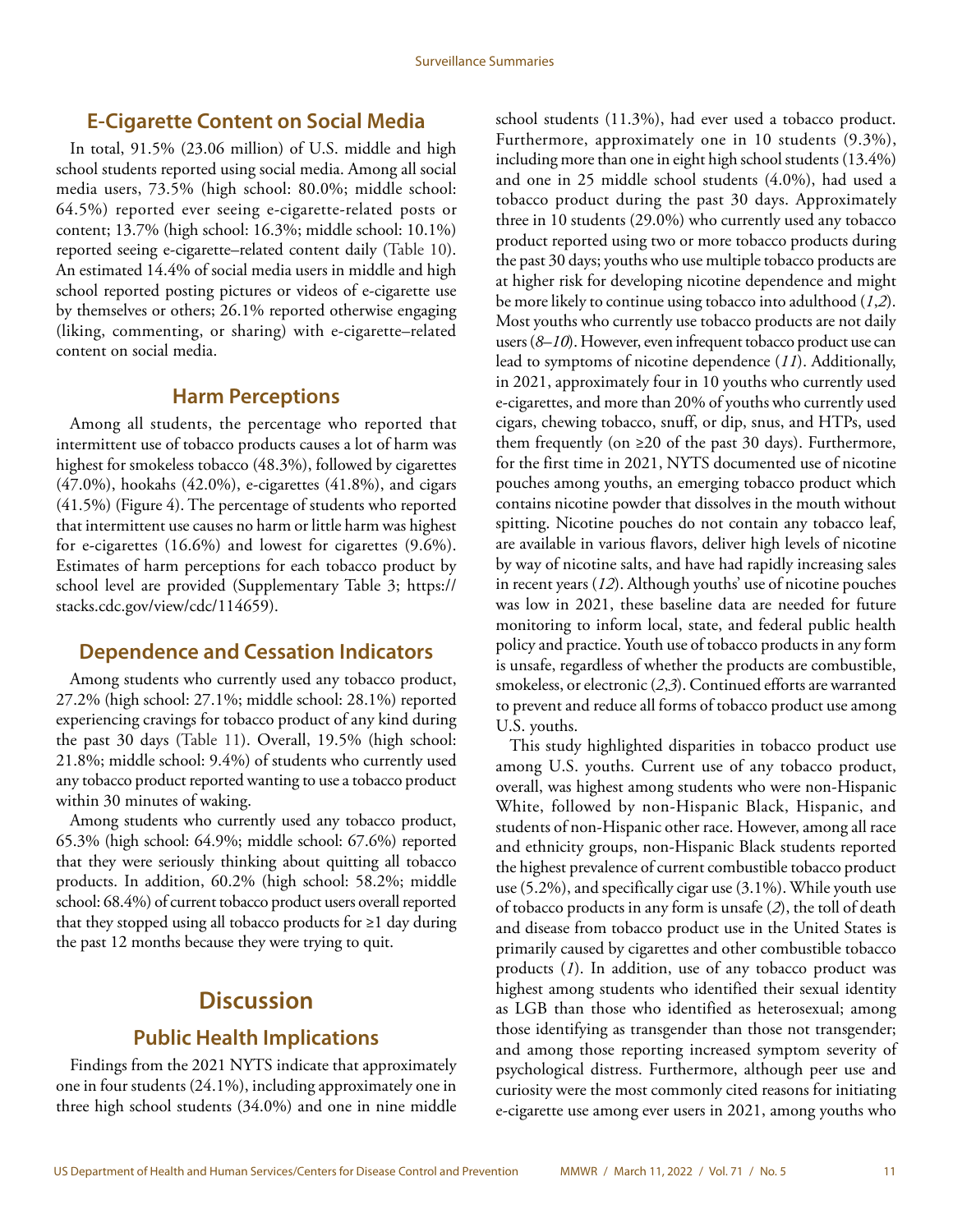

**FIGURE 4. Harm perceptions of intermittent use\* of select tobacco products among middle and high school students — National Youth Tobacco Survey, United States, 2021**

**Abbreviation:** e-cigarettes = electronic cigarettes.

\* Assessed by the questions, "How much do you think people harm themselves when they [use e-cigarettes; smoke cigarettes; smoke cigars, cigarillos, or little cigars; use chewing tobacco, snuff, dip, snus, or dissolvable tobacco products; or smoke tobacco in a hookah or water pipe] some days but not every day?" Response options included "no harm," "little harm," "some harm," and "a lot of harm" for each of the five tobacco products assessed. Harm perceptions of intermittent use of other tobacco products were not assessed in the 2021 National Youth Tobacco Survey.

currently used e-cigarettes, the most commonly cited reasons for use were attributable to feelings of anxiety, stress, or depression and the "high or buzz" associated with nicotine use. This is particularly concerning given the bidirectional association between nicotine use and mental health disorders such as depression and anxiety; studies found that youths with mental health disorders were at increased risk for cigarette smoking, but also that youth nicotine exposure was associated with the development of mental health disorders (*3*,*13*). Additionally, nicotine withdrawal is commonly accompanied by symptoms of anxiety and depression, and relief of these symptoms through use of a nicotine-containing tobacco product or nicotine replacement therapy might perpetuate continued nicotine use (*1*). Thus, the continued implementation of population-based strategies, coupled with tobacco product regulation by FDA, are critical to prevent and reduce the use of all forms of tobacco products among all youths (*1*–*3*,*14*).

Since 2014, e-cigarettes have been the most commonly used tobacco product among U.S. youths (*8,15–17*). In 2021, youth e-cigarette use remains a serious public health concern, as approximately one in nine high school students (11.3%, 1.72 million) and one in 35 middle school students (2.8%, 320,000) had used e-cigarettes during the past 30 days. While this appears lower than previously reported estimates of e-cigarette use in 2020 (*17*), any comparison of results between survey years, including the direct attribution of any potential changes in tobacco product use, is not possible because of the modifications to the fielding procedures in 2021 as a result of the COVID-19 pandemic. Specifically, approximately half of students taking the 2021 NYTS reported doing so from outside of a school building or classroom; students participating in a school building or classroom reported a higher prevalence of ever and current use of any tobacco product, including e-cigarettes (*18*), compared with students participating at home or some other place. However,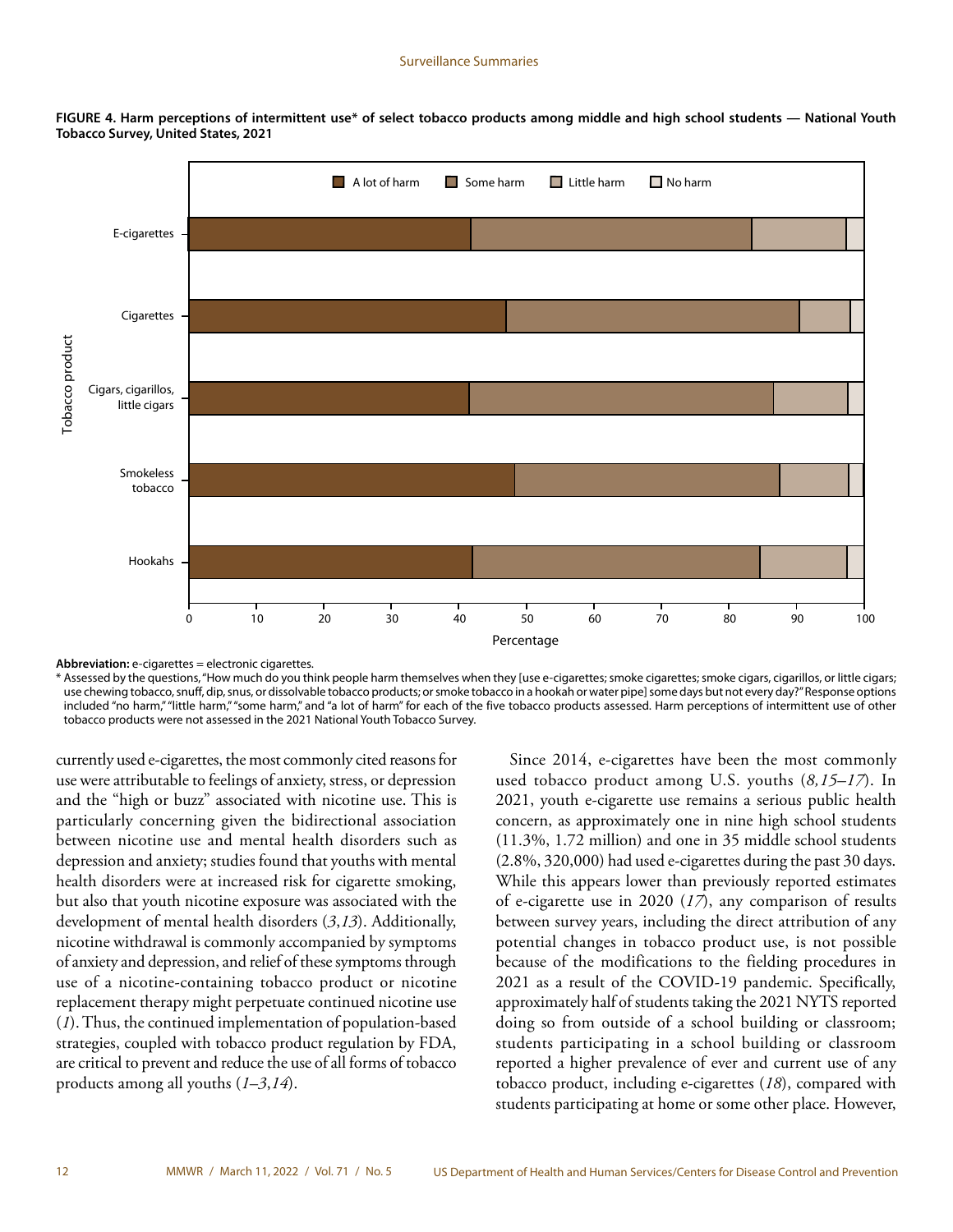<span id="page-14-0"></span>declines in e-cigarette use during the COVID-19 pandemic compared with a prepandemic period have been observed in other studies of young persons (*19*,*20*). Differences in tobacco product use by survey completion setting might be caused by potential underreporting of behaviors, reduced access to tobacco products while at home (*19*,*20*), or other unmeasured characteristics among students participating outside of the classroom. Thus, the 2021 NYTS results cannot be compared with previous NYTS survey results that were primarily conducted on school campuses.

The 2021 NYTS offers insights into factors known to influence tobacco product use among youths. Overall, approximately eight in 10 students who used a tobacco product reported using a flavored product, which can increase the appeal and ease of use for youths (*2*,*3*). In addition, tobacco product marketing through traditional sources (i.e., media, Internet, print, and point of sale) and social media might prompt tobacco product initiation and use among youths (*2*,*3*,*21*,*22*); approximately 76% of students in 2021 reported exposure to tobacco product marketing through traditional sources and approximately 74% of students who used social media had seen e-cigarette–related posts or content. However, these data indicate that approximately three in four U.S. students had seen or heard at least one public education campaign against tobacco use during the preceding year, which can be an effective, evidence-based tool to educate youths about the risks of tobacco product use and to prevent initiation (*2*,*23*,*24*). Thus, tailored interventions and services could support cessation behaviors among youths who currently use tobacco products.

### **Public Health Action**

Sustained implementation of population-based strategies, coupled with regulation of tobacco products by FDA, is critical to preventing and reducing all forms of tobacco product use among youths (*1*–*3*,*14*). Strategies to reduce tobacco product use and initiation among all youths include increasing prices of tobacco products; establishing comprehensive clean indoor air policies that denormalize tobacco use and protect persons from exposure to secondhand smoke and e-cigarette aerosol; sustaining media campaigns that warn about the dangers of tobacco product use; reducing youth access to tobacco products, including enforcement of the federal Tobacco 21 policy¶; and restricting the sales of flavored e-cigarettes (*1*,*14*,*16*,*25*).

Everyone can help protect youths from the harms of tobacco products, including e-cigarettes (*3*,*14*). Parents, educators, and youth advocates can learn about the different types of tobacco products available, including various e-cigarette devices that appeal to youths. They can also set a positive example by being tobacco-free themselves and communicating the harms of tobacco product use for youths, including nicotine's effects on adolescent brain development and addiction (*3*). Schools can adopt and enforce tobacco-free campus policies that prohibit use of all tobacco products, including but not limited to e-cigarettes. Also, schools can implement policies to not use tobacco industry–sponsored prevention programs; no tobacco industry–sponsored prevention programs that have been studied have been shown to be effective (*2*). In addition, health care providers can ask about the use of all tobacco products, including e-cigarettes, when screening patients for tobacco product use and assist those who want to quit using tobacco products (*26*).

# **Limitations**

The findings in this report are subject to at least three limitations. First, because of the implementation of emergency COVID-19 protocols across the country during the 2021 NYTS fielding, the survey was administered online to allow participation by eligible students at home, school, or somewhere else. Previous research has shown that the prevalence of tobacco use might differ by interview setting (*27*) and thus the 2021 NYTS results cannot be compared with previous NYTS survey results that were primarily conducted on school campuses. Second, data were self-reported and might be subject to recall and response bias. However, the validity of self-reported tobacco product use is consistently high in population-based studies overall (*28*). Finally, data were collected only from middle and high school students who attended public or private schools; findings might not be generalizable to youths who are home schooled, have dropped out of school, are in detention centers, or are enrolled in alternative schools. However, data from the Current Population Survey indicate that approximately 96% of U.S. youths aged 10–17 years were enrolled in a traditional school in 2020 (*29*).

# **Conclusion**

NYTS is the only comprehensive, nationally representative cross-sectional survey of U.S. middle and high school students focused exclusively on tobacco product use behaviors and associated factors. The 2021 NYTS was fully conducted amid the global COVID-19 pandemic, during which time

<sup>¶</sup>On December 20, 2019, the Federal Food, Drug, and Cosmetic Act was amended to raise the federal minimum age of sale for tobacco products from 18 to 21 years. This legislation (known as "Tobacco 21" or "T21") became effective immediately, making it illegal for a retailer to sell any tobacco product to anyone aged <21 years.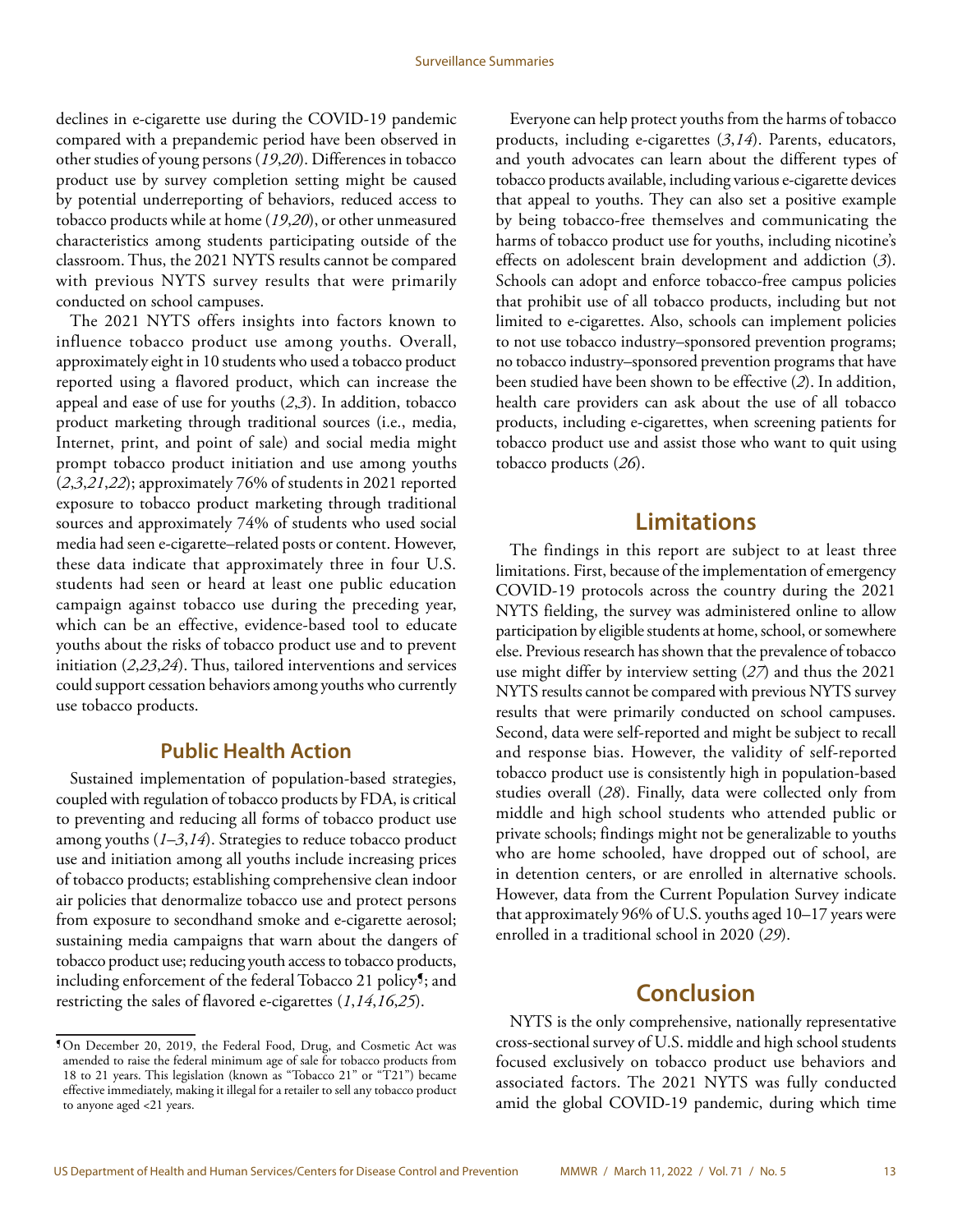<span id="page-15-0"></span>eligible students could participate in classrooms, at home, or some other place. Findings from 2021 NYTS indicate that youth tobacco product use remains a public health threat, with approximately one in four students (24.1%) ever using a tobacco product, and approximately one in 10 students (9.3%) using a tobacco product during the past 30 days. Furthermore, disparities in tobacco product use continue to exist among population subgroups. In 2021, any tobacco product use was higher among students who identified as LGB than heterosexual; among students who identified as transgender than those not transgender; and among students who reported increased symptom severity of psychological distress. Multiple factors continue to promote tobacco product use and initiation among youths, including flavors (such as menthol), marketing, and misperceptions of harm. The comprehensive and sustained implementation of population-level evidence-based tobacco control strategies, combined with FDA's regulation of tobacco products, is important for preventing and reducing all forms of tobacco product use among all U.S. youths. In addition, as the tobacco product marketplace continues to diversify, surveillance among youths for all forms of tobacco product use and associated factors is important to the development of public health policy and action at the national, state, and community levels.

#### **Conflicts of Interest**

All authors have completed and submitted the International Committee of Medical Journal Editors form for disclosure of potential conflicts of interest. No potential conflicts of interest were disclosed.

#### **References**

- 1. US Department of Health and Human Services. The health consequences of smoking: 50 years of progress. a report of the Surgeon General. Atlanta, GA: US Department of Health and Human Services, CDC, National Center for Chronic Disease Prevention and Health Promotion, Office on Smoking and Health. 2014. [https://www.ncbi.nlm.nih.gov/](https://www.ncbi.nlm.nih.gov/books/NBK179276/pdf/Bookshelf_NBK179276.pdf) [books/NBK179276/pdf/Bookshelf\\_NBK179276.pdf](https://www.ncbi.nlm.nih.gov/books/NBK179276/pdf/Bookshelf_NBK179276.pdf)
- 2. US Department of Health and Human Services. Preventing tobacco use among youth and young adults: a report of the Surgeon General. Atlanta, GA: US Department of Health and Human Services, CDC, National Center for Chronic Disease Prevention and Health Promotion, Office on Smoking and Health; 2012. [https://www.ncbi.nlm.nih.gov/](https://www.ncbi.nlm.nih.gov/books/NBK99237/pdf/Bookshelf_NBK99237.pdf) [books/NBK99237/pdf/Bookshelf\\_NBK99237.pdf](https://www.ncbi.nlm.nih.gov/books/NBK99237/pdf/Bookshelf_NBK99237.pdf)
- 3. US Department of Health and Human Services. E-cigarette use among youth and young adults: a report of the Surgeon General. Atlanta, GA: US Department of Health and Human Services, CDC, National Center for Chronic Disease Prevention and Health Promotion, Office on Smoking and Health; 2016. [https://www.cdc.gov/tobacco/data\\_](https://www.cdc.gov/tobacco/data_statistics/sgr/e-cigarettes/pdfs/2016_sgr_entire_report_508.pdf) [statistics/sgr/e-cigarettes/pdfs/2016\\_sgr\\_entire\\_report\\_508.pdf](https://www.cdc.gov/tobacco/data_statistics/sgr/e-cigarettes/pdfs/2016_sgr_entire_report_508.pdf)
- 4. CDC. National Youth Tobacco Survey. Atlanta, GA: US Department of Health and Human Services, CDC; 2020. [https://www.cdc.gov/](https://www.cdc.gov/tobacco/data_statistics/surveys/nyts/index.htm) [tobacco/data\\_statistics/surveys/nyts/index.htm](https://www.cdc.gov/tobacco/data_statistics/surveys/nyts/index.htm)
- 5. Market Data Retrieval. National education database master extract. Shelton, CT: Market Data Retrieval; 2019.
- 6. US Department of Education, National Center for Education Statistics. Common core of data: America's public schools. Washington, DC: US Department of Education, National Center for Education Statistics. <http://nces.ed.gov/ccd>
- 7. US Department of Education, National Center for Education Statistics. Private School Universe Survey (PSS). Washington, DC: US Department of Education, National Center for Education Statistics. [http://nces.](http://nces.ed.gov/surveys/pss) [ed.gov/surveys/pss](http://nces.ed.gov/surveys/pss)
- 8. Wang TW, Gentzke AS, Creamer MR, et al. Tobacco product use and associated factors among middle and high school students—United States, 2019. MMWR Surveill Summ 2019;68(No. SS-12):1–22. [PMID:31805035](https://www.ncbi.nlm.nih.gov/entrez/query.fcgi?cmd=Retrieve&db=PubMed&list_uids=31805035&dopt=Abstract) <https://doi.org/10.15585/mmwr.ss6812a1>
- 9. Anic GM, Sawdey MD, Jamal A, Trivers KF. Frequency of use among middle and high school student tobacco product users—United States, 2015–2017. MMWR Morb Mortal Wkly Rep 2018;67:1353–7. [PMID:30543601](https://www.ncbi.nlm.nih.gov/entrez/query.fcgi?cmd=Retrieve&db=PubMed&list_uids=30543601&dopt=Abstract) <https://doi.org/10.15585/mmwr.mm6749a1>
- 10. Creamer MR, Everett Jones S, Gentzke AS, Jamal A, King BA. Tobacco product use among high school students—Youth Risk Behavior Survey, United States, 2019. MMWR Suppl 2020;69:56–63[. PMID:32817607](https://www.ncbi.nlm.nih.gov/entrez/query.fcgi?cmd=Retrieve&db=PubMed&list_uids=32817607&dopt=Abstract) <https://doi.org/10.15585/mmwr.su6901a7>
- 11. Apelberg BJ, Corey CG, Hoffman AC, et al. Symptoms of tobacco dependence among middle and high school tobacco users: results from the 2012 National Youth Tobacco Survey. Am J Prev Med 2014;47(Suppl 1):S4–14. [PMID:25044195](https://www.ncbi.nlm.nih.gov/entrez/query.fcgi?cmd=Retrieve&db=PubMed&list_uids=25044195&dopt=Abstract) [https://doi.org/10.1016/j.](https://doi.org/10.1016/j.amepre.2014.04.013) [amepre.2014.04.013](https://doi.org/10.1016/j.amepre.2014.04.013)
- 12. Marynak KL, Wang X, Borowiecki M, et al. Nicotine pouch unit sales in the US, 2016–2020. JAMA 2021;326:566–8[. PMID:34374729](https://www.ncbi.nlm.nih.gov/entrez/query.fcgi?cmd=Retrieve&db=PubMed&list_uids=34374729&dopt=Abstract) <https://doi.org/10.1001/jama.2021.10366>
- 13. Truth Initiative. Colliding crises: youth mental health and nicotine use. Washington, DC: Truth Initiative; 2021. [https://](https://truthinitiative.org/research-resources/emerging-tobacco-products/colliding-crises-youth-mental-health-and-nicotine-use) [truthinitiative.org/research-resources/emerging-tobacco-products/](https://truthinitiative.org/research-resources/emerging-tobacco-products/colliding-crises-youth-mental-health-and-nicotine-use) [colliding-crises-youth-mental-health-and-nicotine-use](https://truthinitiative.org/research-resources/emerging-tobacco-products/colliding-crises-youth-mental-health-and-nicotine-use)
- 14. US Department of Health and Human Services. Surgeon General's advisory on e-cigarette use among youth. Washington, DC: US Department of Health and Human Services, Office of the Surgeon General; 2018. [https://e-cigarettes.surgeongeneral.gov/documents/](https://e-cigarettes.surgeongeneral.gov/documents/surgeon-generals-advisory-on-e-cigarette-use-among-youth-2018.pdf) [surgeon-generals-advisory-on-e-cigarette-use-among-youth-2018.pdf](https://e-cigarettes.surgeongeneral.gov/documents/surgeon-generals-advisory-on-e-cigarette-use-among-youth-2018.pdf)
- 15. Arrazola RA, Dube SR, King BA. Tobacco product use among middle and high school students—United States, 2011 and 2012. MMWR Morb Mortal Wkly Rep 2013;62:893–7. [PMID:24226625](https://pubmed.ncbi.nlm.nih.gov/24226625/) [https://www.](https://www.cdc.gov/mmwr/preview/mmwrhtml/mm6245a2.htm) [cdc.gov/mmwr/preview/mmwrhtml/mm6245a2.htm](https://www.cdc.gov/mmwr/preview/mmwrhtml/mm6245a2.htm)
- 16. Gentzke AS, Creamer M, Cullen KA, et al. Vital signs: tobacco product use among middle and high school students—United States, 2011–2018. MMWR Morb Mortal Wkly Rep 2019;68:157–64[. PMID:30763302](https://www.ncbi.nlm.nih.gov/entrez/query.fcgi?cmd=Retrieve&db=PubMed&list_uids=30763302&dopt=Abstract) <https://doi.org/10.15585/mmwr.mm6806e1>
- 17. Gentzke AS, Wang TW, Jamal A, et al. Tobacco product use among middle and high school students—United States, 2020. MMWR Morb Mortal Wkly Rep 2020;69:1881–8. [PMID:33332300](https://www.ncbi.nlm.nih.gov/entrez/query.fcgi?cmd=Retrieve&db=PubMed&list_uids=33332300&dopt=Abstract) [https://doi.](https://doi.org/10.15585/mmwr.mm6950a1) [org/10.15585/mmwr.mm6950a1](https://doi.org/10.15585/mmwr.mm6950a1)
- 18. Park-Lee E, Ren C, Sawdey MD, et al. Notes from the field: e-cigarette use among middle and high school students—National Youth Tobacco Survey, United States, 2021. MMWR Morb Mortal Wkly Rep 2021;70:1387–9 10. [PMID:34591834](https://www.ncbi.nlm.nih.gov/entrez/query.fcgi?cmd=Retrieve&db=PubMed&list_uids=34591834&dopt=Abstract) [https://doi.org/10.15585/](https://doi.org/10.15585/mmwr.mm7039a4) [mmwr.mm7039a4](https://doi.org/10.15585/mmwr.mm7039a4)
- 19. Kreslake JM, Simard BJ, O'Connor KM, Patel M, Vallone DM, Hair EC. E-cigarette use among youths and young adults during the COVID-19 pandemic: United States, 2020. Am J Public Health 2021;111:1132–40. [PMID:33856888](https://www.ncbi.nlm.nih.gov/entrez/query.fcgi?cmd=Retrieve&db=PubMed&list_uids=33856888&dopt=Abstract) <https://doi.org/10.2105/AJPH.2021.306210>
- 20. Gaiha SM, Lempert LK, Halpern-Felsher B. Underage youth and young adult e-cigarette use and access before and during the coronavirus disease 2019 pandemic. JAMA Netw Open 2020;3:e2027572. [PMID:33270127](https://www.ncbi.nlm.nih.gov/entrez/query.fcgi?cmd=Retrieve&db=PubMed&list_uids=33270127&dopt=Abstract) <https://doi.org/10.1001/jamanetworkopen.2020.27572>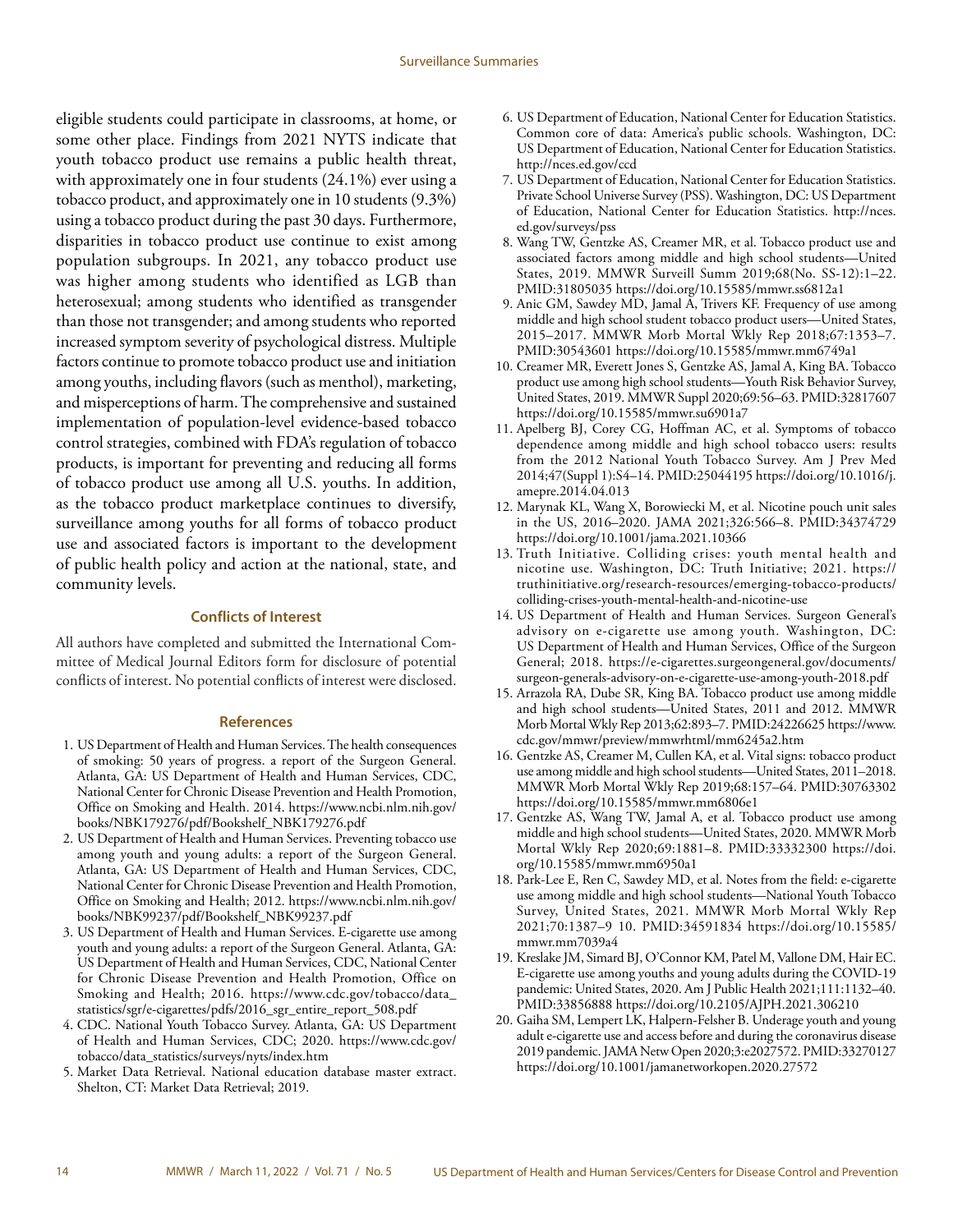- 21. Singh T, Agaku IT, Arrazola RA, et al. Exposure to advertisements and electronic cigarette use among US middle and high school students. Pediatrics 2016;137:e20154155. [PMID:27244815](https://www.ncbi.nlm.nih.gov/entrez/query.fcgi?cmd=Retrieve&db=PubMed&list_uids=27244815&dopt=Abstract) [https://doi.](https://doi.org/10.1542/peds.2015-4155) [org/10.1542/peds.2015-4155](https://doi.org/10.1542/peds.2015-4155)
- 22. Hébert ET, Case KR, Kelder SH, Delk J, Perry CL, Harrell MB. Exposure and engagement with tobacco- and e-cigarette-related social media. J Adolesc Health 2017;61:371–7[. PMID:28669801](https://www.ncbi.nlm.nih.gov/entrez/query.fcgi?cmd=Retrieve&db=PubMed&list_uids=28669801&dopt=Abstract) [https://doi.](https://doi.org/10.1016/j.jadohealth.2017.04.003) [org/10.1016/j.jadohealth.2017.04.003](https://doi.org/10.1016/j.jadohealth.2017.04.003)
- 23. Noar SM, Rohde JA, Prentice-Dunn H, Kresovich A, Hall MG, Brewer NT. Evaluating the actual and perceived effectiveness of e-cigarette prevention advertisements among adolescents. Addict Behav 2020;109:106473[. PMID:32521287](https://www.ncbi.nlm.nih.gov/entrez/query.fcgi?cmd=Retrieve&db=PubMed&list_uids=32521287&dopt=Abstract) [https://doi.org/10.1016/j.](https://doi.org/10.1016/j.addbeh.2020.106473) [addbeh.2020.106473](https://doi.org/10.1016/j.addbeh.2020.106473)
- 24. Allen JA, Duke JC, Davis KC, Kim AE, Nonnemaker JM, Farrelly MC. Using mass media campaigns to reduce youth tobacco use: a review. Am J Health Promot 2015;30:e71–82. [PMID:25372236](https://www.ncbi.nlm.nih.gov/entrez/query.fcgi?cmd=Retrieve&db=PubMed&list_uids=25372236&dopt=Abstract) [https://doi.](https://doi.org/10.4278/ajhp.130510-LIT-237) [org/10.4278/ajhp.130510-LIT-237](https://doi.org/10.4278/ajhp.130510-LIT-237)
- 25. CDC. Best practices for comprehensive tobacco control programs—2014. Atlanta, GA: US Department of Health and Human Services, CDC; 2014. [https://www.cdc.gov/tobacco/stateandcommunity/best\\_practices/](https://www.cdc.gov/tobacco/stateandcommunity/best_practices/index.htm) [index.htm](https://www.cdc.gov/tobacco/stateandcommunity/best_practices/index.htm)
- 26. US Preventive Services Task Force. Prevention and cessation of tobacco use in children and adolescents: primary care interventions. Rockville, MD: US Preventive Services Task Force; 2020. [https://www.](https://www.uspreventiveservicestaskforce.org/uspstf/recommendation/tobacco-and-nicotine-use-prevention-in-children-and-adolescents-primary-care-interventions) [uspreventiveservicestaskforce.org/uspstf/recommendation/](https://www.uspreventiveservicestaskforce.org/uspstf/recommendation/tobacco-and-nicotine-use-prevention-in-children-and-adolescents-primary-care-interventions) [tobacco-and-nicotine-use-prevention-in-children-and-adolescents](https://www.uspreventiveservicestaskforce.org/uspstf/recommendation/tobacco-and-nicotine-use-prevention-in-children-and-adolescents-primary-care-interventions)[primary-care-interventions](https://www.uspreventiveservicestaskforce.org/uspstf/recommendation/tobacco-and-nicotine-use-prevention-in-children-and-adolescents-primary-care-interventions)
- 27. Brener ND, Billy JO, Grady WR. Assessment of factors affecting the validity of self-reported health-risk behavior among adolescents: evidence from the scientific literature. J Adolesc Health 2003;33:436-57. [PMID:14642706](https://www.ncbi.nlm.nih.gov/entrez/query.fcgi?cmd=Retrieve&db=PubMed&list_uids=14642706&dopt=Abstract) [https://doi.org/10.1016/S1054-139X\(03\)00052-1](https://doi.org/10.1016/S1054-139X(03)00052-1)
- 28. Boykan R, Messina CR, Chateau G, Eliscu A, Tolentino J, Goniewicz ML. Self-reported use of tobacco, e-cigarettes, and marijuana versus urinary biomarkers. Pediatrics 2019;143:e20183531[. PMID:31010908](https://www.ncbi.nlm.nih.gov/entrez/query.fcgi?cmd=Retrieve&db=PubMed&list_uids=31010908&dopt=Abstract) [https://](https://doi.org/10.1542/peds.2018-3531) [doi.org/10.1542/peds.2018-3531](https://doi.org/10.1542/peds.2018-3531)
- 29. US Census Bureau. School enrollment in the United States: October 2020—detailed tables. Washington, DC: US Department of Commerce, Census Bureau; 2021. [https://www.census.gov/data/tables/2020/demo/](https://www.census.gov/data/tables/2020/demo/school-enrollment/2020-cps.html) [school-enrollment/2020-cps.html](https://www.census.gov/data/tables/2020/demo/school-enrollment/2020-cps.html)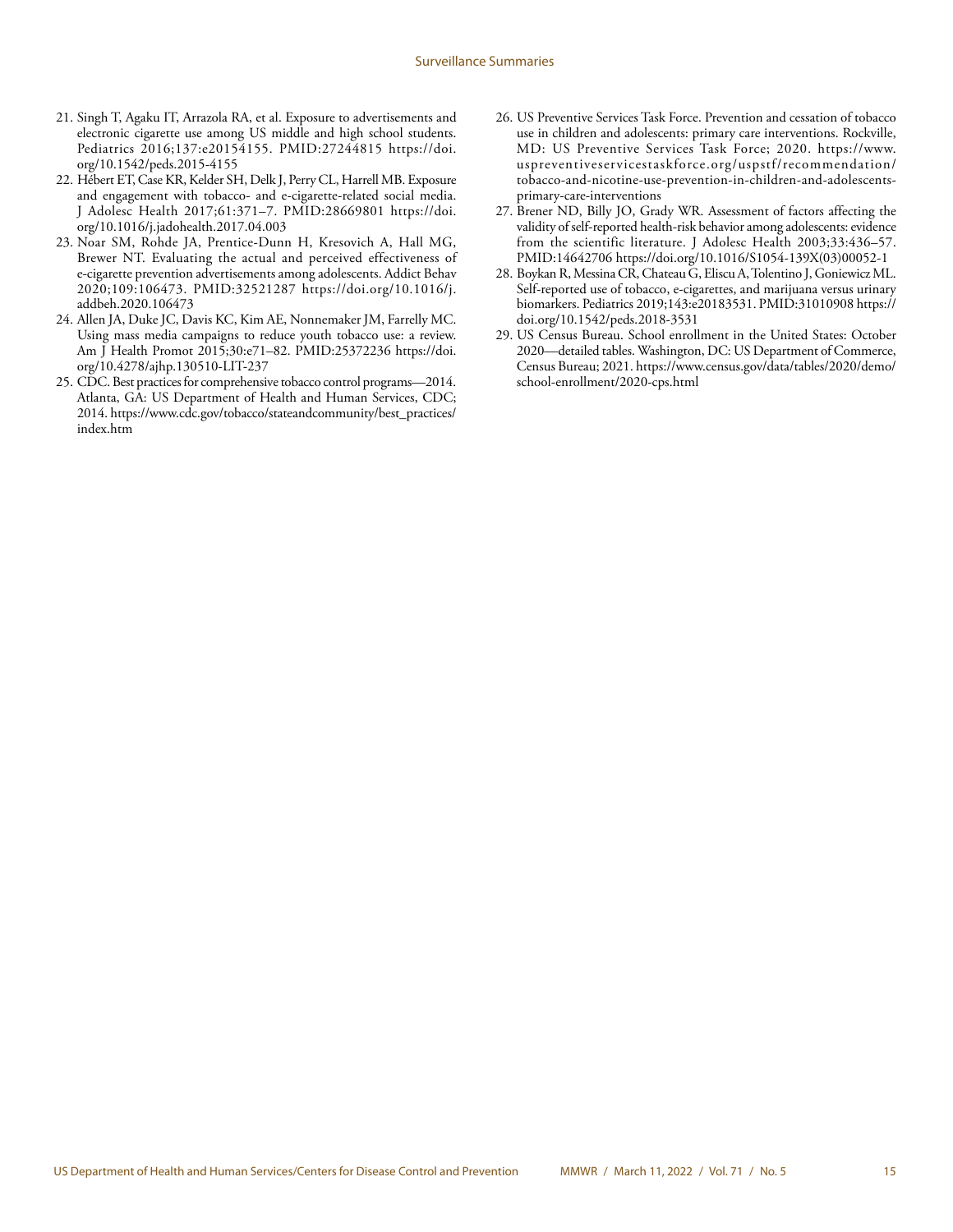| TABLE 1. Percentage of middle and high school students who reported ever using tobacco products, by product,* overall and by school level, |  |
|--------------------------------------------------------------------------------------------------------------------------------------------|--|
| sex, and race and ethnicity — National Youth Tobacco Survey, United States, 2021                                                           |  |

|                                                  |                     | Sex                 | <b>Race and ethnicity</b> |                        |                       |                          |                     |                                        |
|--------------------------------------------------|---------------------|---------------------|---------------------------|------------------------|-----------------------|--------------------------|---------------------|----------------------------------------|
|                                                  | Female              | Male                | White,<br>non-Hispanic    | Black,<br>non-Hispanic | Hispanic <sup>†</sup> | Other,<br>non-Hispanic   | <b>Total</b>        |                                        |
| Characteristic                                   | % (95% CI)          | % (95% CI)          | % (95% CI)                | % (95% CI)             | % (95% CI)            | % (95% CI)               | % (95% CI)          | Estimated no.<br>of users <sup>§</sup> |
| Overall                                          |                     |                     |                           |                        |                       |                          |                     |                                        |
| Any tobacco product <sup>1</sup>                 | 24.5 (22.2-27.1)    | 23.8 (21.7-26.1)    | 26.7 (23.7-29.9)          | 21.9 (19.2-24.9)       | 22.4 (20.7-24.2)      | 16.1 (11.6-21.8)         | 24.1 (22.1-26.3)    | 6,600,000                              |
| E-cigarettes                                     | 20.1 (17.9-22.5)    | 18.8 (16.8-21.0)    | 23.1 (20.3-26.2)          | 12.6 (10.4-15.2)       | 17.6 (15.8-19.5)      | $12.7(8.9 - 17.7)$       | 19.4 (17.5-21.5)    | 5,300,000                              |
| Cigarettes                                       | $8.0(6.9 - 9.1)$    | $8.3(7.3-9.4)$      | $9.3(8.1 - 10.8)$         | $6.2(4.8 - 8.0)$       | $7.1(6.0 - 8.4)$      | $5.9(3.5 - 10.0)$        | $8.1(7.2 - 9.1)$    | 2,180,000                              |
| Cigars                                           | $3.7(3.2 - 4.3)$    | $6.6(5.6 - 7.9)$    | $5.9(4.7 - 7.3)$          | $6.8(5.5 - 8.4)$       | $4.1(3.4 - 4.9)$      | $1.9(1.1 - 3.4)$         | $5.2(4.5-6.0)$      | 1,400,000                              |
| Smokeless tobacco                                | $2.2(1.6-2.8)$      | $5.0(4.1-6.2)$      | $4.8(3.9 - 5.8)$          | $1.8(1.2 - 2.7)$       | $2.3(1.7-3.0)$        | $-$ **                   | $3.6(2.9 - 4.5)$    | 960,000                                |
| Hookahs                                          | $3.1(2.5-3.8)$      | $2.5(2.0-3.0)$      | $2.1(1.6-2.7)$            | $5.0(4.0-6.3)$         | $3.2(2.3-4.3)$        | $\overline{\phantom{0}}$ | $2.8(2.3 - 3.3)$    | 740,000                                |
| Nicotine pouches                                 | $1.2(0.9-1.7)$      | $2.6(2.0-3.2)$      | $2.6(2.1-3.3)$            | $0.7(0.4-1.3)$         | $1.3(0.9-1.9)$        | $\overline{\phantom{0}}$ | $1.9(1.5-2.4)$      | 490,000                                |
| Heated tobacco products                          | $1.8(1.5-2.2)$      | $1.7(1.5-2.0)$      | $1.7(1.4-2.1)$            | $1.7(1.1-2.5)$         | $2.1(1.5-2.9)$        | $\overline{\phantom{0}}$ | $1.8(1.5-2.0)$      | 440,000                                |
| Pipe tobacco                                     | $0.9(0.6-1.2)$      | $1.2(0.9-1.6)$      | $1.3(1.0-1.6)$            |                        | $0.9(0.7-1.3)$        |                          | $1.0(0.8-1.3)$      | 270,000                                |
| Any combustible tobacco<br>product <sup>††</sup> | $11.3(10.1 - 12.5)$ | $12.4(11.1-13.8)$   | 12.6 (10.9-14.4)          | 14.0 (11.8-16.4)       | $10.4(9.3 - 11.6)$    | $8.3(5.5 - 12.4)$        | $11.9(10.8-13.0)$   | 3,200,000                              |
| Two or more tobacco<br>products <sup>§§</sup>    | $9.1(8.0-10.3)$     | $10.9(9.5 - 12.4)$  | $11.8(10.1 - 13.7)$       | $8.5(6.8 - 10.5)$      | $8.5(7.3-9.9)$        | $6.3(4.2 - 9.4)$         | $10.0(8.9 - 11.3)$  | 2,740,000                              |
| High school (grades 9-12)                        |                     |                     |                           |                        |                       |                          |                     |                                        |
| Any tobacco product                              | 35.2 (32.4-38.1)    | 33.0 (30.3-35.8)    | 37.8 (34.7-41.1)          | 27.7 (25.1-30.6)       | 29.7 (27.2-32.4)      | 27.9 (22.5-34.0)         | 34.0 (31.6-36.5)    | 5,220,000                              |
| E-cigarettes                                     | 30.2 (27.4-33.1)    | 27.7 (25.0-30.6)    | 33.8 (30.7-37.1)          | 16.9 (14.5-19.7)       | 25.0 (22.4-27.9)      | 23.0 (17.6-29.5)         | 28.9 (26.4-31.4)    | 4,430,000                              |
| Cigarettes                                       | $10.8(9.3 - 12.5)$  | $11.5(9.9 - 13.3)$  | 13.0 (11.3-14.9)          | $6.4(4.7-8.5)$         | $9.5(7.6 - 11.9)$     | $9.6(5.6 - 15.8)$        | 11.2 (9.9-12.6)     | 1,680,000                              |
| Cigars                                           | $4.9(4.2 - 5.8)$    | $10.0 (8.6 - 11.7)$ | $8.7(7.3 - 10.4)$         | $8.7(7.0-10.6)$        | $5.4(4.3-6.8)$        |                          | $7.6(6.6 - 8.8)$    | 1,140,000                              |
| Smokeless tobacco                                | $2.4(1.8-3.3)$      | $6.8(5.5 - 8.4)$    | $6.6(5.4 - 7.9)$          | $1.7(1.0-2.9)$         | $2.2(1.5-3.2)$        | $\overline{\phantom{0}}$ | $4.7(3.8 - 5.9)$    | 700,000                                |
| Hookahs                                          | $4.2(3.4 - 5.3)$    | $3.5(2.8-4.3)$      | $2.9(2.3-3.8)$            | $6.8(5.3 - 8.7)$       | $4.0(3.0-5.3)$        | $5.1(2.9 - 8.9)$         | $3.8(3.2 - 4.6)$    | 570,000                                |
| Nicotine pouches                                 | $1.7(1.3-2.4)$      | $4.1(3.3 - 5.1)$    | $4.1(3.3 - 5.1)$          |                        | $1.5(1.0-2.2)$        | $\overline{\phantom{0}}$ | $3.0(2.4 - 3.6)$    | 420,000                                |
| Heated tobacco products                          | $2.5(1.9-3.1)$      | $2.1(1.8-2.5)$      | $2.3(1.9-2.8)$            | $2.1(1.2 - 3.7)$       | $2.4(1.6-3.4)$        | $\overline{\phantom{0}}$ | $2.3(2.0-2.6)$      | 310,000                                |
| Pipe tobacco                                     | $1.1(0.7-1.8)$      | $1.7(1.2 - 2.4)$    | $1.8(1.3-2.4)$            |                        | $1.1(0.7-1.8)$        | $\equiv$                 | $1.4(1.1-1.9)$      | 210,000                                |
| Any combustible tobacco<br>product               | 15.4 (13.6-17.2)    | 17.6 (15.9-19.5)    | 17.8 (15.9-19.8)          | 17.4 (15.0-20.1)       | $13.5(11.3 - 16.2)$   | 14.1 (9.8-19.9)          | $16.6(15.1 - 18.1)$ | 2,500,000                              |
| Two or more tobacco<br>products                  | $12.8(11.4 - 14.4)$ | 16.2 (14.3-18.4)    | 17.2 (15.2-19.4)          | $10.8(8.8 - 13.4)$     | $11.6(9.5 - 14.1)$    | $10.9(7.6 - 15.5)$       | $14.6(13.1 - 16.3)$ | 2,240,000                              |
| Middle school (grades 6-8)                       |                     |                     |                           |                        |                       |                          |                     |                                        |
| Any tobacco product                              | $11.1 (9.3 - 13.2)$ | 11.5 (9.9-13.4)     | $10.3(8.7 - 12.1)$        | 14.0 (10.9-17.8)       | 13.2 (10.5-16.5)      | $6.0(3.7-9.6)$           | $11.3(9.8 - 13.0)$  | 1,340,000                              |
| E-cigarettes                                     | $7.5(6.2 - 9.1)$    | $7.0(5.8 - 8.5)$    | $7.5(6.3-9.0)$            | $7.0(4.9-9.8)$         | $8.4(6.5 - 10.8)$     | $3.8(2.2 - 6.6)$         | $7.3(6.2 - 8.6)$    | 860,000                                |
| Cigarettes                                       | $4.2(3.2 - 5.6)$    | $3.9(3.1 - 5.0)$    | $3.8(2.9 - 5.1)$          | $5.7(3.8-8.4)$         | $4.1(2.8 - 5.8)$      |                          | $4.1(3.2 - 5.1)$    | 480,000                                |
| Cigars                                           | $2.0(1.5-2.7)$      | $2.2(1.7-2.7)$      | $1.7(1.2-2.3)$            | $4.3(3.2 - 5.8)$       | $2.5(1.6-3.8)$        | $\overline{\phantom{0}}$ | $2.1(1.7-2.6)$      | 240,000                                |
| Smokeless tobacco                                | $1.8(1.2 - 2.6)$    | $2.5(1.8-3.6)$      | $2.1(1.5-2.8)$            | $1.9(1.1-3.3)$         | $2.3(1.5-3.5)$        | $\overline{\phantom{0}}$ | $2.2(1.6-3.0)$      | 250,000                                |
| Hookahs                                          | $1.5(1.0-2.3)$      | $1.1(0.7-1.5)$      | $0.6(0.4 - 1.0)$          | $2.7(1.8-3.9)$         | $2.1(1.2-3.7)$        | $\equiv$                 | $1.3(0.9-1.8)$      | 150,000                                |
| Nicotine pouches                                 | $0.6(0.3-1.1)$      | $0.5(0.3-0.8)$      | $0.4(0.3-0.7)$            |                        |                       | $=$                      | $0.6(0.4-0.8)$      | 60,000                                 |
| Heated tobacco products                          | $1.0(0.7-1.4)$      | $1.2(0.9-1.8)$      | $0.8(0.5-1.3)$            |                        | $1.7(1.0-3.0)$        | $\equiv$                 | $1.1(0.9-1.5)$      | 120,000                                |
| Pipe tobacco                                     |                     | $0.5(0.3-0.8)$      | $0.4(0.2-0.6)$            |                        | $0.7(0.4-1.2)$        | $\overline{\phantom{0}}$ | $0.5(0.3-0.7)$      | 50,000                                 |
| Any combustible tobacco<br>product               | $6.0(4.9 - 7.4)$    | $5.4(4.5-6.5)$      | $4.7(3.8 - 5.9)$          | $9.2(6.7 - 12.5)$      | $6.5(5.0 - 8.6)$      | $\overline{\phantom{0}}$ | $5.7(4.8-6.8)$      | 670,000                                |
| Two or more tobacco<br>products                  | $4.3(3.3 - 5.7)$    | $3.7(2.8-4.9)$      | $3.6(2.7-4.9)$            | $5.4(3.6-8.1)$         | $4.7(3.4 - 6.5)$      |                          | $4.0(3.2 - 5.1)$    | 480,000                                |

**Abbreviation:** e-cigarettes = electronic cigarettes.

\* Ever use of e-cigarettes was determined by asking, "Have you ever used an e-cigarette, even once or twice?" Ever use of cigarettes was determined by asking, "Have you ever smoked a cigarette, even one or two puffs?" Ever use of cigars was determined by asking, "Have you ever smoked a cigar, cigarillo, or little cigar, even one or two puffs?" Smokeless tobacco was defined as use of chewing tobacco, snuff, or dip, snus, or dissolvable tobacco products. Ever use of smokeless tobacco was determined by asking the following questions: for chewing tobacco, snuff, and dip: "Have you ever used chewing tobacco, snuff, or dip, even just a small amount?"; for snus: "Have you ever used snus, even just one time?"; and for dissolvable tobacco products: "Have you ever used dissolvable tobacco products, even just one time?" Responses from these questions were combined to derive overall smokeless tobacco use. Ever use of hookahs was determined by asking, "Have you ever smoked tobacco in a hookah or water pipe, even one or two puffs?" Ever use of nicotine pouches was determined by asking, "Have you ever used a "nicotine pouch," even just one time?" Ever use of heated tobacco products was determined by asking, "Have you ever used a heated tobacco product, even just one time?" Ever use of pipe tobacco (not hookahs) was determined by asking, "Have you ever smoked pipes filled with tobacco (not hookah or water pipe), even just one time?" Because of missing data on the ever use questions, denominators for each tobacco product might be different. For each question, response options were "yes" or "no."

†Hispanic persons could be of any race.

§ Estimated weighted total number of ever tobacco product users was rounded down to the nearest 10,000 persons. Overall estimates were reported among 20,413 U.S. middle and high school students. School level was determined by self-reported grade level: high school (grades 9–12; n = 10,515) and middle school (grades 6–8; n = 9,763). Overall estimates might not directly total to sums of corresponding subgroup estimates because of rounding or inclusion of students who did not self-report sex, race and ethnicity, or grade level.

¶Any tobacco product use was defined as ever use of any tobacco product (e-cigarettes, cigarettes, cigars [cigars, cigarillos, or little cigars], smokeless tobacco [chewing tobacco, snuff, or dip, snus, or dissolvable tobacco products], hookahs, pipe tobacco, heated tobacco products, nicotine pouches, or bidis [small brown cigarettes wrapped in a leaf]), even just one time. \*\*Data were statistically unreliable because of unweighted denominator <50 or a relative standard error >30%.

††Any combustible tobacco product use was defined as ever use of cigarettes, cigars (cigars, cigarillos, or little cigars), hookahs, pipe tobacco, or bidis, even just one time.

§§Defined as ever use of two or more tobacco products (e-cigarettes, cigarettes, cigars [cigars, cigarillos, or little cigars], smokeless tobacco [chewing tobacco, snuff, or dip, snus, or dissolvable tobacco products], hookahs, pipe tobacco, heated tobacco products, nicotine pouches, or bidis), even just one time.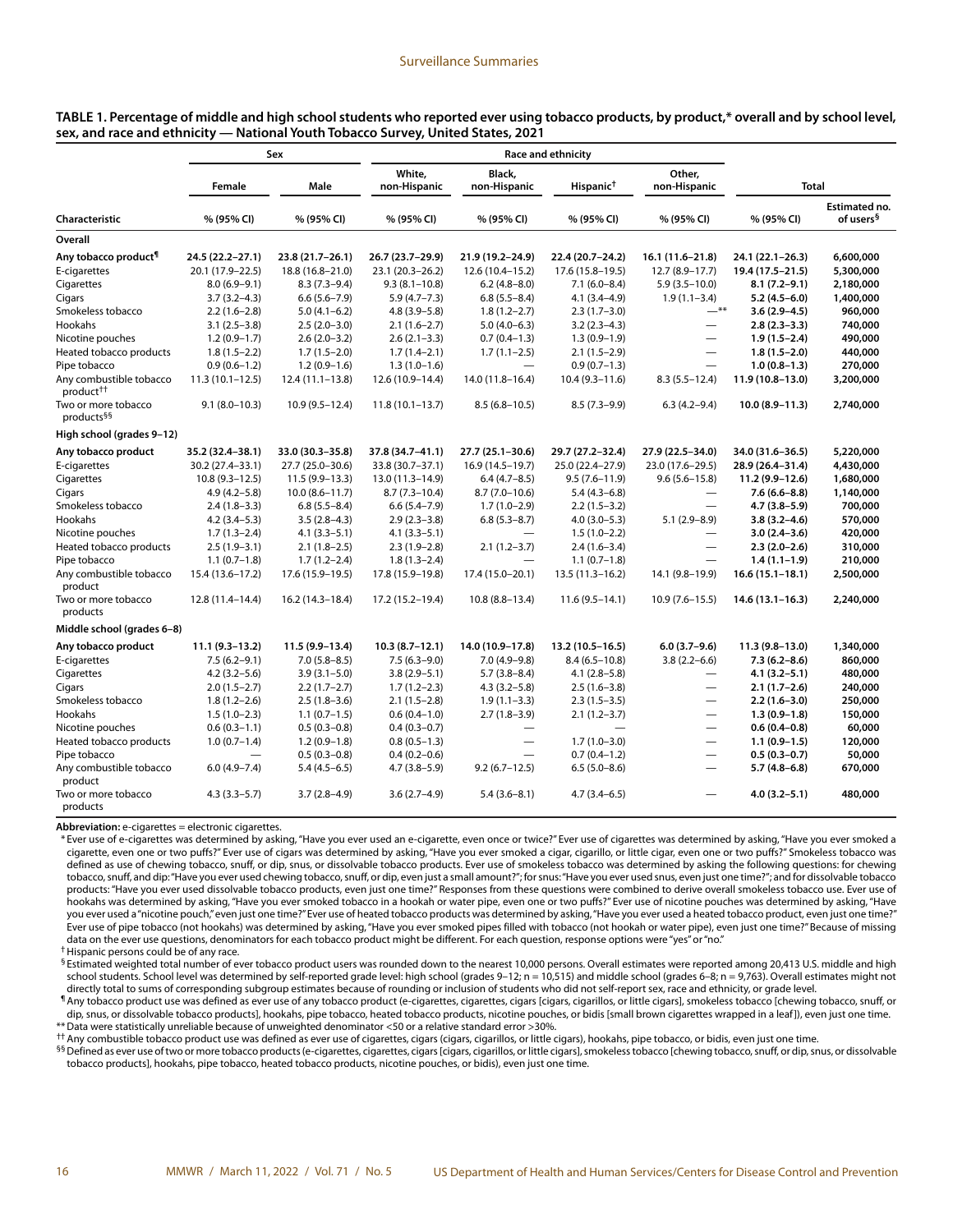| TABLE 2. Percentage of middle and high school students who reported current (past 30-day) tobacco product use, by product,* overall and by |  |  |
|--------------------------------------------------------------------------------------------------------------------------------------------|--|--|
| school level, sex, and race and ethnicity — National Youth Tobacco Survey, United States, 2021                                             |  |  |

|                                                  |                          | Sex                 |                        | <b>Race and ethnicity</b> |                       |                          |                   |                                               |  |  |  |  |
|--------------------------------------------------|--------------------------|---------------------|------------------------|---------------------------|-----------------------|--------------------------|-------------------|-----------------------------------------------|--|--|--|--|
|                                                  | Female                   | Male                | White,<br>non-Hispanic | Black,<br>non-Hispanic    | Hispanic <sup>†</sup> | Other.<br>non-Hispanic   | <b>Total</b>      |                                               |  |  |  |  |
| Characteristic                                   | % (95% CI)               | % (95% CI)          | % (95% CI)             | % (95% CI)                | % (95% CI)            | % (95% CI)               | % (95% CI)        | <b>Estimated no.</b><br>of users <sup>§</sup> |  |  |  |  |
| Overall                                          |                          |                     |                        |                           |                       |                          |                   |                                               |  |  |  |  |
| Any tobacco product <sup>1</sup>                 | $9.6(8.4 - 11.0)$        | $9.0(7.9 - 10.3)$   | $11.0(9.5-12.8)$       | $8.2(6.5 - 10.2)$         | $7.4(6.4 - 8.7)$      | $5.4(3.6 - 8.1)$         | $9.3(8.3 - 10.5)$ | 2,550,000                                     |  |  |  |  |
| E-cigarettes                                     | $8.0(6.8-9.4)$           | $7.1(6.1 - 8.3)$    | $9.6(8.2 - 11.4)$      | $4.3(3.1 - 6.0)$          | $6.0(4.9 - 7.2)$      | $4.1(2.7-6.2)$           | $7.6(6.6 - 8.7)$  | 2,060,000                                     |  |  |  |  |
| Cigarettes                                       | $1.5(1.2-1.9)$           | $1.5(1.2 - 2.0)$    | $1.8(1.4-2.2)$         | $1.0(0.6-1.6)$            | $1.5(1.1-2.0)$        | $-$ **                   | $1.5(1.3-1.8)$    | 410,000                                       |  |  |  |  |
| Cigars                                           | $1.1(0.8-1.4)$           | $1.8(1.5-2.1)$      | $1.4(1.1-1.8)$         | $3.1(2.4 - 4.1)$          | $0.9(0.7-1.2)$        | $\qquad \qquad -$        | $1.4(1.2-1.7)$    | 380,000                                       |  |  |  |  |
| Smokeless tobacco                                | $0.5(0.3-0.7)$           | $1.3(1.0-1.8)$      | $1.1(0.8-1.5)$         | $\overline{\phantom{0}}$  | $0.7(0.5-1.0)$        | $\overline{\phantom{0}}$ | $0.9(0.7-1.2)$    | 240,000                                       |  |  |  |  |
| Hookahs                                          | $0.9(0.6 - 1.4)$         | $0.8(0.6 - 1.0)$    | $0.5(0.4-0.7)$         | $2.2(1.4-3.4)$            | $1.0(0.6-1.5)$        | $\overline{\phantom{0}}$ | $0.8(0.7-1.1)$    | 220,000                                       |  |  |  |  |
| Nicotine pouches                                 | $0.5(0.3-0.7)$           | $1.0(0.7-1.4)$      | $0.9(0.6-1.3)$         |                           | $0.7(0.4-1.0)$        | $\overline{\phantom{0}}$ | $0.8(0.6 - 1.0)$  | 200,000                                       |  |  |  |  |
| Heated tobacco products                          | $0.6(0.4-0.8)$           | $0.7(0.5-1.0)$      | $0.6(0.5-0.9)$         | $0.7(0.4-1.3)$            | $0.7(0.4-1.1)$        | $\overline{\phantom{0}}$ | $0.7(0.5-0.8)$    | 170,000                                       |  |  |  |  |
| Pipe tobacco                                     | $0.3(0.2 - 0.5)$         | $0.3(0.2 - 0.6)$    | $0.4(0.2-0.6)$         |                           | $0.3(0.2 - 0.6)$      | $\overline{\phantom{0}}$ | $0.3(0.2 - 0.5)$  | 80,000                                        |  |  |  |  |
| Any combustible tobacco<br>product <sup>††</sup> | $3.1(2.6-3.8)$           | $3.2(2.8-3.7)$      | $3.1(2.6-3.7)$         | $5.2(4.1-6.6)$            | $2.8(2.3-3.4)$        | $\equiv$                 | $3.2(2.8-3.6)$    | 860,000                                       |  |  |  |  |
| Two or more tobacco<br>products <sup>§§</sup>    | $2.4(1.9-2.9)$           | $3.0(2.5-3.7)$      | $3.1(2.6-3.8)$         | $3.0(2.2 - 4.0)$          | $2.2(1.7-2.9)$        | $\overline{\phantom{0}}$ | $2.7(2.3-3.2)$    | 740,000                                       |  |  |  |  |
| High school (grades 9-12)                        |                          |                     |                        |                           |                       |                          |                   |                                               |  |  |  |  |
| Any tobacco product                              | 13.8 (11.9-16.0)         | $13.0(11.2 - 15.1)$ | $16.2(14.1 - 18.6)$    | $11.0(8.7-13.9)$          | $9.1(7.4 - 11.1)$     | $9.3(6.3 - 13.6)$        | 13.4 (11.8-15.2)  | 2,060,000                                     |  |  |  |  |
| E-cigarettes                                     | $11.9(10.0 - 14.0)$      | $10.7(9.1 - 12.6)$  | 14.5 (12.4-16.8)       | $5.9(4.2 - 8.2)$          | $7.6(6.0-9.6)$        | $7.4(4.9-10.9)$          | $11.3(9.7-13.0)$  | 1,720,000                                     |  |  |  |  |
| Cigarettes                                       | $1.8(1.3-2.3)$           | $2.0(1.5-2.7)$      | $2.2(1.8-2.8)$         |                           | $1.6(1.2 - 2.3)$      | $\qquad \qquad -$        | $1.9(1.5-2.4)$    | 280,000                                       |  |  |  |  |
| Cigars                                           | $1.5(1.1-2.1)$           | $2.6(2.1-3.3)$      | $2.1(1.6-2.6)$         | $4.4(3.3-5.9)$            | $1.2(0.8-1.6)$        | $\overline{\phantom{0}}$ | $2.1(1.7-2.6)$    | 310,000                                       |  |  |  |  |
| Smokeless tobacco                                | $\overline{\phantom{0}}$ | $1.7(1.2-2.4)$      | $1.5(1.0-2.1)$         |                           |                       | $\overline{\phantom{0}}$ | $1.2(0.8-1.6)$    | 170,000                                       |  |  |  |  |
| Hookahs                                          | $1.3(0.8-2.0)$           | $1.2(0.9-1.5)$      | $0.8(0.5-1.1)$         | $3.2(1.9-5.2)$            | $1.3(0.8-2.3)$        | $\overline{\phantom{0}}$ | $1.2(0.9-1.6)$    | 180,000                                       |  |  |  |  |
| Nicotine pouches                                 | $0.6(0.3-1.0)$           | $1.6(1.1-2.3)$      | $1.4(0.9-2.2)$         |                           |                       | $\qquad \qquad -$        | $1.1(0.8-1.6)$    | 160,000                                       |  |  |  |  |
| Heated tobacco products                          | $0.7(0.5-1.2)$           | $0.9(0.6 - 1.4)$    | $0.9(0.6-1.3)$         |                           |                       | $\overline{\phantom{0}}$ | $0.8(0.6 - 1.1)$  | 120,000                                       |  |  |  |  |
| Pipe tobacco                                     |                          |                     | $0.5(0.3-0.9)$         |                           |                       | $\overline{\phantom{0}}$ | $0.4(0.3-0.7)$    | 60,000                                        |  |  |  |  |
| Any combustible tobacco<br>product               | $4.2(3.3-5.2)$           | $4.6(3.8 - 5.4)$    | $4.3(3.5-5.1)$         | $7.3(5.5-9.6)$            | $3.5(2.7-4.5)$        | $\overline{\phantom{0}}$ | $4.4(3.8 - 5.1)$  | 660,000                                       |  |  |  |  |
| Two or more tobacco<br>products                  | $3.1(2.4 - 4.0)$         | $4.5(3.6 - 5.6)$    | $4.4(3.7-5.4)$         | $4.0(2.8 - 5.7)$          | $2.6(2.0-3.5)$        | $\overline{\phantom{0}}$ | $3.8(3.2 - 4.6)$  | 580,000                                       |  |  |  |  |
| Middle school (grades 6-8)                       |                          |                     |                        |                           |                       |                          |                   |                                               |  |  |  |  |
| Any tobacco product                              | 4.4 (3.5–5.5)            | $3.6(2.9 - 4.5)$    | $3.4(2.7-4.4)$         | $4.5(3.4 - 5.9)$          | $5.3(3.9 - 7.1)$      | $2.2(1.2 - 3.8)$         | $4.0(3.3-4.8)$    | 470,000                                       |  |  |  |  |
| E-cigarettes                                     | $3.2(2.4 - 4.2)$         | $2.3(1.9-3.0)$      | $2.6(1.9-3.5)$         | $2.3(1.4-4.0)$            | $3.9(2.9 - 5.3)$      | $\overline{\phantom{0}}$ | $2.8(2.2 - 3.4)$  | 320,000                                       |  |  |  |  |
| Cigarettes                                       | $1.2(0.8-1.8)$           | $0.9(0.6-1.4)$      | $1.0(0.7-1.5)$         | $1.1(0.6-1.9)$            | $1.2(0.7-1.9)$        | $=$                      | $1.0(0.8-1.4)$    | 120,000                                       |  |  |  |  |
| Cigars                                           | $0.5(0.3-0.9)$           | $0.6(0.4 - 0.9)$    | $0.5(0.3-0.7)$         | $1.4(0.8-2.3)$            | $0.6(0.4-1.1)$        | $\equiv$                 | $0.6(0.4-0.8)$    | 60,000                                        |  |  |  |  |
| Smokeless tobacco                                | $\overline{\phantom{0}}$ | $0.8(0.5-1.2)$      | $0.5(0.3-0.9)$         |                           |                       | $\overline{\phantom{0}}$ | $0.6(0.4-0.9)$    | 60,000                                        |  |  |  |  |
| Hookahs                                          |                          |                     |                        |                           |                       | $\overline{\phantom{0}}$ | $0.4(0.2-0.6)$    | 40,000                                        |  |  |  |  |
| Nicotine pouches                                 |                          | $0.2(0.1 - 0.3)$    |                        |                           |                       | —                        | $0.3(0.2 - 0.5)$  | 30,000                                        |  |  |  |  |
| Heated tobacco products                          | $0.4(0.2 - 0.7)$         | $0.4(0.3-0.7)$      |                        |                           |                       | $\overline{\phantom{0}}$ | $0.4(0.3-0.6)$    | 40,000                                        |  |  |  |  |
| Pipe tobacco                                     |                          |                     |                        |                           |                       | $\overline{\phantom{0}}$ | $0.2(0.1-0.3)$    | 20,000                                        |  |  |  |  |
| Any combustible tobacco<br>product               | $1.9(1.3-2.7)$           | $1.4(1.0-1.9)$      | $1.4(1.0-1.9)$         | $2.4(1.7-3.3)$            | $1.9(1.3-2.8)$        | $\equiv$                 | $1.6(1.3-2.1)$    | 190,000                                       |  |  |  |  |
| Two or more tobacco<br>products                  | $1.5(0.9-2.3)$           | $1.1(0.8-1.5)$      | $1.2(0.8-1.8)$         | $1.6(1.0-2.5)$            | $1.6(1.0-2.7)$        | $\overline{\phantom{0}}$ | $1.3(0.9-1.7)$    | 150,000                                       |  |  |  |  |

**Abbreviation:** e-cigarettes = electronic cigarettes.

\* Past 30-day use of e-cigarettes was determined by asking, "During the past 30 days, on how many days did you use e-cigarettes?" Past 30-day use of cigarettes was determined by asking, "During the past 30 days, on how many days did you smoke cigarettes?" Past 30-day use of cigars was determined by asking, "During the past 30 days, on how many days did you smoke cigars, cigarillos, or little cigars?" Smokeless tobacco was defined as use of chewing tobacco, snuff, or dip, snus, or dissolvable tobacco products. Past 30-day use of smokeless tobacco was determined by asking, "During the past 30 days, on how many days did you use [chewing tobacco, snuff, or dip, snus, or dissolvable tobacco products]?" Responses from these questions were combined to derive overall smokeless tobacco use. Past 30-day use of hookahs was determined by asking, "During the past 30 days, on how many days did you smoke tobacco in a hookah or water pipe?" Past 30-day use of nicotine pouches was determined by asking, "During the past 30 days, on how many days did you use nicotine pouches?" Past 30-day use of heated tobacco products was determined by asking, "During the past 30 days, on how many days did you use heated tobacco products?" Past 30-day use of pipe tobacco (not hookahs) was determined by asking, "In the past 30 days, on how many days did you smoke pipes filled with tobacco?" Because of missing data on the past 30-day use questions, denominators for each tobacco product might be different. For each product, current use was defined as self-reported use on ≥1 day during the past 30 days.

†Hispanic persons could be of any race.

 $\frac{6}{3}$  Estimated weighted total number of current tobacco product users was rounded down to the nearest 10,000 persons. Overall estimates were reported among 20.413 U.S. middle and high school students. School level was determined by self-reported grade level: high school (grades 9–12; n = 10,515) and middle school (grades 6–8; n = 9,763). Overall estimates might not directly total to sums of corresponding subgroup estimates because of rounding or inclusion of students who did not self-report sex, race and ethnicity, or grade level.

¶Any tobacco product use was defined as use of any tobacco product (e-cigarettes, cigarettes, cigars [cigars, cigarillos, or little cigars], smokeless tobacco [chewing tobacco, snuff, or dip, snus, or dissolvable tobacco products], hookahs, pipe tobacco, heated tobacco products, nicotine pouches, or bidis [small brown cigarettes wrapped in a leaf]) on ≥1 day during the past 30 days.

\*\*Data were statistically unreliable because of unweighted denominator <50 or a relative standard error >30%.

††Any combustible tobacco product use was defined as use of cigarettes, cigars (cigars, cigarillos, or little cigars), hookahs, pipe tobacco, or bidis on ≥1 day during the past 30 days. §§Defined as use of two or more tobacco products (e-cigarettes, cigarettes, cigars [cigars, cigarillos, or little cigars], smokeless tobacco [chewing tobacco, snuff, or dip, snus, or dissolvable

tobacco products], hookahs, pipe tobacco, heated tobacco products, nicotine pouches, or bidis) on ≥1 day during the past 30 days.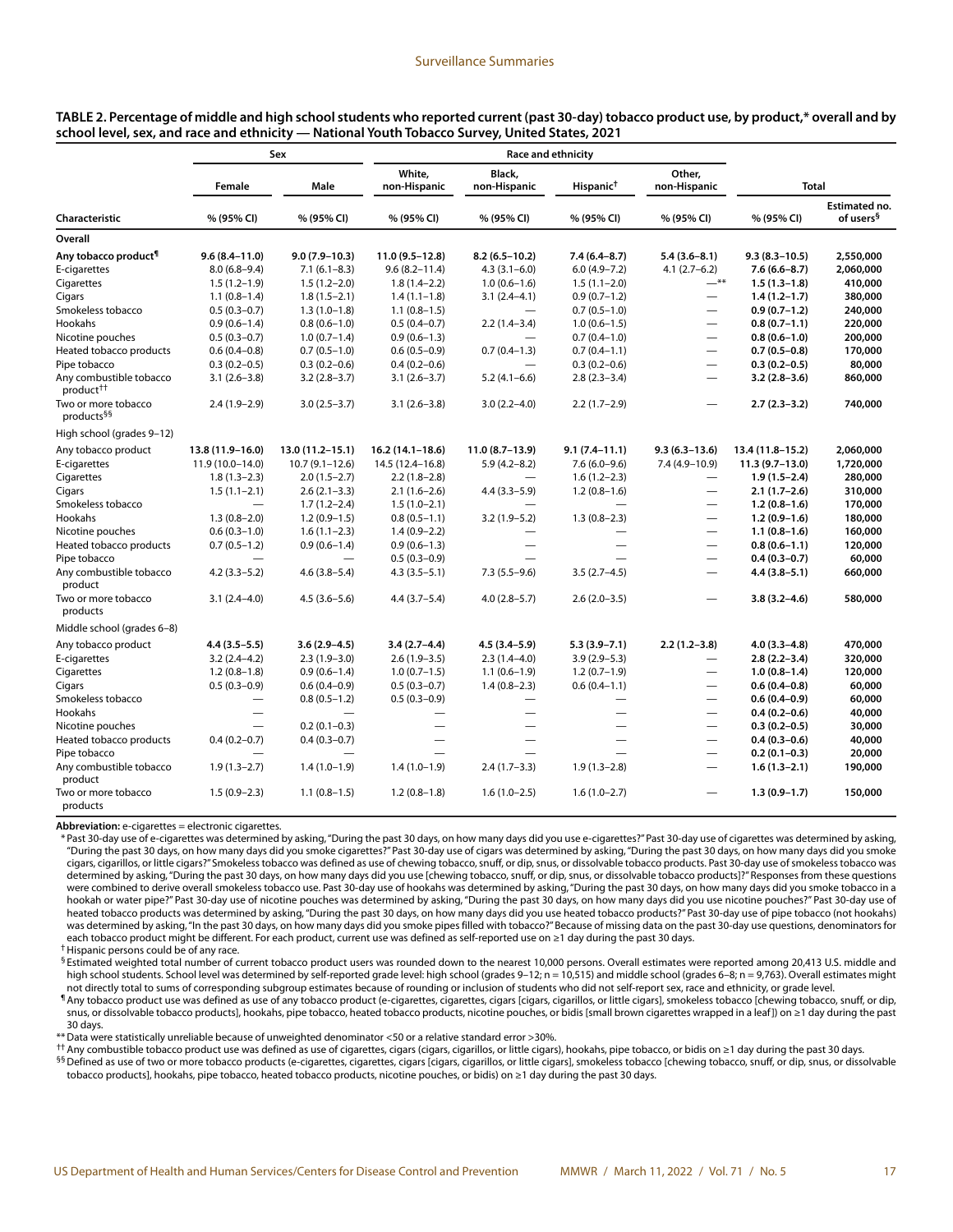|                                                   | Ever use, any tobacco product |                                     |                    | Current use, any tobacco product    |  |  |  |
|---------------------------------------------------|-------------------------------|-------------------------------------|--------------------|-------------------------------------|--|--|--|
| Characteristic                                    | % (95% CI)                    | Estimated no. of users <sup>†</sup> | % (95% CI)         | Estimated no. of users <sup>†</sup> |  |  |  |
| Overall <sup>§</sup>                              |                               |                                     |                    |                                     |  |  |  |
| <b>Sexual identity</b>                            |                               |                                     |                    |                                     |  |  |  |
| Heterosexual                                      | 22.8 (20.7-25.0)              | 4,210,000                           | $7.9(7.0-9.0)$     | 1,460,000                           |  |  |  |
| Gay, lesbian, or bisexual                         | 35.4 (32.4–38.4)              | 1,220,000                           | 14.2 (11.9-17.0)   | 490,000                             |  |  |  |
| Not sure                                          | 14.4 (11.8–17.5)              | 340,000                             | $5.5(4.2 - 7.3)$   | 130,000                             |  |  |  |
| <b>Transgender</b>                                |                               |                                     |                    |                                     |  |  |  |
| No, not transgender                               | 23.4 (21.3-25.7)              | 5,210,000                           | $8.2(7.3-9.3)$     | 1,830,000                           |  |  |  |
| Yes, transgender                                  | 37.9 (31.3-45.0)              | 160,000                             | 18.9 (13.8-25.4)   | 80,000                              |  |  |  |
| Not sure                                          | 26.4 (20.7-33.1)              | 180,000                             | $9.1(6.1 - 13.5)$  | 60,000                              |  |  |  |
| I don't know what this question is asking         | 18.4 (14.7-22.8)              | 180,000                             | $9.7(6.9-13.4)$    | 90,000                              |  |  |  |
| Psychological distress (PHQ-4 scale) <sup>¶</sup> |                               |                                     |                    |                                     |  |  |  |
| None                                              | 16.6 (14.7-18.8)              | 2,070,000                           | $5.5(4.7-6.3)$     | 680,000                             |  |  |  |
| Mild                                              | 27.3 (25.0–29.7)              | 1,340,000                           | $9.6(8.3 - 11.1)$  | 470,000                             |  |  |  |
| Moderate                                          | 29.3 (25.7–33.2)              | 910,000                             | $11.2(8.8 - 14.1)$ | 340,000                             |  |  |  |
| Severe                                            | 37.8 (33.9–41.8)              | 1,110,000                           | 14.2 (11.9–16.8)   | 410,000                             |  |  |  |
| <b>Family affluence scale**</b>                   |                               |                                     |                    |                                     |  |  |  |
| Low                                               | 24.4 (22.4-26.6)              | 1,490,000                           | $9.2(7.8 - 10.8)$  | 560,000                             |  |  |  |
| Medium                                            | 22.3 (20.2–24.6)              | 2,400,000                           | $7.7(6.7-8.8)$     | 820,000                             |  |  |  |
| High                                              | 24.0 (20.9–27.5)              | 1,760,000                           | $8.8(7.5-10.3)$    | 640,000                             |  |  |  |
| Grades in school                                  |                               |                                     |                    |                                     |  |  |  |
| Mostly As                                         | 18.3 (15.9–21.0)              | 1,980,000                           | $5.5(4.6-6.7)$     | 590,000                             |  |  |  |
| Mostly Bs                                         | 25.7 (23.3–28.3)              | 1,770,000                           | $9.6(8.2 - 11.1)$  | 650,000                             |  |  |  |
| Mostly Cs                                         | $31.3(28.3 - 34.4)$           | 910,000                             | 13.2 (11.0–15.8)   | 380,000                             |  |  |  |
| Mostly Ds                                         | 36.7 (32.1–41.6)              | 360,000                             | 15.6 (12.6-19.2)   | 150,000                             |  |  |  |
| Mostly Fs                                         | 41.7 (36.8–46.8)              | 350,000                             | 17.3 (13.4–22.0)   | 140,000                             |  |  |  |
| Speak language other than English (home)          |                               |                                     |                    |                                     |  |  |  |
| Yes                                               | 20.5 (18.4–22.8)              | 1,440,000                           | $6.4(5.5 - 7.3)$   | 440,000                             |  |  |  |
| No                                                | 24.5 (22.1-27.1)              | 4,310,000                           | $9.2(8.1 - 10.5)$  | 1,620,000                           |  |  |  |
| High school (grades 9-12)                         |                               |                                     |                    |                                     |  |  |  |
| <b>Sexual identity</b>                            |                               |                                     |                    |                                     |  |  |  |
| Heterosexual                                      | 31.6 (29.2-34.1)              | 3,420,000                           | $11.4(10.1-12.9)$  | 1,230,000                           |  |  |  |
| Gay, lesbian, or bisexual                         | 43.8 (40.1–47.6)              | 910,000                             | 17.4 (14.2–21.1)   | 360,000                             |  |  |  |
| Not sure                                          | 26.8 (22.5–31.7)              | 240,000                             | $10.2(7.3-13.9)$   | 90,000                              |  |  |  |
| Transgender                                       |                               |                                     |                    |                                     |  |  |  |
| No, not transgender                               | 32.7 (30.3-35.2)              | 4,190,000                           | $11.7(10.3-13.2)$  | 1,490,000                           |  |  |  |
| Yes, transgender                                  | 45.6 (36.7–54.8)              | 110,000                             | 24.5 (17.2-33.6)   | 60,000                              |  |  |  |
| Not sure                                          | 38.4 (29.3–48.3)              | 120,000                             | $12.3(6.8-21.4)$   | 30,000                              |  |  |  |
| I don't know what this question is asking         | 30.9 (24.0–38.9)              | 140,000                             | 17.9 (12.1–25.5)   | 80,000                              |  |  |  |
| Psychological distress (PHQ-4 scale)              |                               |                                     |                    |                                     |  |  |  |
| None                                              | 25.4 (22.9 - 28.0)            | 1,680,000                           | $8.3(7.2 - 9.6)$   | 550,000                             |  |  |  |
| Mild                                              | 37.1 (33.9-40.3)              | 1,100,000                           | $13.6(11.5-16.0)$  | 400,000                             |  |  |  |
| Moderate                                          | 37.5 (32.6–42.6)              | 710,000                             | 15.2 (11.7–19.5)   | 290,000                             |  |  |  |
| Severe                                            | 46.5 (42.5–50.5)              | 840,000                             | 17.6 (14.5–21.2)   | 310,000                             |  |  |  |
| <b>Family affluence scale</b>                     |                               |                                     |                    |                                     |  |  |  |
| Low                                               | 33.2 (30.5-36.0)              | 1,170,000                           | 12.7 (10.4-15.4)   | 440,000                             |  |  |  |
| Medium                                            | 31.4 (28.5–34.5)              | 1,930,000                           | $11.2(9.6-13.0)$   | 680,000                             |  |  |  |
| High                                              | 34.9 (31.7–38.3)              | 1,400,000                           | 12.8 (11.0–14.9)   | 510,000                             |  |  |  |
| Grades in school                                  |                               |                                     |                    |                                     |  |  |  |
| Mostly As                                         | 27.8 (24.6–31.2)              | 1,680,000                           | $8.5(7.1-10.2)$    | 510,000                             |  |  |  |
| Mostly Bs                                         | 35.4 (32.6–38.2)              | 1,420,000                           | 13.7 (11.8–15.8)   | 550,000                             |  |  |  |
| Mostly Cs                                         | 40.7 (36.8–44.7)              | 710,000                             | 17.9 (14.8-21.5)   | 310,000                             |  |  |  |
| Mostly Ds                                         | 42.6 (35.2–50.4)              | 250,000                             | 18.4 (13.1–25.2)   | 100,000                             |  |  |  |
| Mostly Fs                                         | 48.3 (41.8–54.9)              | 260,000                             | 19.6 (14.4–26.0)   | 100,000                             |  |  |  |
| Speak language other than English (home)          |                               |                                     |                    |                                     |  |  |  |
| Yes                                               | 28.5 (25.7–31.4)              | 1,070,000                           | $8.4(6.7-10.4)$    | 310,000                             |  |  |  |
| No<br>$\overline{c}$ .                            | 34.5 (32.0–37.1)              | 3,480,000                           | 13.5 (11.9–15.2)   | 1,350,000                           |  |  |  |

**TABLE 3. Percentage of middle and high school students who reported ever use or current (past 30-day) use of any tobacco product,\* overall and by selected demographic characteristics and social determinant indicators — National Youth Tobacco Survey, United States, 2021**

See table footnotes on the next page.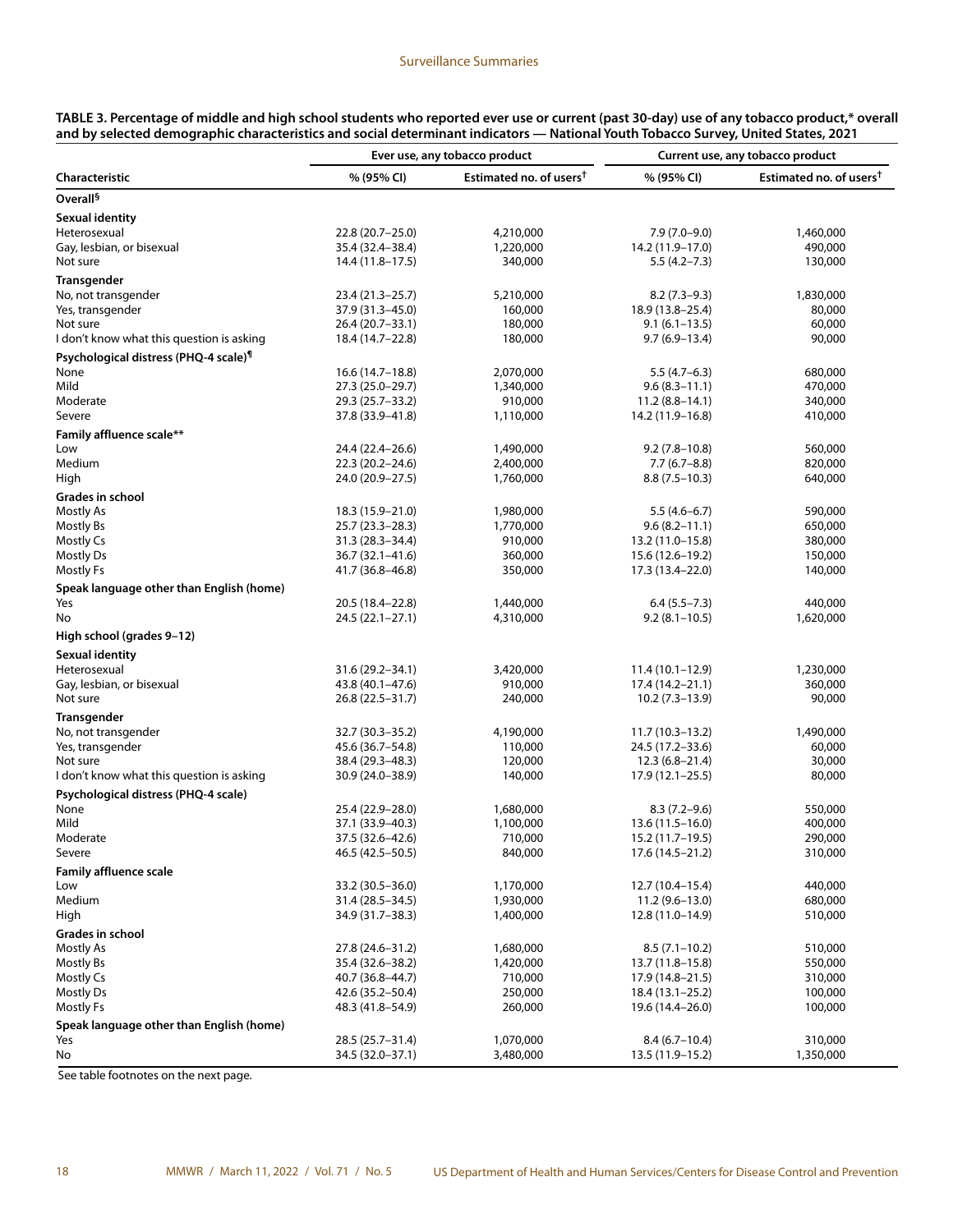|                                           |                     | Ever use, any tobacco product       | Current use, any tobacco product |                                     |  |
|-------------------------------------------|---------------------|-------------------------------------|----------------------------------|-------------------------------------|--|
| Characteristic                            | % (95% CI)          | Estimated no. of users <sup>†</sup> | % (95% CI)                       | Estimated no. of users <sup>†</sup> |  |
| Middle school (grades 6-8)                |                     |                                     |                                  |                                     |  |
| Sexual identity                           |                     |                                     |                                  |                                     |  |
| Heterosexual                              | $10.0 (8.7 - 11.6)$ | 760,000                             | $3.0(2.4 - 3.6)$                 | 220,000                             |  |
| Gay, lesbian, or bisexual                 | 22.5 (18.8-26.6)    | 300,000                             | $9.5(7.1 - 12.5)$                | 120,000                             |  |
| Not sure                                  | $6.8(4.6-9.9)$      | 100,000                             | $2.6(1.6-4.0)$                   | 30,000                              |  |
| <b>Transgender</b>                        |                     |                                     |                                  |                                     |  |
| No, not transgender                       | $10.6(9.2 - 12.2)$  | 990,000                             | $3.5(2.9-4.3)$                   | 330,000                             |  |
| Yes, transgender                          | 27.8 (19.0-38.7)    | 50,000                              | $-t$ t                           |                                     |  |
| Not sure                                  | 16.7 (11.6–23.4)    | 60,000                              | $6.5(3.7-11.0)$                  | 20,000                              |  |
| I don't know what this question is asking | $7.4(5.0 - 10.9)$   | 40,000                              | $2.3(1.4-3.9)$                   | 10,000                              |  |
| Psychological distress (PHQ-4 scale)      |                     |                                     |                                  |                                     |  |
| None                                      | $6.3(5.3 - 7.5)$    | 360,000                             | $2.1(1.6-2.7)$                   | 120,000                             |  |
| Mild                                      | 12.2 (10.0-14.8)    | 230,000                             | $3.4(2.5-4.5)$                   | 60,000                              |  |
| Moderate                                  | $16.4(13.1-20.2)$   | 190,000                             | $4.9(3.3 - 7.1)$                 | 50,000                              |  |
| Severe                                    | 24.1 (19.6-29.3)    | 270,000                             | $8.8(6.3 - 12.1)$                | 90,000                              |  |
| <b>Family affluence scale</b>             |                     |                                     |                                  |                                     |  |
| Low                                       | $12.3(10.4 - 14.5)$ | 310,000                             | $4.4(3.6 - 5.4)$                 | 110,000                             |  |
| Medium                                    | $10.0(8.3 - 11.9)$  | 450,000                             | $3.0(2.2 - 4.0)$                 | 130,000                             |  |
| High                                      | $10.8(8.8 - 13.1)$  | 350,000                             | $3.8(2.9 - 4.9)$                 | 120,000                             |  |
| <b>Grades in school</b>                   |                     |                                     |                                  |                                     |  |
| Mostly As                                 | $6.0(4.8 - 7.3)$    | 280,000                             | $1.7(1.2 - 2.4)$                 | 70,000                              |  |
| Mostly Bs                                 | 12.2 (10.0-14.9)    | 340,000                             | $3.7(2.7-5.0)$                   | 100,000                             |  |
| Mostly Cs                                 | 17.0 (13.9 - 20.7)  | 190,000                             | $6.1(4.5-8.3)$                   | 70,000                              |  |
| <b>Mostly Ds</b>                          | 27.9 (21.4-35.5)    | 110,000                             | $11.2(7.6-16.1)$                 | 40,000                              |  |
| Mostly Fs                                 | 30.4 (22.0-40.4)    | 90,000                              | $13.3(9.1-19.1)$                 | 40,000                              |  |
| Speak language other than English (home)  |                     |                                     |                                  |                                     |  |
| Yes                                       | $11.1 (8.8 - 13.9)$ | 350,000                             | $3.8(2.8 - 5.2)$                 | 120,000                             |  |
| No                                        | $10.9(9.2 - 12.9)$  | 810,000                             | $3.6(2.8-4.5)$                   | 260,000                             |  |

**TABLE 3. (***Continued***) Percentage of middle and high school students who reported ever use or current (past 30-day) use of any tobacco product,\* overall and by selected demographic characteristics and social determinant indicators — National Youth Tobacco Survey, United States, 2021**

**Abbreviations:** e-cigarettes = electronic cigarettes; PHQ-4 = four-item Patient Health Questionnaire.

\* Any tobacco product includes e-cigarettes, cigarettes, cigars (cigars, cigarillos, or little cigars), smokeless tobacco (chewing tobacco, snuff, or dip; snus; dissolvable tobacco products), hookahs, pipe tobacco, bidis (small brown cigarettes wrapped in a leaf), heated tobacco products and nicotine pouches. Ever use of any tobacco product was defined as self-reported ever use of any tobacco product, even just one time. Current use of any tobacco product was defined as self-reported use of any tobacco product on ≥1 day during the past 30 days.

† Estimated weighted total numbers of ever and current tobacco product users were rounded down to the nearest 10,000 persons. Overall estimates might not directly total to sums of corresponding subgroup estimates by school level because of rounding or inclusion of students who did not self-report grade level.

§ Overall estimates were reported among 20,413 U.S. middle and high school students. School level was determined by self-reported grade level: high school (grades  $9-12$ ; n = 10,515) and middle school (grades 6-8; n = 9,763).

¶ A composite scale made up of four questions to assess psychological distress: "During the past two weeks, how often have you been bothered by any of the following problems?": 1) little interest or pleasure in doing things; 2) feeling down, depressed, or hopeless; 3) feeling nervous, anxious, or on edge; 4) not being able or stop or control worrying. Response options were provided with a numeric value [not at all = 0; several days = 1; more than half of the days = 2; and nearly every day = 3]. Responses were summed (range: 0–12) and categorized as none (0–2), mild (3–5), moderate (6–8) and severe (9–12). The PHQ–4 scale was reported among respondents who had complete data on all four questions ( $n = 17,355$ ).

\*\* A composite scale made up of four questions. Numeric values were assigned to each response and summed across responses: 1) "Does your family own a vehicle (such as a car, van, or truck)?" [no = 0; yes, one = 1; yes, two or more = 2]; 2) "Do you have your own bedroom?" [no = 0; yes = 1]; 3) "How many computers (including laptops and tablets, not including game consoles and smartphones) does your family own?" [none = 0; one= 1; two = 2; more than two = 3]; and 4) "During the past 12 months, how many times did you travel on vacation with your family?" [not at all = 0; once = 1; twice = 2; more than twice = 3]. Summed responses (range: 0–9) were categorized into approximate tertiles based on the weighted distribution of scores in this sample: low (0–5), medium (6–7), and high (8–9). The family affluence scale was reported among respondents who had complete data on all four questions (n = 17,878).

**††** Data were statistically unreliable because of unweighted denominator <50 or a relative standard error >30%.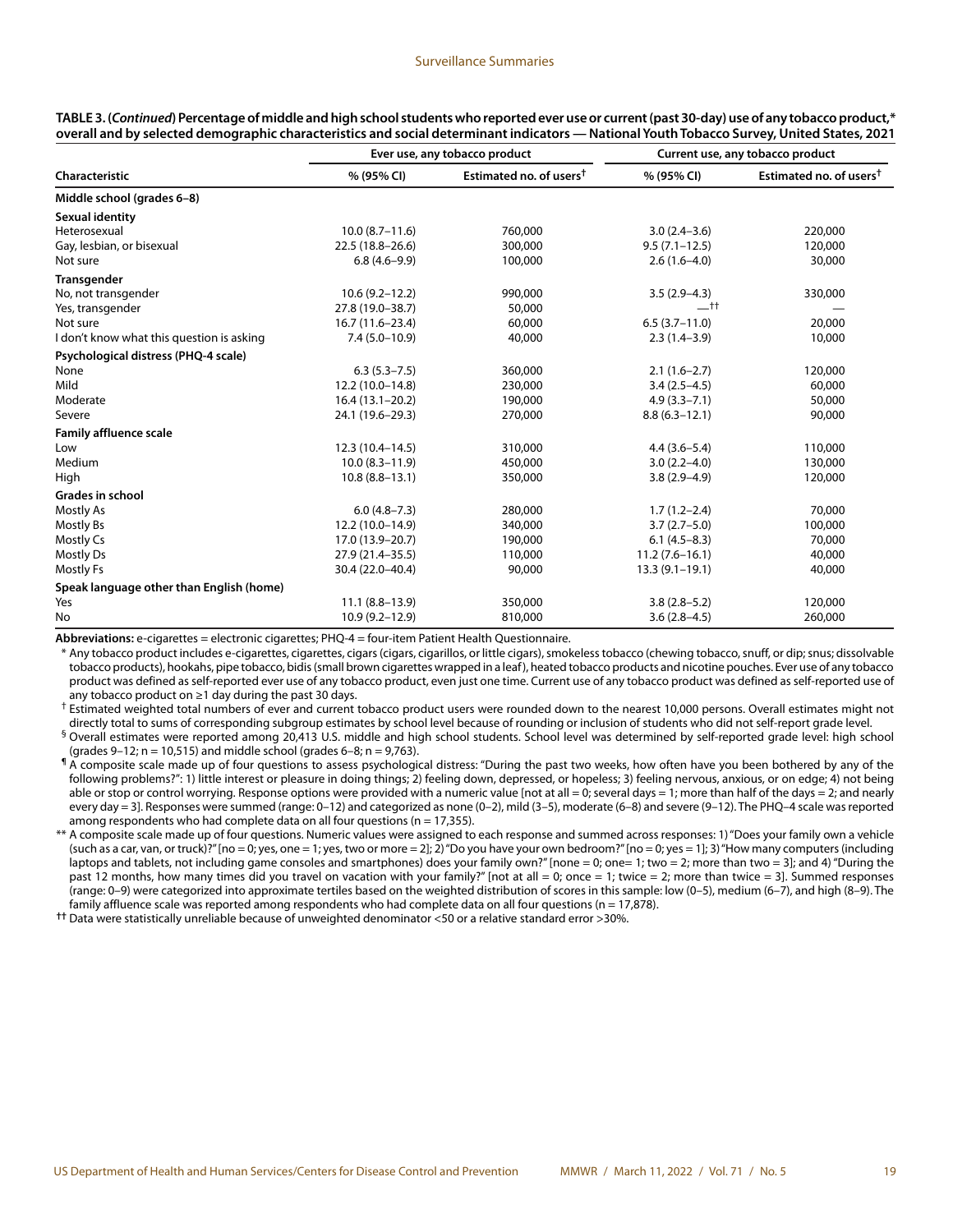|                                |                     | $1-5$ days                                    | $6-19$ days         |                                               | 20-30 days        |                                        |  |
|--------------------------------|---------------------|-----------------------------------------------|---------------------|-----------------------------------------------|-------------------|----------------------------------------|--|
| Characteristic                 | % (95% CI)          | <b>Estimated no.</b><br>of users <sup>§</sup> | % (95% CI)          | <b>Estimated no.</b><br>of users <sup>§</sup> | % (95% CI)        | Estimated no.<br>of users <sup>§</sup> |  |
| Overall                        |                     |                                               |                     |                                               |                   |                                        |  |
| E-cigarettes                   | 44.5 (40.7-48.3)    | 910,000                                       | $16.2(13.8 - 18.8)$ | 330,000                                       | 39.4 (35.4-43.5)  | 810,000                                |  |
| Cigarettes                     | 66.5 (57.8-74.3)    | 270,000                                       | 14.6 (10.4-20.1)    | 60,000                                        | 18.9 (13.6-25.7)  | 70,000                                 |  |
| Cigars                         | $67.1(60.0 - 73.5)$ | 250,000                                       | $12.2(8.3-17.7)$    | 40,000                                        | 20.7 (15.3-27.4)  | 80,000                                 |  |
| Chewing tobacco, snuff, or dip | 50.5 (40.1-60.9)    | 100,000                                       | 20.0 (13.8-28.0)    | 30,000                                        | 29.5 (22.4-37.9)  | 50,000                                 |  |
| Snus                           | 57.3 (41.7-71.6)    | 50,000                                        |                     |                                               | 26.1 (15.5-40.6)  | 20,000                                 |  |
| Hookahs                        | $66.2(57.1 - 74.3)$ | 140,000                                       | 13.9 (9.0-20.9)     | 30,000                                        | 19.9 (14.0-27.5)  | 40,000                                 |  |
| Pipe tobacco                   | $65.3(45.8 - 80.7)$ | 50,000                                        |                     |                                               |                   |                                        |  |
| Heated tobacco products        | 54.3 (42.9-65.3)    | 90,000                                        | 23.6 (15.3-34.7)    | 40,000                                        | $22.1(13.7-33.5)$ | 30,000                                 |  |
| Nicotine pouches               | $63.5(53.5 - 72.5)$ | 120,000                                       | 19.3 (11.7-30.1)    | 30,000                                        | 17.2 (11.3-25.3)  | 30,000                                 |  |
| High school (grades 9-12)      |                     |                                               |                     |                                               |                   |                                        |  |
| E-cigarettes                   | 40.2 (36.0-44.5)    | 690,000                                       | $16.3(13.5 - 19.5)$ | 280,000                                       | 43.6 (39.0-48.2)  | 750,000                                |  |
| Cigarettes                     | 66.9 (56.5-75.9)    | 190,000                                       | $13.3(8.7-19.7)$    | 30,000                                        | 19.9 (13.8-27.6)  | 50,000                                 |  |
| Cigars                         | 67.3 (59.0-74.6)    | 210,000                                       | $12.0(7.7-18.3)$    | 30,000                                        | 20.7 (14.6-28.5)  | 60,000                                 |  |
| Chewing tobacco, snuff, or dip | 47.6 (34.8-60.6)    | 60,000                                        | 22.2 (14.2-33.0)    | 30,000                                        | 30.3 (21.8-40.2)  | 40,000                                 |  |
| Snus                           |                     |                                               |                     |                                               |                   |                                        |  |
| Hookahs                        | 68.2 (57.5 - 77.3)  | 120,000                                       | 14.7 (9.3-22.6)     | 20,000                                        | 17.0 (11.0-25.5)  | 30,000                                 |  |
| Pipe tobacco                   |                     |                                               |                     |                                               |                   |                                        |  |
| Heated tobacco products        | 55.6 (41.7-68.7)    | 60,000                                        | 19.7 (12.2-30.3)    | 20,000                                        | 24.7 (13.6-40.6)  | 30,000                                 |  |
| Nicotine pouches               | 64.1 (52.1-74.6)    | 100,000                                       | 21.0 (12.2-33.5)    | 30,000                                        | $15.0(9.1-23.7)$  | 20,000                                 |  |
| Middle school (grades 6-8)     |                     |                                               |                     |                                               |                   |                                        |  |
| E-cigarettes                   | 66.7 (60.0-72.8)    | 210,000                                       | $16.1(11.3-22.6)$   | 50,000                                        | 17.2 (12.8-22.6)  | 50,000                                 |  |
| Cigarettes                     | 68.0 (56.1-77.9)    | 80,000                                        | $14.8(8.2 - 25.1)$  | 10,000                                        | 17.2 (9.3-29.8)   | 20,000                                 |  |
| Cigars                         | 66.7 (51.3-79.1)    | 40,000                                        |                     |                                               | 20.1 (10.8-34.4)  | 10,000                                 |  |
| Chewing tobacco, snuff, or dip | 57.6 (43.2-70.7)    | 30,000                                        |                     | $\qquad \qquad \longleftarrow$                | 28.0 (16.0-44.3)  | 10,000                                 |  |
| Snus                           |                     |                                               |                     |                                               |                   |                                        |  |
| Hookahs                        |                     |                                               |                     |                                               |                   |                                        |  |
| Pipe tobacco                   |                     |                                               |                     |                                               |                   |                                        |  |
| Heated tobacco products        | $51.0(30.1 - 71.5)$ | 20,000                                        |                     |                                               |                   |                                        |  |
| Nicotine pouches               |                     |                                               |                     |                                               |                   |                                        |  |

**TABLE 4. Frequency of use\* among middle and high school students currently (past 30-day) using each tobacco product,† overall and by school level — National Youth Tobacco Survey, United States, 2021**

**Abbreviation:** e-cigarettes = electronic cigarettes.

\* Frequency of current use of e-cigarettes; cigarettes; cigars (cigars, cigarillos, or little cigars); chewing tobacco, snuff, or dip; snus; dissolvable tobacco products; pipe tobacco; hookahs; heated tobacco products; and nicotine pouches was determined by asking respondents on how many days they smoked or used each respective tobacco product during the past 30 days. Respondents could enter a valid response of 0–30 days. Responses were recoded as 1–5 days, 6–19 days, and 20–30 days. † Estimates of frequency of use of dissolvable tobacco products are statistically unreliable (overall and by school level) and are omitted from the table.

§ Estimated weighted total number of users was rounded down to the nearest 10,000 persons. Overall estimates might not directly total to sums of corresponding

subgroup estimates because of rounding or inclusion of students who did not self-report grade level.

¶ Data were statistically unreliable because of unweighted denominator <50 or a relative standard error >30%.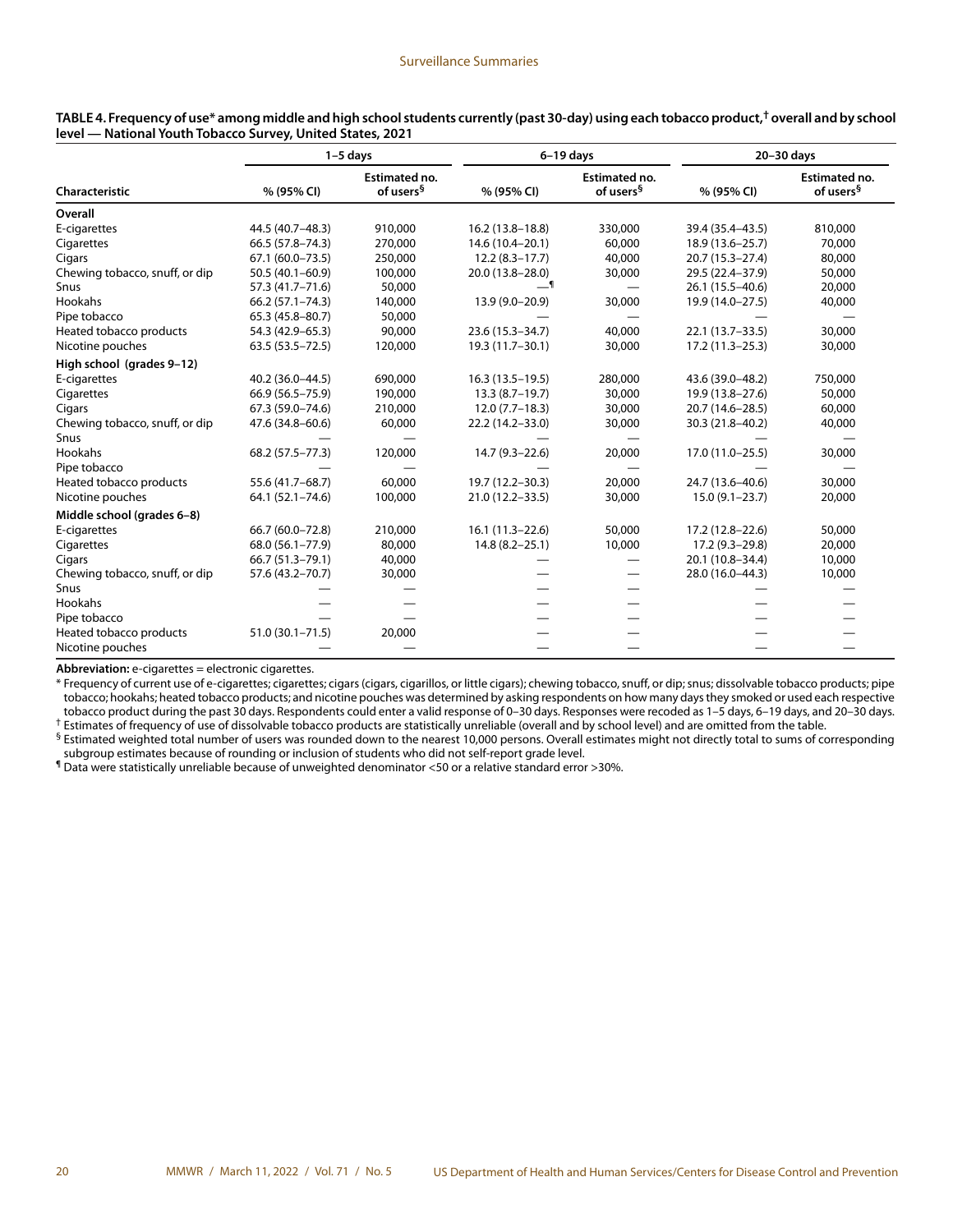#### **TABLE 5. Flavored tobacco product\* use among middle and high school students overall and among those who reported current (past 30-day) use† of each tobacco product, by school level, sex, and race and ethnicity — National Youth Tobacco Survey, United States, 2021**

|                                                                                                              | <b>Tobacco product</b>                 |                            |                                             |                      |                                             |                              |                            |                                                 |                                       |  |
|--------------------------------------------------------------------------------------------------------------|----------------------------------------|----------------------------|---------------------------------------------|----------------------|---------------------------------------------|------------------------------|----------------------------|-------------------------------------------------|---------------------------------------|--|
| Characteristic                                                                                               | Any tobacco <sup>§</sup><br>% (95% CI) | E-cigarettes<br>% (95% CI) | <b>Cigarettes<sup>1</sup></b><br>% (95% CI) | Cigars<br>% (95% CI) | <b>Smokeless</b><br>tobacco**<br>% (95% CI) | <b>Hookahs</b><br>% (95% CI) | Pipe tobacco<br>% (95% CI) | <b>Heated tobacco</b><br>products<br>% (95% CI) | <b>Nicotine pouches</b><br>% (95% CI) |  |
| Overall                                                                                                      |                                        |                            |                                             |                      |                                             |                              |                            |                                                 |                                       |  |
| <b>Flavored tobacco</b><br>product use among<br>all students <sup>††</sup>                                   | $7.2(6.2 - 8.2)$                       | $6.2(5.3 - 7.3)$           | $0.6(0.4-0.8)$                              | $0.6(0.5-0.8)$       | $0.6(0.5-0.9)$                              | $0.4(0.3-0.5)$               | $0.1(0.1 - 0.2)$           | $0.3(0.2 - 0.4)$                                | $0.5(0.3-0.7)$                        |  |
| <b>Current use</b><br><b>Estimated weighted</b><br>no. of flavored<br>tobacco product<br>users <sup>§§</sup> | 1,950,000                              | 1,680,000                  | 150,000                                     | 160,000              | 170,000                                     | 100,000                      | 30,000                     | 70,000                                          | 120,000                               |  |
| Flavored tobacco<br>product use among<br>current tobacco<br>users <sup>¶¶</sup>                              | 79.1 (76.0-81.9)                       | 84.7 (81.4-87.5)           | 38.8 (32.3-45.7)                            | 44.4 (36.9-52.1)     | 70.1 (60.8-77.9)                            | 46.6 (38.3-55.2)             | 34.4 (20.1-52.1)           | 44.0 (34.0-54.5)                                | $61.6(49.7 - 72.2)$                   |  |
| <b>School level</b>                                                                                          |                                        |                            |                                             |                      |                                             |                              |                            |                                                 |                                       |  |
| High school<br>$\frac{1}{2}$ (grades 9-12)                                                                   | 80.2 (76.8-83.3)                       | 85.8 (82.3-88.7)           | 41.1 (33.2-49.5)                            | 41.1 (32.9-49.7)     | 72.1 (60.3-81.5)                            | 42.9 (33.1-53.3)             | $-***$                     | 41.0 (27.8-55.7)                                | $63.9(50.1 - 75.7)$                   |  |
| Middle school<br>(grades $6-8$ )                                                                             | 74.6 (67.5-80.6)                       | 79.2 (69.1-86.6)           | 34.8 (24.9-46.3)                            | 59.9 (46.5-72.0)     | 65.5 (50.9 - 77.6)                          |                              | $\overline{\phantom{0}}$   | 51.5 (35.2-67.4)                                |                                       |  |
| Sex                                                                                                          |                                        |                            |                                             |                      |                                             |                              |                            |                                                 |                                       |  |
| Female                                                                                                       | 84.3 (80.2-87.7)                       | 88.8 (85.1-91.6)           | 41.8 (32.5-51.8)                            | 55.8 (43.3-67.6)     | 61.9 (44.3-76.8)                            | 52.2 (39.5-64.6)             | $\overline{\phantom{0}}$   | 55.1 (37.6-71.4)                                |                                       |  |
| Male                                                                                                         | 74.1 (70.0-77.8)                       | 80.5 (75.7-84.6)           | 37.0 (28.5-46.4)                            | 38.2 (29.9-47.3)     | 72.6 (61.0-81.8)                            | 40.4 (29.5-52.4)             |                            | $35.5(21.1 - 53.1)$                             | 60.3 (45.0-73.8)                      |  |
| Race and ethnicity                                                                                           |                                        |                            |                                             |                      |                                             |                              |                            |                                                 |                                       |  |
| White, non-Hispanic                                                                                          | 82.9 (79.4-85.9)                       | 86.5 (82.5-89.7)           | 38.2 (29.4-47.7)                            | 43.6 (34.8–52.8)     | 75.7 (62.9-85.2)                            | 36.0 (21.6-53.4)             |                            | 37.7 (23.8-54.0)                                | 65.2 (48.7-78.7)                      |  |
| Black, non-Hispanic                                                                                          | 66.2 (58.8-72.8)                       | 76.3 (61.8-86.6)           |                                             | 46.3 (33.6–59.4)     |                                             | 50.4 (36.0-64.8)             |                            |                                                 |                                       |  |
| Hispanic <sup>†††</sup>                                                                                      | 76.4 (71.2-80.9)                       | 83.6 (78.0-88.0)           | 28.6 (19.4-40.1)                            | 45.3 (29.0-62.7)     |                                             |                              |                            |                                                 |                                       |  |
| Other, non-Hispanic                                                                                          | 79.4 (67.1-87.9)                       | 86.6 (72.3-94.2)           |                                             | —                    |                                             |                              |                            |                                                 |                                       |  |

**Abbreviation:** e-cigarettes = electronic cigarettes.

\* For each respective tobacco product excluding cigarettes, current (past 30-day) users were asked, "Were any of the [tobacco product] that you used in the past 30 days flavored to taste like menthol, mint, clove or spice, alcohol (wine, cognac), candy, fruit, chocolate, or any other flavor?" Response options were "yes," "no," or "don't know." Those who responded yes were considered flavored tobacco product users.

† Reported among respective current (past 30-day) users for each product. Past 30-day use of e-cigarettes was determined by asking, "During the past 30 days, on how many days did you use e-cigarettes?" Past 30-day use of cigarettes was determined by asking, "During the past 30 days, on how many days did you smoke cigarettes?" Past 30-day use of cigars was determined by asking, "During the past 30 days, on how many days did you smoke cigars, cigarillos, or little cigars?" Past 30-day use of smokeless tobacco was determined by asking the following question for use of chewing tobacco, snuff, and dip: "During the past 30 days, on how many days did you use chewing tobacco, snuff, or dip?" Past 30-day use of snus was determined by asking the following question for use of snus: "During the past 30 days, on how many days did you use snus?" Past 30-day use of dissolvable tobacco products was determined by asking the following question for use of dissolvable tobacco products: "During the past 30 days, on how many days did you use dissolvable tobacco products?" Past 30-day use of pipe tobacco was determined by asking the following question for use of pipe tobacco: "During the past 30 days, on how many days did you smoke pipes filled with tobacco?" Past 30-day use of hookahs was determined by asking, "During the past 30 days, on how many days did you smoke tobacco in a hookah or water pipe?" Past 30-day use of heated tobacco products was determined by asking the following question for use of heated tobacco products: "During the past 30 days, on how many days did you use heated tobacco products?" Past 30-day use of nicotine pouches was determined by asking the following question for use of heated tobacco products: "During the past 30 days, on how many days did you use nicotine pouches?" § Any tobacco use includes use of e-cigarettes, cigarettes, cigars (cigars, cigarillos, or little cigars), smokeless tobacco (chewing tobacco, snuff, or dip; snus; dissolvable tobacco products),

hookahs, pipe tobacco, bidis (small brown cigarettes wrapped in a leaf), heated tobacco products, and nicotine pouches on ≥1 day during the past 30 days.

¶ Flavored cigarette use refers to menthol cigarette use. Current cigarette smokers were categorized as flavored (menthol) cigarette smokers: if they responded "yes" to the question, "Menthol cigarettes are cigarettes that taste like mint. During the past 30 days, were the cigarettes that you usually smoked menthol?"; or if they indicated "Kool" or "Newport" as a brand they usually smoked in the past 30 days. Usual brand was determined based on responses to two questions: 1) "During the past 30 days, what brands of cigarettes did you smoke? (Select one or more)" and 2) "During the past 30 days, what brand of cigarettes did you usually smoke? (Choose only one answer)." If "Kool" or "Newport" was the only brand selected for the first question, or if multiple brands were selected in the first question and "Kool" or "Newport" was selected for the second question, "Kool" or "Newport" was considered the respondent's usual brand. Those who selected "some other brand(s) not listed here" could provide a write-in response; write-in responses corresponding to an original response option were recoded. Those who reported "no" or "not sure" to the menthol question or those who did not report "Newport" or "Kool" as their usual brand were categorized as nonmenthol smokers; all other past 30-day cigarette smokers who did not provide any valid response were assigned as missing menthol smoking status.

\*\* Flavored tobacco product use was assessed separately among current (past 30-day) users of chewing tobacco, snuff, or dip; snus; and dissolvable tobacco product users. Flavored use was then recoded as a composite among users of any current smokeless tobacco product combined.

†† Calculated among all respondents regardless of tobacco product use status. Because of missing data, denominators for each tobacco product might be different: any tobacco (n = 20,167), e-cigarettes (n = 20,084), cigarettes (n = 19,936), cigars (n = 19,860), smokeless tobacco [chewing tobacco, snuff, or dip; snus; dissolvable tobacco products] (n = 19,778), hookahs  $(n = 19,697)$ , pipe tobacco  $(n = 19,655)$ , heated tobacco products  $(n = 19,501)$ , and nicotine pouches  $(n = 19,500)$ .

§§ Estimated weighted total number of flavored tobacco product users was rounded down to the nearest 10,000 persons.

¶¶ Calculated among current users of any tobacco (n =1,792), e-cigarettes (n = 1,383), cigarettes (n = 314), cigars (n = 299), smokeless tobacco (n = 210), hookahs (n = 168), pipe tobacco  $(n = 64)$ , heated tobacco products  $(n = 133)$ , and nicotine pouches  $(n = 137)$ .

\*\*\* Data were statistically unreliable because of unweighted denominator <50 or a relative standard error >30%.

††† Hispanic persons could be of any race.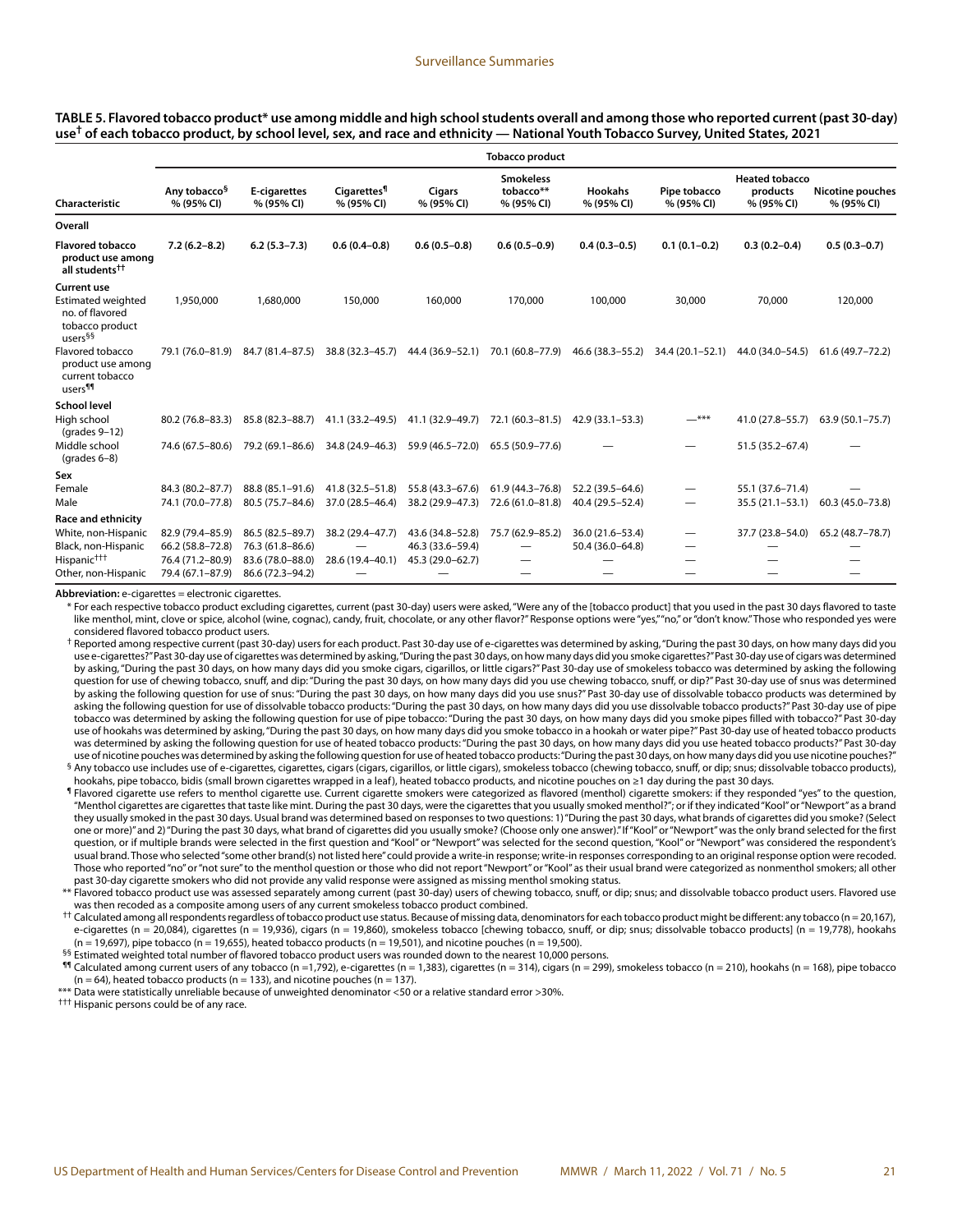|                                                            | TABLE 6. Reasons for first e-cigarette use* among middle and high school students who reported ever using e-cigarettes, and reasons for                   |
|------------------------------------------------------------|-----------------------------------------------------------------------------------------------------------------------------------------------------------|
|                                                            | current (past 30-day) e-cigarette use <sup>t</sup> among middle and high school students who reported currently using e-cigarettes, overall and by school |
| level — National Youth Tobacco Survey, United States, 2021 |                                                                                                                                                           |

|                                                                                  |                     | Among ever e-cigarette users        | Among current e-cigarette users |                                     |  |
|----------------------------------------------------------------------------------|---------------------|-------------------------------------|---------------------------------|-------------------------------------|--|
| Characteristic                                                                   | % (95% CI)          | Estimated no. of users <sup>§</sup> | % (95% CI)                      | Estimated no. of users <sup>§</sup> |  |
| Overall                                                                          |                     |                                     |                                 |                                     |  |
| A friend [used/uses] them                                                        | 57.8 (55.0-60.4)    | 2,990,000                           | 28.3 (25.4-31.5)                | 560,000                             |  |
| I [was/am] curious about them                                                    | 47.6 (45.4-49.9)    | 2,460,000                           | $10.3(8.5-12.6)$                | 200,000                             |  |
| I [was/am] feeling anxious, stressed, or depressed                               | 25.1 (23.0–27.4)    | 1,300,000                           | 43.4 (39.4-47.4)                | 860,000                             |  |
| To get a high or buzz from nicotine                                              | 23.3 (21.5–25.2)    | 1,200,000                           | 42.8 (38.4–47.4)                | 850,000                             |  |
| A family member [used/uses] them                                                 | 18.6 (16.5-20.9)    | 960,000                             | $8.7(7.0-10.8)$                 | 170,000                             |  |
| I [could/can] use them to do tricks                                              | $16.5(14.5-18.7)$   | 850,000                             | 20.0 (17.5 - 22.7)              | 390,000                             |  |
| They [were/are] available in flavor, such as menthol, mint,                      | $13.5(12.0-15.0)$   | 690,000                             | $13.2(11.1 - 15.6)$             | 260,000                             |  |
| candy, fruit, or chocolate                                                       |                     |                                     |                                 |                                     |  |
| I [could/can] use them unnoticed at home or at school                            | $10.8(9.5 - 12.4)$  | 560,000                             | 13.0 (10.9-15.3)                | 250,000                             |  |
| They are less harmful than other forms of tobacco,                               | $8.3(7.1-9.6)$      | 420,000                             | $10.3(8.3-12.7)$                | 200,000                             |  |
| such as cigarettes                                                               |                     |                                     |                                 |                                     |  |
| They [were/are] easier to get that other tobacco products,                       | $4.8(3.8 - 6.0)$    | 240,000                             | $6.0(4.7 - 7.7)$                | 120,000                             |  |
| such as cigarettes                                                               |                     |                                     |                                 |                                     |  |
| I've seen people on TV, online, or in movies use them                            | $4.5(3.7-5.6)$      | 230,000                             | $2.9(2.1-4.0)$                  | 50,000                              |  |
| To try to quit using other tobacco products, such as cigarettes                  | $2.5(1.9-3.4)$      | 130,000                             | $4.6(3.5-6.1)$                  | 90,000                              |  |
| They cost less than other tobacco products, such as cigarettes                   | $2.2(1.6-2.9)$      | 110,000                             | $4.7(3.4 - 6.6)$                | 90,000                              |  |
| Some other reason                                                                | $10.6(9.2 - 12.1)$  | 540,000                             | 19.5 (16.9-22.5)                | 380,000                             |  |
|                                                                                  |                     |                                     |                                 |                                     |  |
| High school (grades 9-12)                                                        |                     |                                     |                                 |                                     |  |
| A friend [used/uses] them<br>I [was/am] curious about them                       | 60.6 (57.7-63.4)    | 2,630,000                           | 27.6 (24.6-30.8)                | 460,000                             |  |
|                                                                                  | 47.2 (44.7–49.7)    | 2,050,000                           | $9.0(7.0-11.5)$                 | 150,000                             |  |
| I [was/am] feeling anxious, stressed, or depressed                               | 24.5 (22.0-27.2)    | 1,060,000                           | 43.2 (38.5-48.1)                | 720,000                             |  |
| To get a high or buzz from nicotine                                              | 24.9 (22.9-26.9)    | 1,080,000                           | 45.3 (40.4-50.3)                | 750,000                             |  |
| A family member [used/uses] them                                                 | $16.0(13.9 - 18.4)$ | 690,000                             | $6.3(4.8-8.3)$                  | 100,000                             |  |
| I [could/can] use them to do tricks                                              | 16.4 (14.2–18.8)    | 710,000                             | 19.5 (16.9-22.5)                | 320,000                             |  |
| They [were/are] available in flavor, such as menthol, mint,                      | 13.2 (11.7–14.8)    | 570,000                             | $13.2(11.1 - 15.7)$             | 220,000                             |  |
| candy, fruit, or chocolate                                                       |                     |                                     |                                 |                                     |  |
| I [could/can] use them unnoticed at home or at school                            | $11.2(9.6 - 13.0)$  | 480,000                             | $13.9(11.7 - 16.5)$             | 230,000                             |  |
| They are less harmful than other forms of tobacco,<br>such as cigarettes         | $8.3(7.2 - 9.6)$    | 360,000                             | $10.3(8.2 - 13.0)$              | 170,000                             |  |
| They [were/are] easier to get that other tobacco products,<br>such as cigarettes | $4.5(3.4-6.0)$      | 190,000                             | $5.5(4.1 - 7.3)$                | 90,000                              |  |
| I've seen people on TV, online, or in movies use them                            | $4.4(3.5-5.6)$      | 190,000                             | $2.5(1.7-3.6)$                  | 40,000                              |  |
| To try to quit using other tobacco products, such as cigarettes                  | $2.3(1.6-3.3)$      | 100,000                             | $4.1(2.9 - 5.9)$                | 60,000                              |  |
| They cost less than other tobacco products, such as cigarettes                   | $1.9(1.3-2.7)$      | 80,000                              | $4.1(2.8-6.1)$                  | 60,000                              |  |
| Some other reason                                                                | $9.0(7.6 - 10.7)$   | 390,000                             | 19.0 (16.1-22.4)                | 310,000                             |  |
| Middle school (grades 6-8)                                                       |                     |                                     |                                 |                                     |  |
| A friend [used/uses] them                                                        | 42.6 (37.8-47.7)    | 340,000                             | 31.7 (24.1-40.4)                | 90,000                              |  |
| I [was/am] curious about them                                                    | 49.4 (44.1–54.9)    | 400,000                             | 17.8 (13.4–23.3)                | 50,000                              |  |
| I [was/am] feeling anxious, stressed, or depressed                               | 28.1 (24.6–31.9)    | 230,000                             | 45.0 (38.8–51.4)                | 140,000                             |  |
| To get a high or buzz from nicotine                                              | 14.5 (11.0–19.0)    | 110,000                             | 29.2 (22.7-36.6)                | 90,000                              |  |
| A family member [used/uses] them                                                 | $32.0(28.2 - 36.1)$ | 260,000                             | 21.0 (15.9-27.2)                | 60,000                              |  |
| I [could/can] use them to do tricks                                              | 16.3 (12.9-20.4)    | 130,000                             | 22.2 (15.3-31.1)                | 60,000                              |  |
| They [were/are] available in flavor, such as menthol, mint, candy,               | 14.2 (10.8-18.5)    | 110,000                             | 12.1 (7.8–18.1)                 | 30,000                              |  |
| fruit, or chocolate                                                              |                     |                                     |                                 |                                     |  |
| I [could/can] use them unnoticed at home or at school                            | $8.3(6.0-11.4)$     | 60,000                              | $8.1(4.7-13.7)$                 | 20,000                              |  |
| They are less harmful than other forms of tobacco, such as<br>cigarettes         | $7.7(5.4 - 10.9)$   | 60,000                              | $10.0(6.3 - 15.7)$              | 30,000                              |  |
| They [were/are] easier to get that other tobacco products,<br>such as cigarettes | $6.0(3.9-9.0)$      | 40,000                              | $7.8(4.7-12.6)$                 | 20,000                              |  |
| I've seen people on TV, online, or in movies use them                            | $4.9(3.5-6.7)$      | 30,000                              | _¶                              |                                     |  |
| To try to quit using other tobacco products, such                                |                     |                                     | $6.0(3.4-10.5)$                 | 10,000                              |  |
| They cost less than other tobacco products, such as cigarettes                   |                     |                                     | $7.5(4.3 - 12.9)$               | 20,000                              |  |
| Some other reason                                                                | $18.4(15.1 - 22.3)$ | 150,000                             | 22.0 (14.9-31.1)                | 60,000                              |  |

**Abbreviations:** e-cigarettes = electronic cigarettes; TV = television.

\* Responses to the question, "Why did you first use an e-cigarette? (Select one or more)" were assessed among students who reported "yes" to the question, "Have you ever used an e-cigarette, even once or twice?" Respondents indicating "some other reason" could specify through write-in option; write-ins were not examined in this report ( $n = 275$ ).

† Responses to the question, "Why did you currently use e-cigarettes? (Select one or more)" were assessed among students who reported using e-cigarettes on 1–30 days, from the question, "During the past 30 days, on how many days did you use e-cigarettes? Respondents indicating "some other reason" could specify through write-in option; write-ins were not examined in this report (n = 195).

 $§$  Estimated weighted total numbers of ever and current e-cigarette users were rounded down to the nearest 10,000 persons. Overall estimates might not directly total to sums of corresponding subgroup estimates because of rounding or inclusion of students who did not self-report grade level.

¶ Data were statistically unreliable because of unweighted denominator <50 or a relative standard error >30%.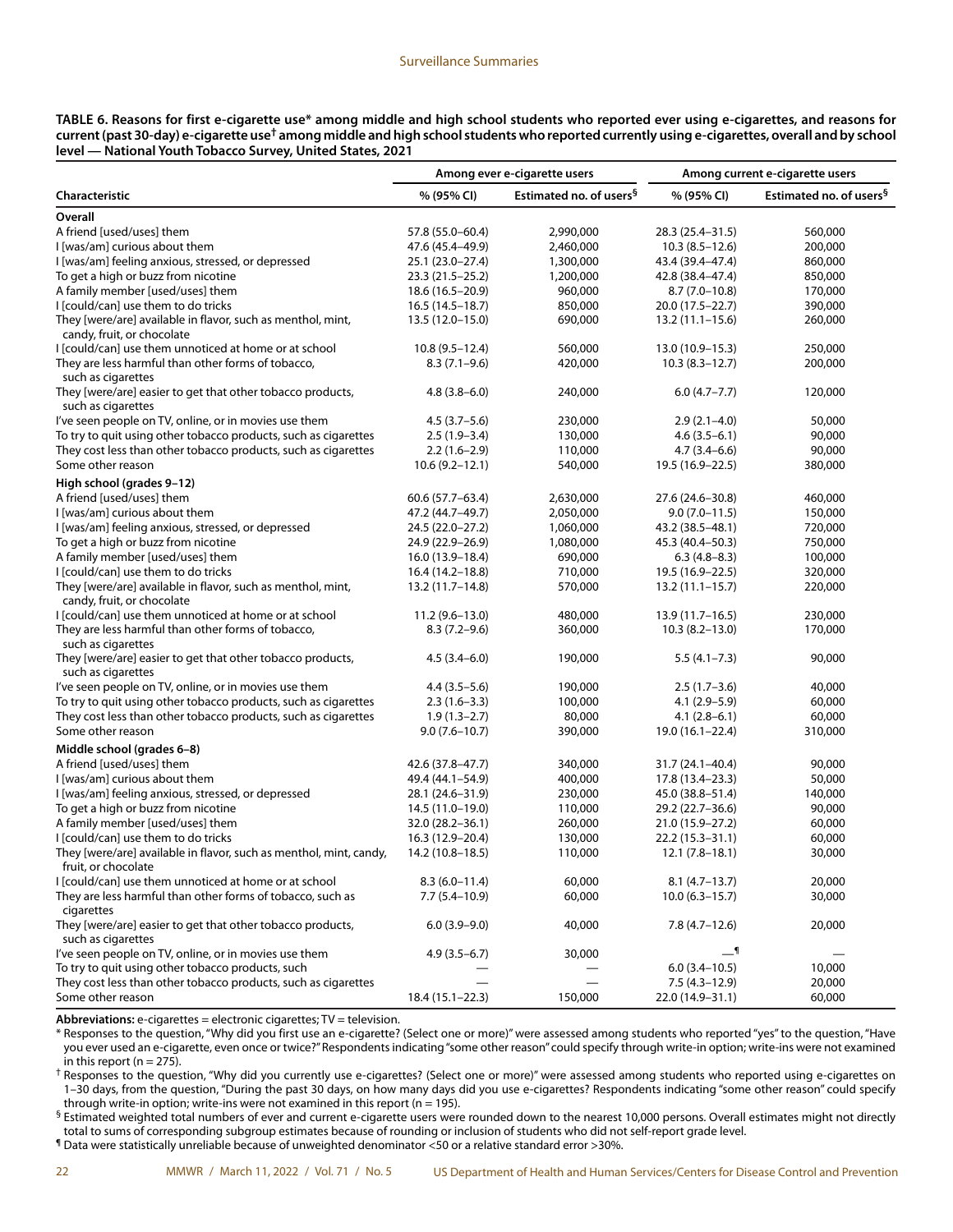#### **TABLE 7. Access to tobacco products\*,† among middle and high school students who reported current (past 30-day) use of each tobacco product — National Youth Tobacco Survey, United States, 2021**

|                                                                                   |                                        |                                                    |                                 |                      | <b>Tobacco product</b>                                 |                                   |                            |                                                 |                                   |
|-----------------------------------------------------------------------------------|----------------------------------------|----------------------------------------------------|---------------------------------|----------------------|--------------------------------------------------------|-----------------------------------|----------------------------|-------------------------------------------------|-----------------------------------|
| Access to each<br>tobacco product                                                 | Any tobacco <sup>§</sup><br>% (95% CI) | E-cigarettes<br>% (95% CI)                         | <b>Cigarettes</b><br>% (95% CI) | Cigars<br>% (95% CI) | <b>Smokeless</b><br>tobacco <sup>1</sup><br>% (95% CI) | <b>Hookahs</b><br>% (95% CI)      | Pipe tobacco<br>% (95% CI) | <b>Heated tobacco</b><br>products<br>% (95% CI) | Nicotine pouch<br>% (95% CI)      |
| How did you get your [tobacco product]?                                           |                                        |                                                    |                                 |                      |                                                        |                                   |                            |                                                 |                                   |
| I got them from a<br>friend                                                       | 32.8 (29.7-36.0)                       | $32.3(28.7 - 36.2)$                                | 18.4 (13.5–24.7)                | 22.1 (16.2-29.2)     | 26.3 (18.5 - 35.9)                                     | 23.9 (16.8-33.0)                  | $-$ **                     | 23.4 (12.8-39.0)                                | 22.7 (14.9-33.0)                  |
| I bought them myself 31.3 (28.5-34.2)                                             |                                        | 31.1 (27.4-35.0)                                   | 22.0 (16.3-29.0)                | 29.8 (23.4-37.0)     | 24.1 (17.6-32.1)                                       | 18.3 (12.8–25.5)                  |                            | 14.6 (8.8-23.2)                                 |                                   |
| I had someone else<br>buy them for me                                             | 28.8 (26.0-31.8)                       | 28.7 (25.7-31.8)                                   | 13.6 (9.4-19.1)                 | 23.7 (17.7-31.1)     | 26.8 (19.8-35.3)                                       | 15.7 (9.9-24.2)                   |                            | 24.5 (14.8-37.7)                                | 17.7 (11.2–27.0)                  |
| Someone offered<br>them to me                                                     | $26.3(23.1-29.7)$                      | 21.7 (19.2-24.4)                                   | 16.4 (10.7-24.2)                | 22.8 (17.3-29.4)     | 27.8 (19.5-37.9)                                       | 26.5 (18.8-35.8)                  | 32.0 (19.5-47.8)           | 23.7 (15.6-34.2)                                | 24.6 (17.2-33.9)                  |
| l asked someone to<br>give me some                                                | 19.4 (16.6-22.6)                       | 16.3 (13.8-19.2)                                   | 20.2 (14.6-27.3)                | 14.3 (8.9-22.2)      | 23.6 (15.4-34.4)                                       | 22.1 (13.0-35.0)                  | 22.8 (12.2-38.6)           |                                                 | $13.3(7.1 - 23.3)$                |
| l got them from a<br>family member                                                | $14.5(12.3 - 17.1)$                    | $10.2 (8.2 - 12.6)$                                | 17.5 (12.7-23.6)                | $16.7(12.1 - 22.6)$  | 20.5 (13.7–29.5)                                       | 19.5 (11.9–30.3)                  |                            | $15.8(8.5 - 27.7)$                              |                                   |
| I took them from a<br>store or another<br>person                                  | $6.0(4.6 - 7.7)$                       | $3.3(2.4 - 4.6)$                                   | $12.2(8.0-18.2)$                | $6.5(3.8-10.7)$      | $9.2(5.2 - 15.7)$                                      |                                   |                            |                                                 |                                   |
| I got them in some<br>other way                                                   | 21.3 (19.0–23.8)                       | 15.7 (13.1–18.6)                                   | $21.8(16.3 - 28.5)$             | 22.7 (16.6–30.3)     | 23.5 (16.7–31.9)                                       | 24.6 (17.5–33.3)                  | 23.4 (15.3–34.1)           | $27.5(20.1 - 36.5)$                             | 20.6 (11.7–33.8)                  |
| Where did you buy your [tobacco product]?                                         |                                        |                                                    |                                 |                      |                                                        |                                   |                            |                                                 |                                   |
| I did not buy them                                                                |                                        | 48.6 (45.9–51.4) 37.2 (34.2–40.3)                  | 48.0 (40.9-55.2)                | 33.2 (26.1–41.1)     |                                                        | 33.4 (24.2–44.0) 54.2 (45.7–62.5) | 37.0 (25.0-50.8)           | 33.2 (24.2–43.5)                                | 34.3 (24.3-46.0)                  |
| Bought them from<br>another person<br>(friend, family<br>member, someone<br>else) | 22.5 (19.4–26.1)                       | 21.5 (18.2–25.2)                                   | 14.7 (10.3-20.5)                | 13.4 (9.2-19.0)      | 21.0 (14.4-29.4)                                       |                                   | 23.6 (13.2-38.6)           | 24.2 (15.5-35.8)                                | 13.9 (7.9-23.3)                   |
| A vape shop or<br>tobacco shop                                                    | 20.2 (16.8–24.0)                       | 22.2 (18.3-26.6)                                   | $7.0(4.1 - 11.7)$               | $12.2(8.2 - 17.8)$   |                                                        |                                   |                            |                                                 |                                   |
| A gas station,<br>convenience store                                               |                                        | 19.6 (16.9–22.7) 17.7 (14.4–21.5) 17.1 (12.1–23.6) |                                 |                      | 34.1 (26.2-42.9) 17.9 (11.2-27.3)                      | $8.5(4.7-15.0)$                   |                            |                                                 |                                   |
| A drugstore                                                                       | $4.8(3.5-6.5)$                         | $3.7(2.6 - 5.4)$                                   |                                 |                      | $5.0(2.8-8.8)$                                         |                                   |                            |                                                 |                                   |
| A grocery store                                                                   | $4.8(3.6 - 6.4)$                       | $2.6(1.6-4.0)$                                     | $5.3(3.0-9.1)$                  |                      | $10.3(5.8 - 17.7)$                                     |                                   |                            |                                                 |                                   |
| Through the mail                                                                  | $3.6(2.4 - 5.4)$                       | $2.2(1.3-3.8)$                                     |                                 |                      | $6.7(3.7-11.9)$                                        |                                   |                            |                                                 |                                   |
| On the Internet                                                                   | $3.5(2.5-4.8)$                         | $2.9(1.9-4.5)$                                     |                                 |                      |                                                        |                                   |                            |                                                 |                                   |
| A mall or shopping<br>center kiosk or<br>stand                                    | $3.2(2.1-4.9)$                         | $1.7(1.0-2.8)$                                     |                                 |                      |                                                        |                                   |                            |                                                 |                                   |
| A vending machine                                                                 | $2.9(2.1-4.2)$                         | $1.8(1.2 - 2.8)$                                   |                                 |                      |                                                        | $6.9(3.7-12.2)$                   |                            |                                                 |                                   |
| Through a delivery<br>service                                                     | $2.4(1.6-3.5)$                         | $1.6(0.9-2.5)$                                     |                                 |                      |                                                        |                                   |                            |                                                 |                                   |
| Some other place                                                                  |                                        | 15.8 (13.8-18.1) 12.3 (10.5-14.4) 17.9 (12.6-24.8) |                                 | 14.5 (9.6–21.3)      | 22.2 (16.3-29.3) 18.9 (11.0-30.4)                      |                                   |                            |                                                 | 19.8 (13.2-28.7) 21.5 (13.0-33.4) |

**Abbreviation:** e-cigarettes = electronic cigarettes.

\* "During the past 30 days, how did you get your [e-cigarette devices, pods, cartridges, or e-liquid refills; cigarettes; cigars, cigarillos, or little cigars; chewing tobacco, snuff, or dip; hookahs;

pipe tobacco; snus; dissolvable tobacco products; heated tobacco products; nicotine pouches]? (Select one or more)."<br>† "During the past 30 days, where did you buy your [e-cigarette devices, pods, cartridges, or e-liquid re pipe tobacco; snus; dissolvable tobacco products; heated tobacco products; nicotine pouches]

§Any tobacco use includes use of e-cigarettes, cigarettes, cigars (cigars, cigarillos, or little cigars), smokeless tobacco (chewing tobacco, snuff, or dip; snus; or dissolvable tobacco products), hookahs, pipe tobacco, bidis (small brown cigarettes wrapped in a leaf), heated tobacco products and nicotine pouches on ≥1 day during the past 30 days.

¶Access ("how did you get …" and "where did you buy …") during the past 30 days was assessed separately for smokeless tobacco products (chewing tobacco, snuff, or dip; snus; or dissolvable tobacco products). Access was then recoded as a smokeless composite among students who reported past 30-day use of one or more smokeless tobacco product.

\*\*Data were statistically unreliable because of unweighted denominator <50 or a relative standard error >30%.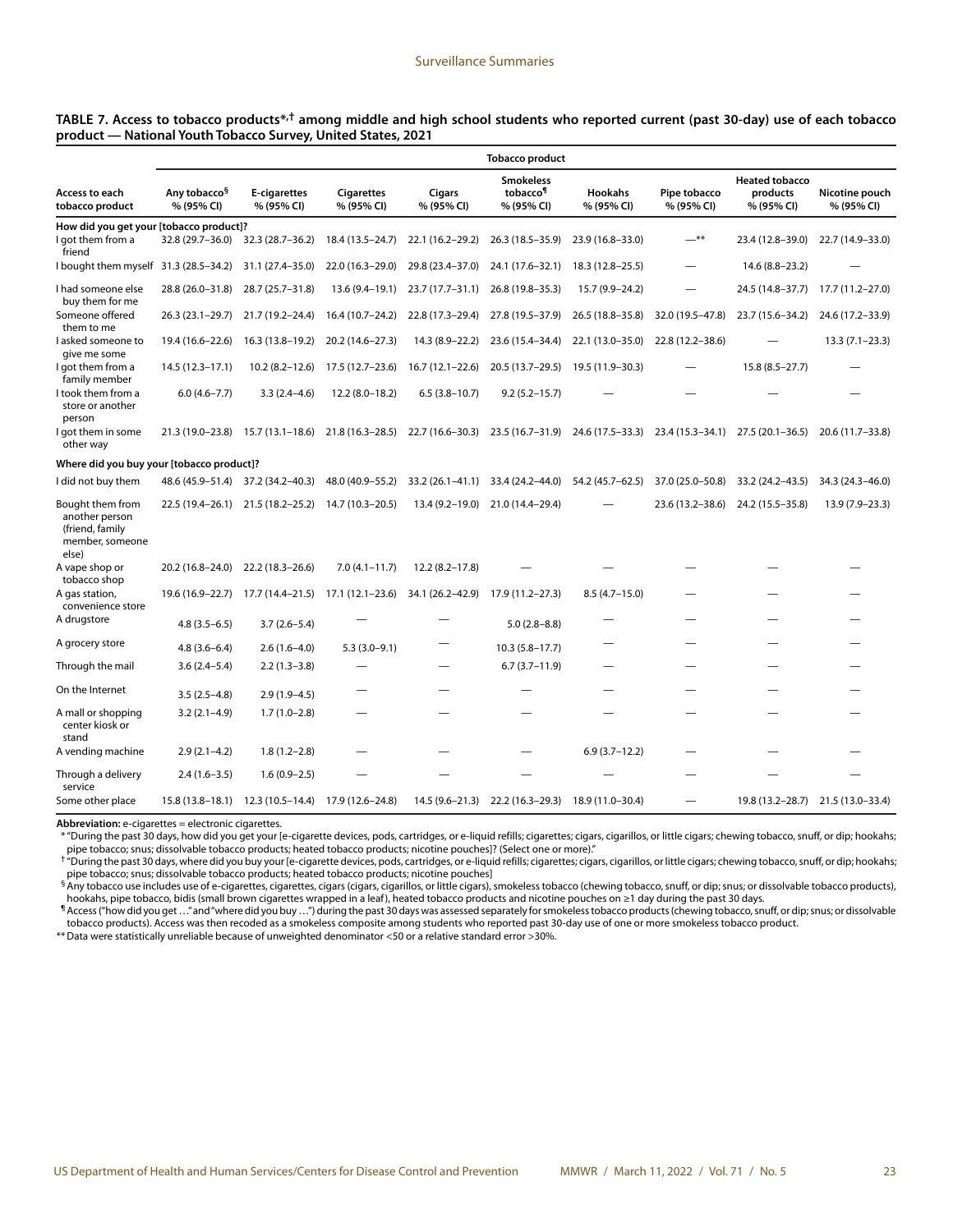**TABLE 8. Recognition of public education campaign advertisements against tobacco product use in the past 12 months\* among middle and high school students, overall and by school level — National Youth Tobacco Survey, United States, 2021**

|                                          | Sex                 |                     | <b>Race and ethnicity</b>      |                                |                       |                                |                   |                            |
|------------------------------------------|---------------------|---------------------|--------------------------------|--------------------------------|-----------------------|--------------------------------|-------------------|----------------------------|
|                                          | Male                | Female              | White, non-<br><b>Hispanic</b> | Black, non-<br><b>Hispanic</b> | Hispanic <sup>†</sup> | Other, non-<br><b>Hispanic</b> | Total             |                            |
| Characteristic                           | % (95% CI)          | % (95% CI)          | % (95% CI)                     | % (95% CI)                     | % (95% CI)            | % (95% CI)                     | % (95% CI)        | Estimated no. <sup>§</sup> |
| Overall                                  |                     |                     |                                |                                |                       |                                |                   |                            |
| One or more                              | 78.3 (76.5-79.9)    | 71.9 (70.3-73.5)    | 79.2 (77.6-80.8)               | 75.8 (73.2-78.3)               | 69.8 (67.7-71.7)      | $67.6(62.4 - 72.3)$            | 75.2 (73.7-76.6)  | 19,560,000                 |
| The Real Cost                            | $65.0(62.7 - 67.3)$ | 56.5 (54.4–58.5)    | 66.5 (64.5-68.6)               | 54.9 (51.3-58.4)               | 55.0 (52.9-57.1)      | 54.8 (49.0-60.5)               | 60.9 (58.9-62.8)  | 15,830,000                 |
| Truth                                    | 41.7 (39.4-43.9)    | 37.7 (35.8-39.6)    | 43.9 (41.5-46.3)               | 38.2 (34.7-41.8)               | 35.9 (34.2-37.6)      | 29.9 (26.6-33.5)               | 39.7 (37.9-41.6)  | 10,200,000                 |
| Tips, Tips from<br><b>Former Smokers</b> | 19.9 (18.6-21.2)    | 19.7 (18.5-21.1)    | 21.8 (20.4-23.2)               | 20.8 (18.3-23.5)               | $16.9(15.7-18.2)$     | 16.5 (12.9-20.9)               | 19.8 (18.7-20.9)  | 5,080,000                  |
| Fresh Empire                             | $7.5(5.5 - 10.1)$   | $6.3(5.5 - 7.3)$    | $5.4(4.1 - 7.0)$               | 17.6 (13.9-21.9)               | $5.9(5.1 - 6.9)$      | $4.7(3.1 - 7.0)$               | $6.9(5.7 - 8.4)$  | 1,780,000                  |
| This Free Life                           | $5.0(4.4 - 5.6)$    | $4.5(3.9 - 5.3)$    | $4.7(3.9 - 5.5)$               | $5.8(4.6 - 7.2)$               | $4.7(3.9 - 5.6)$      | $4.7(3.2 - 6.8)$               | $4.8(4.3 - 5.3)$  | 1,220,000                  |
| Some other advertisement                 | 12.0 (11.0-13.0)    | $11.3(10.4-12.3)$   | $11.0(10.0-12.0)$              | 13.7 (11.9-15.6)               | 12.2 (11.2-13.3)      | $10.6(8.5 - 13.1)$             | $11.7(11.0-12.4)$ | 2,990,000                  |
| High school (grades 9-12)                |                     |                     |                                |                                |                       |                                |                   |                            |
| One or more                              | 82.4 (80.4-84.3)    | 76.1 (73.9-78.2)    | 84.1 (82.5-85.5)               | 78.0 (74.6-81.1)               | 71.3 (68.4-74.1)      | 74.0 (68.2-79.0)               | 79.4 (77.7-81.1)  | 11,570,000                 |
| The Real Cost                            | 69.4 (66.6-72.1)    | $61.7(59.2 - 64.2)$ | 71.9 (69.5-74.2)               | 56.6 (52.4-60.6)               | 57.9 (55.4-60.3)      | $61.3(52.6 - 69.3)$            | 65.8 (63.4-68.0)  | 9,560,000                  |
| Truth                                    | 48.4 (45.7-51.0)    | 44.2 (41.8-46.7)    | $51.4(49.1 - 53.7)$            | $40.8(36.3 - 45.5)$            | 40.3 (37.5-43.1)      | 37.0 (30.7-43.8)               | 46.4 (44.1-48.7)  | 6,680,000                  |
| Tips, Tips from<br><b>Former Smokers</b> | 21.7 (20.0-23.5)    | $20.2(18.3 - 22.2)$ | 23.2 (21.5-25.0)               | $21.6(18.1 - 25.5)$            | 17.5 (15.7-19.4)      | 14.3 (10.2-19.7)               | 21.0 (19.6-22.5)  | 3,020,000                  |
| Fresh Empire                             | $10.1 (7.0 - 14.3)$ | $7.5(6.2 - 8.9)$    | $6.7(4.9-9.2)$                 | 22.8 (17.3-29.4)               | $7.1(5.7 - 8.8)$      | $6.2(3.9-9.6)$                 | $8.8(6.9 - 11.2)$ | 1,270,000                  |
| This Free Life                           | $5.2(4.4 - 6.0)$    | $4.7(3.9 - 5.7)$    | $4.6(3.8 - 5.6)$               | $5.0(3.8-6.6)$                 | $5.4(4.4-6.6)$        | $6.1(4.1-9.0)$                 | $4.9(4.4 - 5.6)$  | 710,000                    |
| Some other advertisement                 | $10.7(9.6 - 12.0)$  | $8.6(7.6-9.8)$      | $9.0(7.9 - 10.3)$              | $12.3(9.9 - 15.2)$             | $10.0 (8.7 - 11.6)$   | $10.1(6.9 - 14.5)$             | $9.7(8.9 - 10.6)$ | 1,400,000                  |
| Middle school (grades 6-8)               |                     |                     |                                |                                |                       |                                |                   |                            |
| One or more                              | 72.9 (70.6-75.0)    | 66.8 (64.7-68.8)    | 72.4 (70.1-74.6)               | 73.1 (69.2-76.7)               | 68.0 (65.1-70.6)      | 62.2 (55.8-68.2)               | 69.8 (68.0-71.6)  | 7,940,000                  |
| The Real Cost                            | 59.5 (56.5-62.4)    | 50.1 (47.4-52.8)    | 59.0 (56.5-61.5)               | 52.8 (46.4-59.1)               | 51.8 (47.7-55.8)      | 49.4 (43.5-55.3)               | 54.8 (52.4-57.3)  | 6,250,000                  |
| Truth                                    | 32.9 (30.9-34.9)    | 29.6 (27.8-31.5)    | 33.0 (30.8-35.2)               | 34.6 (30.5-38.8)               | 30.8 (28.3-33.3)      | 23.8 (20.2-27.8)               | 31.2 (29.7-32.8)  | 3,490,000                  |
| Tips. Tips from<br><b>Former Smokers</b> | 17.5 (16.0-19.1)    | 19.2 (17.9-20.6)    | 19.7 (18.0-21.5)               | 19.8 (16.8-23.1)               | $16.3(14.6 - 18.0)$   | 18.5 (14.7-23.0)               | 18.3 (17.1-19.5)  | 2,040,000                  |
| Fresh Empire                             | $4.1(3.4 - 5.0)$    | $5.0(4.0-6.1)$      | $3.4(2.6-4.6)$                 | $10.5(7.8 - 14.1)$             | $4.6(3.4 - 6.0)$      | <u>_</u> ¶                     | $4.5(3.8-5.3)$    | 500,000                    |
| This Free Life                           | $4.7(3.8 - 5.8)$    | $4.4(3.4 - 5.5)$    | $4.7(3.5-6.3)$                 | $6.8(4.9-9.5)$                 | $3.9(3.0-4.9)$        |                                | $4.5(3.8 - 5.4)$  | 500,000                    |
| Some other advertisement                 | $13.6(12.1 - 15.1)$ | 14.6 (13.4-16.0)    | $13.7(12.3 - 15.2)$            | 15.6 (13.4-18.1)               | 14.6 (13.0-16.4)      | $11.0(9.1 - 13.3)$             | 14.1 (13.2-15.0)  | 1,580,000                  |

**Abbreviation:** e-cigarettes = electronic cigarettes.

\* All respondents were asked, "In the past 12 months, have you seen or heard "The Real Cost," on television, the internet, social media, or radio as part of ads about tobacco?" Response options included "yes," "no," and "not sure." Those who selected "yes" were considered to have recognized the advertisement. Additionally, all respondents were asked, "In the past 12 months, have you seen or heard any other ads against tobacco with the following names or slogans on television, the internet, social media, or on the radio? (Select one or more)." Response options included : "Truth,""Tips or Tips from Former Smokers,""Fresh Empire,""This Free Life,""some other ad"; or exclusively select "I haven't seen or heard any of these ads." A composite of having recognized at least one ad was also assessed. Those who indicated "some other ad" could specify with a write-in response; analysis of these write-in responses (n = 892) was not included in this report.

† Hispanic persons could be of any race.

§ Estimated weighted total number of flavored tobacco product users was rounded down to the nearest 10,000 persons. Overall estimates might not directly total to sums of corresponding subgroup estimates because of rounding or inclusion of students who did not self-report grade level.

¶Data were statistically unreliable because of unweighted denominator <50 or a relative standard error >30%.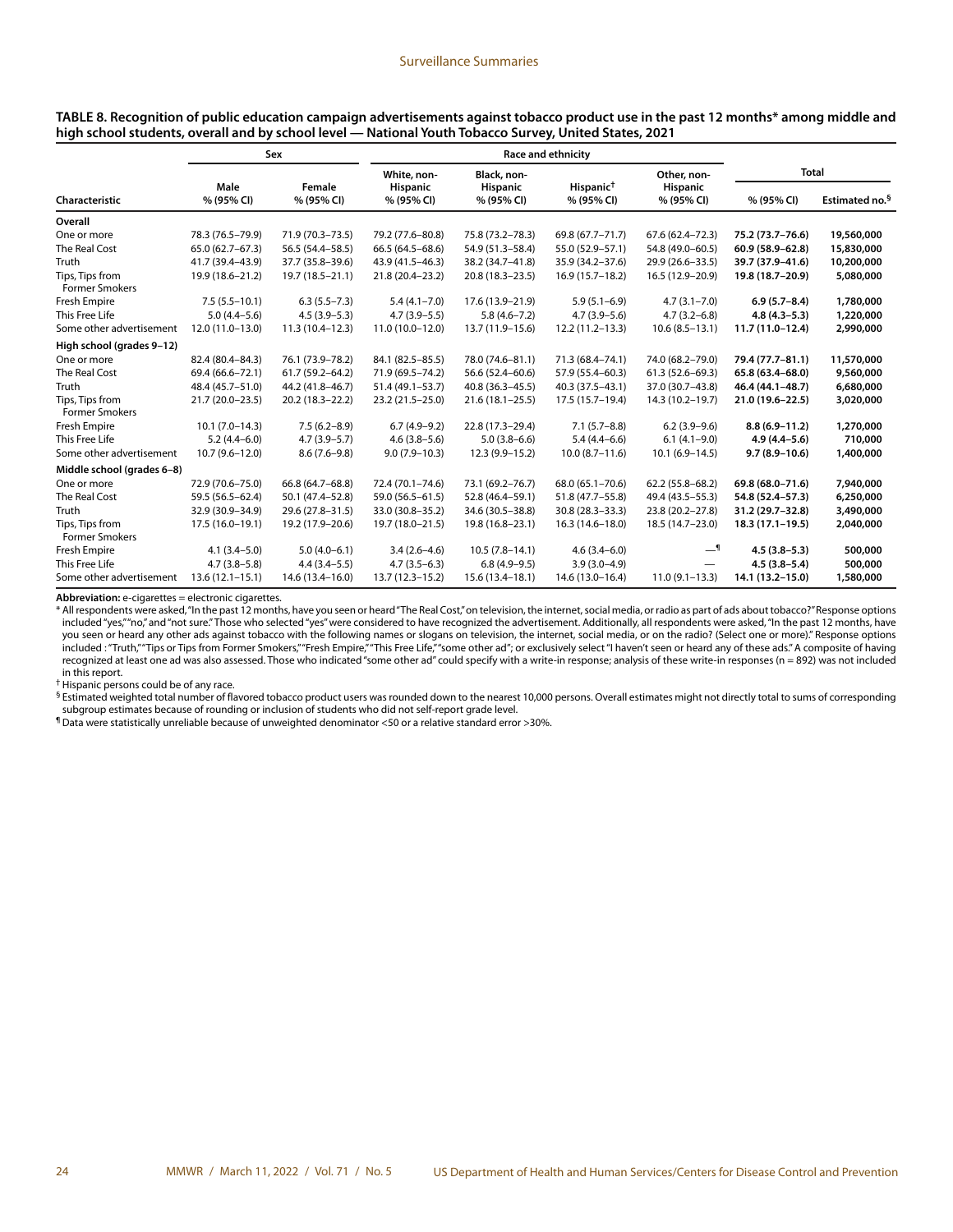| Prevalence of exposure to any tobacco product marketing (e-cigarettes, cigarettes, and other tobacco products)<br>30.3 (28.9-31.8)<br>$65.4(63.6 - 67.1)$<br>43.9 (42.3-45.4)<br>34.0 (32.6-35.4)<br>75.7 (74.3-77.0)<br>16,240,000<br>19,210,000<br>11,050,000<br>7,460,000<br>4,830,000<br>40.9 (39.2-42.6)<br>33.4 (31.5-35.3)<br>73.2 (71.7-74.8)<br>$64.2(62.3 - 66.1)$<br>27.4 (25.9-29.0)<br>46.9 (45.3-48.6)<br>78.3 (76.8-79.8)<br>66.6 (64.6–68.6)<br>33.3 (31.6-34.9)<br>34.6 (32.8-36.4)<br>69.9 (67.7-71.9)<br>27.8 (26.0-29.8)<br>33.1 (31.1-35.0)<br>78.1 (76.5-79.6)<br>42.8 (40.6-45.0)<br>$61.7(59.2 - 64.1)$<br>49.2 (47.0-51.3)<br>39.7 (36.5-43.1)<br>36.2 (33.4-39.2)<br>76.0 (73.7-78.3)<br>$61.3(59.6 - 63.0)$<br>45.0 (42.9-47.0)<br>31.9 (30.0-33.8)<br>35.0 (32.7-37.3)<br>73.9 (72.3-75.3)<br>53.9 (50.4-57.5)<br>40.6 (36.0-45.3)<br>$27.7(24.5 - 31.1)$<br>34.1 (28.9-39.7)<br>66.0 (62.3-69.5)<br>69.7 (67.4-71.9)<br>45.8 (43.8-47.8)<br>32.6 (30.4-34.9)<br>35.6 (33.7-37.5)<br>79.6 (78.0-81.1)<br>59.8 (57.7-61.9)<br>41.2 (39.3-43.2)<br>27.3 (25.5-29.2)<br>31.6 (29.5-33.8)<br>70.7 (69.1-72.3)<br>Exposure to e-cigarette marketing***<br>58.7 (56.9-60.5)<br>36.0 (34.8-37.2)<br>21.7 (20.5-23.0)<br>28.7 (27.2-30.1)<br>70.3 (68.8-71.7)<br>14,370,000<br>8,970,000<br>5,240,000<br>3,500,000<br>17,770,000<br>57.5 (55.6-59.4)<br>33.7 (32.3-35.1)<br>19.8 (18.5-21.2)<br>28.3 (26.3-30.4)<br>$67.7(66.1 - 69.3)$<br>$60.0(57.9 - 62.0)$<br>38.4 (37.0-39.8)<br>23.6 (22.2-25.0)<br>29.1 (27.2-31.0)<br>73.0 (71.3-74.6)<br>$63.6(61.5 - 65.7)$<br>35.9 (34.2-37.6)<br>$19.3(17.7 - 21.1)$<br>27.7 (25.8-29.7)<br>73.1 (71.4–74.7)<br>38.6 (36.7-40.5)<br>30.4 (27.7-33.2)<br>30.6 (27.2-34.3)<br>52.4 (49.8-55.0)<br>70.4 (68.0-72.7)<br>54.7 (52.9-56.6)<br>36.2 (34.7-37.8)<br>67.7 (65.8-69.4)<br>23.1 (21.6-24.7)<br>30.4 (28.0-32.9)<br>$60.0(56.1 - 63.8)$<br>47.3 (43.5 - 51.1)<br>33.1 (29.0-37.5)<br>20.2 (17.2-23.5)<br>26.6 (21.4 - 32.5)<br>$63.2(60.8 - 65.6)$<br>38.1 (36.4-39.8)<br>$23.3(21.5 - 25.3)$<br>29.4 (27.4-31.6)<br>74.3 (72.6-75.9)<br>52.8 (50.9-54.8)<br>33.2 (31.6-34.8)<br>19.5 (18.1-21.0)<br>27.4 (25.4-29.6)<br>65.1 (63.4-66.7) | <b>Characteristic</b>      | Retail stores <sup>†</sup><br>% (95% CI) | Internet <sup>§</sup><br>% (95% CI) | <b>Television, streaming</b><br>services, or movies <sup>¶</sup><br>% (95% CI) | Newspapers or<br>magazines**<br>% (95% CI) | Any source <sup>††</sup><br>% (95% CI) |
|---------------------------------------------------------------------------------------------------------------------------------------------------------------------------------------------------------------------------------------------------------------------------------------------------------------------------------------------------------------------------------------------------------------------------------------------------------------------------------------------------------------------------------------------------------------------------------------------------------------------------------------------------------------------------------------------------------------------------------------------------------------------------------------------------------------------------------------------------------------------------------------------------------------------------------------------------------------------------------------------------------------------------------------------------------------------------------------------------------------------------------------------------------------------------------------------------------------------------------------------------------------------------------------------------------------------------------------------------------------------------------------------------------------------------------------------------------------------------------------------------------------------------------------------------------------------------------------------------------------------------------------------------------------------------------------------------------------------------------------------------------------------------------------------------------------------------------------------------------------------------------------------------------------------------------------------------------------------------------------------------------------------------------------------------------------------------------------------------------------------------------------------------------------------------------------------------------------|----------------------------|------------------------------------------|-------------------------------------|--------------------------------------------------------------------------------|--------------------------------------------|----------------------------------------|
|                                                                                                                                                                                                                                                                                                                                                                                                                                                                                                                                                                                                                                                                                                                                                                                                                                                                                                                                                                                                                                                                                                                                                                                                                                                                                                                                                                                                                                                                                                                                                                                                                                                                                                                                                                                                                                                                                                                                                                                                                                                                                                                                                                                                               |                            |                                          |                                     |                                                                                |                                            |                                        |
|                                                                                                                                                                                                                                                                                                                                                                                                                                                                                                                                                                                                                                                                                                                                                                                                                                                                                                                                                                                                                                                                                                                                                                                                                                                                                                                                                                                                                                                                                                                                                                                                                                                                                                                                                                                                                                                                                                                                                                                                                                                                                                                                                                                                               | Overall                    |                                          |                                     |                                                                                |                                            |                                        |
|                                                                                                                                                                                                                                                                                                                                                                                                                                                                                                                                                                                                                                                                                                                                                                                                                                                                                                                                                                                                                                                                                                                                                                                                                                                                                                                                                                                                                                                                                                                                                                                                                                                                                                                                                                                                                                                                                                                                                                                                                                                                                                                                                                                                               | Estimated no. §§           |                                          |                                     |                                                                                |                                            |                                        |
|                                                                                                                                                                                                                                                                                                                                                                                                                                                                                                                                                                                                                                                                                                                                                                                                                                                                                                                                                                                                                                                                                                                                                                                                                                                                                                                                                                                                                                                                                                                                                                                                                                                                                                                                                                                                                                                                                                                                                                                                                                                                                                                                                                                                               | Sex                        |                                          |                                     |                                                                                |                                            |                                        |
|                                                                                                                                                                                                                                                                                                                                                                                                                                                                                                                                                                                                                                                                                                                                                                                                                                                                                                                                                                                                                                                                                                                                                                                                                                                                                                                                                                                                                                                                                                                                                                                                                                                                                                                                                                                                                                                                                                                                                                                                                                                                                                                                                                                                               | Male                       |                                          |                                     |                                                                                |                                            |                                        |
|                                                                                                                                                                                                                                                                                                                                                                                                                                                                                                                                                                                                                                                                                                                                                                                                                                                                                                                                                                                                                                                                                                                                                                                                                                                                                                                                                                                                                                                                                                                                                                                                                                                                                                                                                                                                                                                                                                                                                                                                                                                                                                                                                                                                               | Female                     |                                          |                                     |                                                                                |                                            |                                        |
|                                                                                                                                                                                                                                                                                                                                                                                                                                                                                                                                                                                                                                                                                                                                                                                                                                                                                                                                                                                                                                                                                                                                                                                                                                                                                                                                                                                                                                                                                                                                                                                                                                                                                                                                                                                                                                                                                                                                                                                                                                                                                                                                                                                                               | <b>Race and ethnicity</b>  |                                          |                                     |                                                                                |                                            |                                        |
|                                                                                                                                                                                                                                                                                                                                                                                                                                                                                                                                                                                                                                                                                                                                                                                                                                                                                                                                                                                                                                                                                                                                                                                                                                                                                                                                                                                                                                                                                                                                                                                                                                                                                                                                                                                                                                                                                                                                                                                                                                                                                                                                                                                                               | White, non-Hispanic        |                                          |                                     |                                                                                |                                            |                                        |
|                                                                                                                                                                                                                                                                                                                                                                                                                                                                                                                                                                                                                                                                                                                                                                                                                                                                                                                                                                                                                                                                                                                                                                                                                                                                                                                                                                                                                                                                                                                                                                                                                                                                                                                                                                                                                                                                                                                                                                                                                                                                                                                                                                                                               | Black, non-Hispanic        |                                          |                                     |                                                                                |                                            |                                        |
|                                                                                                                                                                                                                                                                                                                                                                                                                                                                                                                                                                                                                                                                                                                                                                                                                                                                                                                                                                                                                                                                                                                                                                                                                                                                                                                                                                                                                                                                                                                                                                                                                                                                                                                                                                                                                                                                                                                                                                                                                                                                                                                                                                                                               | Hispanic¶¶                 |                                          |                                     |                                                                                |                                            |                                        |
|                                                                                                                                                                                                                                                                                                                                                                                                                                                                                                                                                                                                                                                                                                                                                                                                                                                                                                                                                                                                                                                                                                                                                                                                                                                                                                                                                                                                                                                                                                                                                                                                                                                                                                                                                                                                                                                                                                                                                                                                                                                                                                                                                                                                               | Other, non-Hispanic        |                                          |                                     |                                                                                |                                            |                                        |
|                                                                                                                                                                                                                                                                                                                                                                                                                                                                                                                                                                                                                                                                                                                                                                                                                                                                                                                                                                                                                                                                                                                                                                                                                                                                                                                                                                                                                                                                                                                                                                                                                                                                                                                                                                                                                                                                                                                                                                                                                                                                                                                                                                                                               | School level               |                                          |                                     |                                                                                |                                            |                                        |
|                                                                                                                                                                                                                                                                                                                                                                                                                                                                                                                                                                                                                                                                                                                                                                                                                                                                                                                                                                                                                                                                                                                                                                                                                                                                                                                                                                                                                                                                                                                                                                                                                                                                                                                                                                                                                                                                                                                                                                                                                                                                                                                                                                                                               | High school (grades 9-12)  |                                          |                                     |                                                                                |                                            |                                        |
|                                                                                                                                                                                                                                                                                                                                                                                                                                                                                                                                                                                                                                                                                                                                                                                                                                                                                                                                                                                                                                                                                                                                                                                                                                                                                                                                                                                                                                                                                                                                                                                                                                                                                                                                                                                                                                                                                                                                                                                                                                                                                                                                                                                                               | Middle school (grades 6-8) |                                          |                                     |                                                                                |                                            |                                        |
|                                                                                                                                                                                                                                                                                                                                                                                                                                                                                                                                                                                                                                                                                                                                                                                                                                                                                                                                                                                                                                                                                                                                                                                                                                                                                                                                                                                                                                                                                                                                                                                                                                                                                                                                                                                                                                                                                                                                                                                                                                                                                                                                                                                                               |                            |                                          |                                     |                                                                                |                                            |                                        |
|                                                                                                                                                                                                                                                                                                                                                                                                                                                                                                                                                                                                                                                                                                                                                                                                                                                                                                                                                                                                                                                                                                                                                                                                                                                                                                                                                                                                                                                                                                                                                                                                                                                                                                                                                                                                                                                                                                                                                                                                                                                                                                                                                                                                               | Overall                    |                                          |                                     |                                                                                |                                            |                                        |
|                                                                                                                                                                                                                                                                                                                                                                                                                                                                                                                                                                                                                                                                                                                                                                                                                                                                                                                                                                                                                                                                                                                                                                                                                                                                                                                                                                                                                                                                                                                                                                                                                                                                                                                                                                                                                                                                                                                                                                                                                                                                                                                                                                                                               | Estimated no.              |                                          |                                     |                                                                                |                                            |                                        |
|                                                                                                                                                                                                                                                                                                                                                                                                                                                                                                                                                                                                                                                                                                                                                                                                                                                                                                                                                                                                                                                                                                                                                                                                                                                                                                                                                                                                                                                                                                                                                                                                                                                                                                                                                                                                                                                                                                                                                                                                                                                                                                                                                                                                               | Sex                        |                                          |                                     |                                                                                |                                            |                                        |
|                                                                                                                                                                                                                                                                                                                                                                                                                                                                                                                                                                                                                                                                                                                                                                                                                                                                                                                                                                                                                                                                                                                                                                                                                                                                                                                                                                                                                                                                                                                                                                                                                                                                                                                                                                                                                                                                                                                                                                                                                                                                                                                                                                                                               | Male                       |                                          |                                     |                                                                                |                                            |                                        |
|                                                                                                                                                                                                                                                                                                                                                                                                                                                                                                                                                                                                                                                                                                                                                                                                                                                                                                                                                                                                                                                                                                                                                                                                                                                                                                                                                                                                                                                                                                                                                                                                                                                                                                                                                                                                                                                                                                                                                                                                                                                                                                                                                                                                               | Female                     |                                          |                                     |                                                                                |                                            |                                        |
|                                                                                                                                                                                                                                                                                                                                                                                                                                                                                                                                                                                                                                                                                                                                                                                                                                                                                                                                                                                                                                                                                                                                                                                                                                                                                                                                                                                                                                                                                                                                                                                                                                                                                                                                                                                                                                                                                                                                                                                                                                                                                                                                                                                                               | <b>Race and ethnicity</b>  |                                          |                                     |                                                                                |                                            |                                        |
|                                                                                                                                                                                                                                                                                                                                                                                                                                                                                                                                                                                                                                                                                                                                                                                                                                                                                                                                                                                                                                                                                                                                                                                                                                                                                                                                                                                                                                                                                                                                                                                                                                                                                                                                                                                                                                                                                                                                                                                                                                                                                                                                                                                                               | White, non-Hispanic        |                                          |                                     |                                                                                |                                            |                                        |
|                                                                                                                                                                                                                                                                                                                                                                                                                                                                                                                                                                                                                                                                                                                                                                                                                                                                                                                                                                                                                                                                                                                                                                                                                                                                                                                                                                                                                                                                                                                                                                                                                                                                                                                                                                                                                                                                                                                                                                                                                                                                                                                                                                                                               | Black, non-Hispanic        |                                          |                                     |                                                                                |                                            |                                        |
|                                                                                                                                                                                                                                                                                                                                                                                                                                                                                                                                                                                                                                                                                                                                                                                                                                                                                                                                                                                                                                                                                                                                                                                                                                                                                                                                                                                                                                                                                                                                                                                                                                                                                                                                                                                                                                                                                                                                                                                                                                                                                                                                                                                                               | <b>Hispanic</b>            |                                          |                                     |                                                                                |                                            |                                        |
|                                                                                                                                                                                                                                                                                                                                                                                                                                                                                                                                                                                                                                                                                                                                                                                                                                                                                                                                                                                                                                                                                                                                                                                                                                                                                                                                                                                                                                                                                                                                                                                                                                                                                                                                                                                                                                                                                                                                                                                                                                                                                                                                                                                                               | Other, non-Hispanic        |                                          |                                     |                                                                                |                                            |                                        |
|                                                                                                                                                                                                                                                                                                                                                                                                                                                                                                                                                                                                                                                                                                                                                                                                                                                                                                                                                                                                                                                                                                                                                                                                                                                                                                                                                                                                                                                                                                                                                                                                                                                                                                                                                                                                                                                                                                                                                                                                                                                                                                                                                                                                               | <b>School level</b>        |                                          |                                     |                                                                                |                                            |                                        |
|                                                                                                                                                                                                                                                                                                                                                                                                                                                                                                                                                                                                                                                                                                                                                                                                                                                                                                                                                                                                                                                                                                                                                                                                                                                                                                                                                                                                                                                                                                                                                                                                                                                                                                                                                                                                                                                                                                                                                                                                                                                                                                                                                                                                               | High school (grades 9-12)  |                                          |                                     |                                                                                |                                            |                                        |
|                                                                                                                                                                                                                                                                                                                                                                                                                                                                                                                                                                                                                                                                                                                                                                                                                                                                                                                                                                                                                                                                                                                                                                                                                                                                                                                                                                                                                                                                                                                                                                                                                                                                                                                                                                                                                                                                                                                                                                                                                                                                                                                                                                                                               | Middle school (grades 6-8) |                                          |                                     |                                                                                |                                            |                                        |

**TABLE 9. Exposure\* to sources of tobacco product marketing (advertisements or promotions) among middle and high school students who reported contact with each source, overall and by school level, sex, and race and ethnicity — National Youth Tobacco Survey, United States, 2021**

See table footnotes on the next page.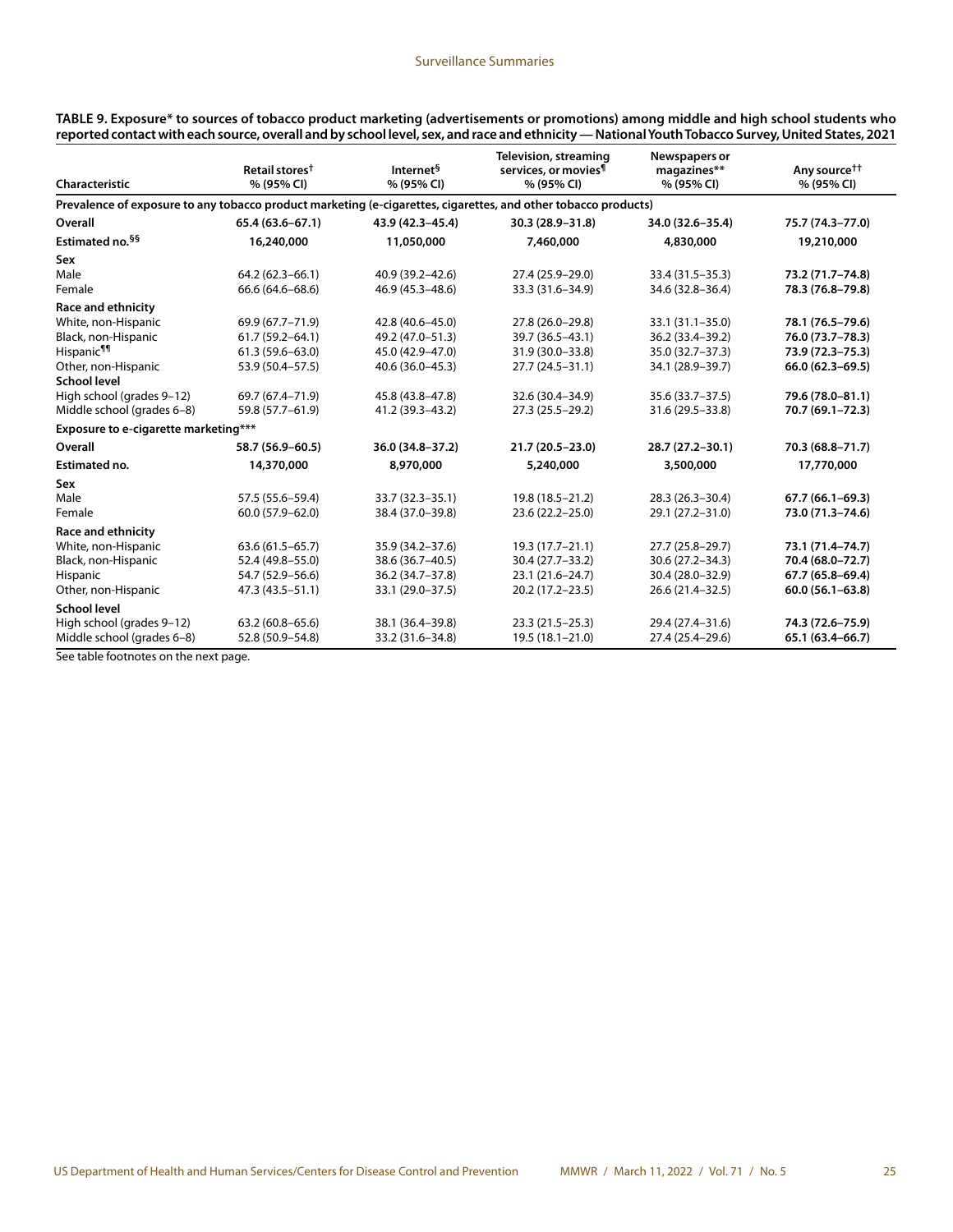**TABLE 9. (***Continued***) Exposure\* to sources of tobacco product marketing (advertisements or promotions) among middle and high school students who reported contact with each source, overall and by school level, sex, and race and ethnicity — National Youth Tobacco Survey, United States, 2021**

|                                                                          | Retail stores <sup>†</sup> | Internet <sup>§</sup> | <b>Television, streaming</b><br>services, or movies <sup>¶</sup> | Newspapers or<br>magazines** | Any source <sup>††</sup> |
|--------------------------------------------------------------------------|----------------------------|-----------------------|------------------------------------------------------------------|------------------------------|--------------------------|
| Characteristic                                                           | % (95% CI)                 | % (95% CI)            | % (95% CI)                                                       | % (95% CI)                   | % (95% CI)               |
| Exposure to cigarette and other tobacco product marketing <sup>†††</sup> |                            |                       |                                                                  |                              |                          |
| Overall                                                                  | 50.9 (49.1–52.7)           | $27.0(25.5 - 28.5)$   | $21.4(20.1 - 22.7)$                                              | $25.5(24.3 - 26.8)$          | 59.1 (57.2-60.9)         |
| Estimated no.                                                            | 12,100,000                 | 6,500,000             | 5,040,000                                                        | 2,920,000                    | 14,550,000               |
| Sex                                                                      |                            |                       |                                                                  |                              |                          |
| Male                                                                     | 49.6 (47.8–51.4)           | 25.1 (23.4–26.8)      | 19.4 (18.0-20.8)                                                 | 24.7 (23.2-26.1)             | 56.8 (54.9–58.7)         |
| Female                                                                   | 52.4 (50.2-54.6)           | 28.9 (27.0-30.8)      | 23.4 (21.9-25.0)                                                 | 26.3 (24.6-28.2)             | $61.5(59.1 - 63.9)$      |
| Race and ethnicity                                                       |                            |                       |                                                                  |                              |                          |
| White, non-Hispanic                                                      | 54.9 (52.5–57.2)           | 25.6 (23.6–27.6)      | 19.3 (17.8–20.9)                                                 | $25.2(23.5-26.9)$            | $61.8(59.3 - 64.2)$      |
| Black, non-Hispanic                                                      | 47.4 (44.6–50.1)           | $32.5(30.3 - 34.7)$   | 28.0 (25.4-30.8)                                                 | $28.4(26.1-30.9)$            | 58.9 (56.3-61.4)         |
| Hispanic                                                                 | 48.0 (46.2-49.8)           | $28.0(26.1-29.9)$     | $23.3(21.6 - 25.0)$                                              | 24.9 (22.7-27.4)             | $56.9(55.1 - 58.7)$      |
| Other, non-Hispanic                                                      | 40.2 (36.7–43.7)           | 25.4 (21.5–29.7)      | 18.8 (15.7–22.4)                                                 | 24.9 (20.8-29.5)             | 49.3 (44.9–53.6)         |
| School level                                                             |                            |                       |                                                                  |                              |                          |
| High school (grades 9-12)                                                | 53.9 (51.6–56.2)           | $27.3(25.3 - 29.3)$   | 23.3 (21.4-25.2)                                                 | 27.0 (25.3-28.9)             | $61.7(59.4 - 63.9)$      |
| Middle school (grades 6-8)                                               | 47.1 (44.8–49.4)           | 26.4 (24.7-28.2)      | 19.0 (17.5 - 20.5)                                               | $23.2(21.1 - 25.4)$          | 55.7 (53.4–57.9)         |

**Abbreviations:** e-cigarettes = electronic cigarettes; TV = television.

\* Exposure to tobacco product marketing was assessed for each of four marketing sources (retail stores; Internet; television, streaming sources, or movies; and newspapers or magazines) and any source combined. For each source, exposure was assessed separately for 1) e-cigarettes and 2) cigarettes or other tobacco products. A composite measure of exposure to any tobacco product marketing was also assessed. Prevalence of exposure to tobacco product marketing was restricted to students who reported using each source.

<sup>†</sup> Assessed by the questions, "When you go to a convenience store, supermarket, or gas station, how often do you see ads or promotions for (e-cigarettes; cigarettes or other tobacco products)?" Response options for both questions included, "I never go to a convenience store, supermarket, or gas station," "never," "rarely," "sometimes," "most of the time," and "always." Respondents were categorized as exposed if they reported "sometimes," "most of the time," or "always"; respondents were categorized as unexposed if they reported "never" or "rarely." Persons who reported "I never go to a convenience store, supermarket, or gas station" were set to missing and excluded from product-specific analyses. Total unweighted denominators included n = 18,065 (e-cigarettes) and n = 17,571 (cigarettes or other tobacco products). A composite measure of exposure to any tobacco product marketing when going to retail stores (e-cigarettes and cigarettes or other tobacco products) was assessed among respondents who had visited a retail outlet and had nonmissing data for at least one measure (n = 18,361).

- $\frac{6}{9}$  Assessed by the questions, "When you are using the Internet, how often do you see ads or promotions for (e-cigarettes; cigarettes or other tobacco products)?" Response options for both questions included, "I do not use the Internet," "never," "rarely," "sometimes," "most of the time," and "always." Respondents were categorized as exposed if they reported "sometimes," "most of the time," or "always"; respondents were categorized as unexposed if they reported "never" or "rarely." Persons who reported "I do not use the Internet" were set to missing and excluded from product-specific analyses. Total unweighted denominators included n = 18,408 (e-cigarettes) and n = 17,858 (cigarettes or other tobacco products). A composite measure of exposure to any tobacco product marketing when using the Internet (e-cigarettes and cigarettes or other tobacco products) was assessed among respondents who had used the Internet and had nonmissing data for at least one measure ( $n = 18.627$ ).
- ¶ Assessed by the questions, "When you watch TV or streaming services (such as Netflix, Hulu, or Amazon Prime), or go to the movies, how often do you see ads or promotions for (e-cigarettes; cigarettes or other tobacco products)?" Response options for both questions included, "I do not watch TV or streaming services, or go to the movies," "never," "rarely," "sometimes," "most of the time," and "always." Respondents were categorized as exposed if they reported "sometimes," "most of the time," or "always"; respondents were categorized as unexposed if they reported "never" or "rarely." Persons who reported "I do not watch TV or streaming services or go to the movies" were set to missing and excluded from product-specific analyses. Total unweighted denominators for exposure to tobacco product marketing included n = 17,883 (e-cigarettes) and n = 17,428 (cigarettes or other tobacco products). A composite measure of exposure to any tobacco product marketing when watching television or streaming services or going to the movies (e-cigarettes and cigarettes or other tobacco products) was assessed among respondents who had watched TV or streaming services or who went to the movies and had nonmissing data for at least one measure (n = 18,215).
- \*\* Assessed by the questions, "When you read newspapers or magazines, how often do you see ads or promotions for (e-cigarettes; cigarettes or other tobacco products)?" Response options for both questions included, "I do not read newspapers or magazines," "never," "rarely," "sometimes," "most of the time," and "always." Respondents were categorized as exposed if they reported "sometimes," "most of the time," or "always"; respondents were categorized as unexposed if they reported "never" or "rarely." Persons who reported "I do not read newspapers or magazines" were set to missing and excluded from the analyses. Total unweighted denominators for exposure to tobacco product marketing included n = 9,082 (e-cigarettes) and n = 8,583 (cigarettes or other tobacco products). A composite measure of exposure to any tobacco product marketing when reading newspapers or magazines (e-cigarettes and cigarettes or other tobacco products) was assessed among respondents who had read newspapers or magazines and had nonmissing data for at least one measure ( $n = 10,627$ ).
- †† A composite measure of any advertising or promotion exposure (any source) was assessed based on exposure to retail stores; the Internet, television, streaming services, movies; and newspapers or magazines. Total unweighted denominators included n = 18,696 (e-cigarettes), n = 18,220 (cigarettes or other tobacco products), and n = 18,763 (e-cigarettes and cigarettes or other tobacco products). For each category (e-cigarettes, cigarettes or other tobacco products, and overall), persons with missing data across each potential source or those who reported "I never go to a convenience stores, supermarket, or gas station," "I do not use the Internet,""I do not watch TV or streaming services or go to the movies," and "I do not read newspapers or magazines" were excluded from the analysis. §§ Estimated weighted total number of students was rounded down to the nearest 10,000 persons.

**11** Hispanic persons could be of any race.

- \*\*\* Respondents were instructed as follows: "The next five questions ask about issues related to e-cigarette advertisement. Do not think about cigarettes or other tobacco products when answering these questions."
- ††† Respondents were instructed as follows: "The next five questions ask about issues related to advertisements for tobacco products such as cigarettes, cigars, smokeless tobacco, hookahs, roll-your-own cigarettes, pipe tobacco, snus, dissolvable tobacco products, bidis, heated tobacco products, and nicotine pouches. Do not think of e-cigarettes when answering these questions."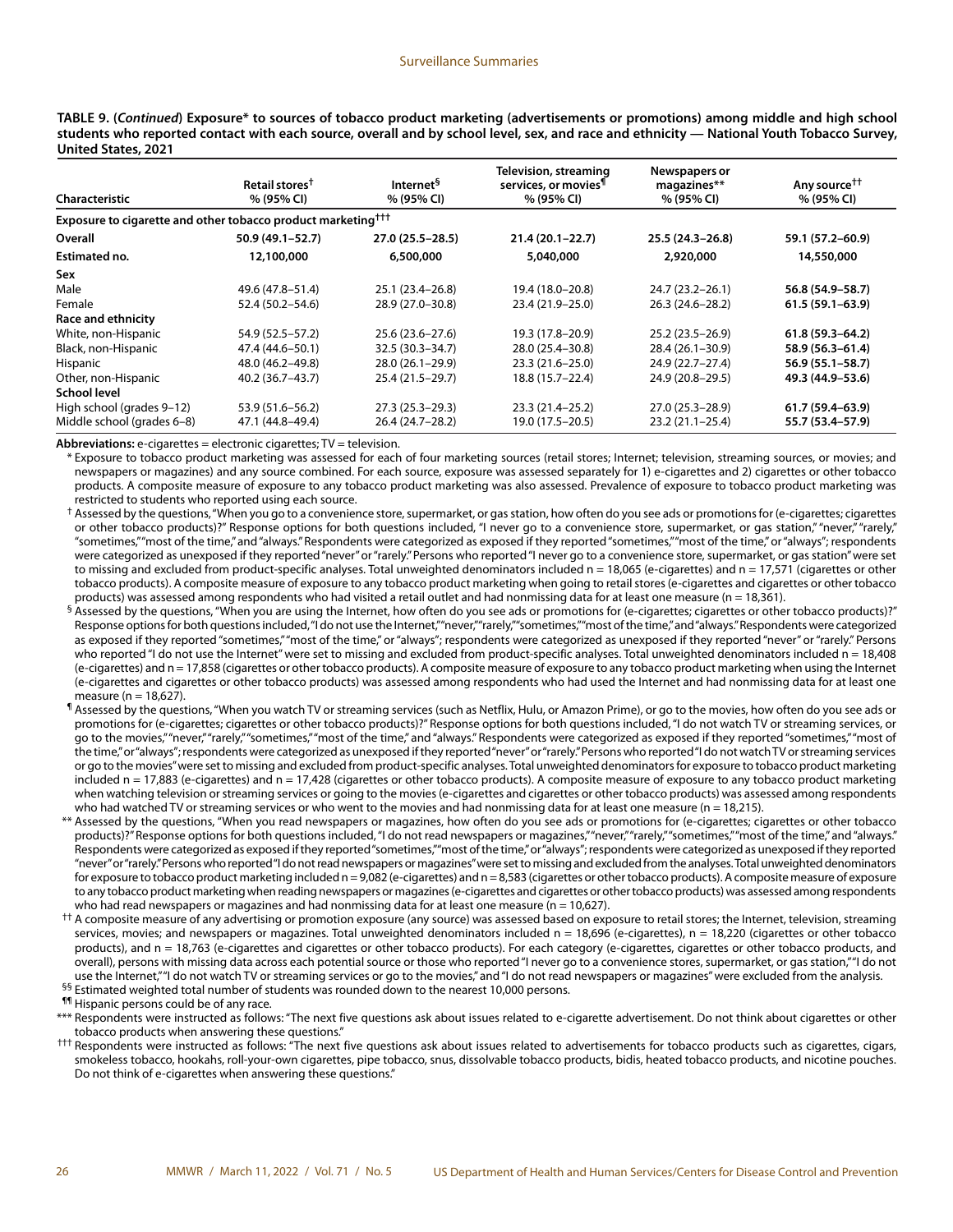| TABLE 10. Observance of, and engagement with, e-cigarette content on social media among middle and high school students who reported |  |
|--------------------------------------------------------------------------------------------------------------------------------------|--|
| using social media,* overall and by school level, sex, and race and ethnicity — National Youth Tobacco Survey, United States, 2021   |  |

|                                                                                |                      | Sex                 |                            | <b>Race and ethnicity</b>  |                                     |                            |                   |                            |
|--------------------------------------------------------------------------------|----------------------|---------------------|----------------------------|----------------------------|-------------------------------------|----------------------------|-------------------|----------------------------|
|                                                                                |                      |                     | White,                     | Black,                     |                                     | Other,                     | <b>Total</b>      |                            |
| Characteristic                                                                 | Female<br>% (95% CI) | Male<br>% (95% CI)  | non-Hispanic<br>% (95% CI) | non-Hispanic<br>% (95% CI) | Hispanic <sup>†</sup><br>% (95% CI) | non-Hispanic<br>% (95% CI) | % (95% CI)        | Estimated no. <sup>§</sup> |
| Overall                                                                        |                      |                     |                            |                            |                                     |                            |                   |                            |
| Seeing e-cigarette-related post or content <sup>¶</sup>                        |                      |                     |                            |                            |                                     |                            |                   |                            |
| Never                                                                          | 23.9 (22.2-25.8)     | 29.1 (27.5-30.7)    | 23.3 (21.8-24.8)           | 32.3 (30.0-34.6)           | 28.3 (26.4-30.2)                    | 31.1 (25.9-36.7)           | 26.5 (25.2-27.9)  | 6,060,000                  |
| Less than monthly                                                              | 25.6 (24.3-26.8)     | 27.2 (25.7-28.7)    | 26.6 (25.2-28.0)           | 24.7 (22.6-26.8)           | 25.6 (24.0-27.3)                    | 31.8 (29.0-34.6)           | 26.4 (25.3-27.5)  | 6,030,000                  |
| Monthly                                                                        | $14.1(13.1 - 15.3)$  | $13.2(12.3 - 14.1)$ | 14.7 (13.7-15.7)           | $10.5(9.1-12.0)$           | 13.7 (12.8-14.7)                    | $12.1(9.6 - 15.1)$         | 13.7 (13.0-14.3)  | 3,120,000                  |
| Weekly                                                                         | 20.4 (18.8-22.2)     | 19.1 (17.7-20.5)    | $21.8(20.1 - 23.5)$        | 17.4 (15.5-19.4)           | 17.8 (16.2-19.5)                    | $16.3(13.5 - 19.7)$        | 19.7 (18.5-21.0)  | 4,510,000                  |
| Daily                                                                          | 15.9 (14.5-17.4)     | $11.5(10.7-12.5)$   | $13.6(12.3 - 15.1)$        | 15.2 (13.4-17.2)           | 14.6 (13.4-15.9)                    | $8.8(6.7 - 11.4)$          | 13.7 (12.8-14.7)  | 3,130,000                  |
| Posting pictures or videos of e-cigarette use (by self or others)**            |                      |                     |                            |                            |                                     |                            |                   |                            |
| Never                                                                          | 85.8 (84.5-87.0)     | 85.5 (84.2-86.8)    | 87.4 (86.0-88.6)           | 80.0 (77.1-82.5)           | 84.0 (82.6-85.3)                    | 87.4 (84.3-89.9)           | 85.6 (84.6-86.6)  | 19,490,000                 |
| Less than monthly                                                              | $6.8(6.0 - 7.6)$     | $6.3(5.6 - 7.1)$    | $6.1(5.4-6.8)$             | $8.0(6.7-9.5)$             | $7.4(6.3 - 8.7)$                    | $5.8(3.9 - 8.8)$           | $6.6(6.1 - 7.1)$  | 1,490,000                  |
| Monthly                                                                        | $2.4(1.9-3.0)$       | $3.3(2.8-3.9)$      | $2.5(2.1-3.0)$             | $4.0(3.3 - 5.0)$           | $3.1(2.6-3.7)$                      | $3.0(2.1-4.2)$             | $2.9(2.5-3.2)$    | 640,000                    |
| Weekly                                                                         | $3.3(2.8-3.9)$       | $2.6(2.2 - 3.2)$    | $2.7(2.1-3.4)$             | $3.6(2.8-4.7)$             | $3.1(2.6-3.7)$                      | $2.7(1.6-4.6)$             | $2.9(2.6 - 3.3)$  | 670,000                    |
| Daily                                                                          | $1.8(1.5-2.1)$       | $2.2(1.8-2.8)$      | $1.3(1.0-1.7)$             | $4.4(3.3 - 5.9)$           | $2.4(2.0-3.0)$                      | $-$ tt                     | $2.0(1.7-2.3)$    | 450,000                    |
| Liking, commenting, sharing e-cigarette-related posts or content <sup>§§</sup> |                      |                     |                            |                            |                                     |                            |                   |                            |
| Never                                                                          | 70.4 (69.0-71.8)     | 77.5 (76.2-78.7)    | 73.6 (72.2-74.9)           | 72.1 (69.8-74.3)           | 73.6 (72.1-75.0)                    | 79.9 (76.1-83.3)           | 73.9 (72.9-74.9)  | 16,750,000                 |
| Less than monthly                                                              | $16.9(15.8 - 18.1)$  | 13.0 (11.8-14.3)    | 15.8 (14.8-17.0)           | 15.2 (13.2-17.4)           | 14.1 (12.7–15.6)                    | $12.6(10.2 - 15.6)$        | 15.0 (14.2-15.8)  | 3,390,000                  |
| Monthly                                                                        | $5.2(4.6 - 5.8)$     | $4.0(3.4 - 4.6)$    | $4.7(4.1 - 5.3)$           | $3.8(2.9-4.9)$             | $5.2(4.4-6.1)$                      | $3.2(2.1-4.8)$             | $4.6(4.1 - 5.0)$  | 1,030,000                  |
| Weekly                                                                         | $5.0(4.4-5.8)$       | $3.5(3.1-4.0)$      | $4.1(3.7-4.6)$             | $4.6(3.9 - 5.6)$           | $4.6(4.1 - 5.2)$                    | $2.9(1.9-4.3)$             | $4.3(4.0 - 4.6)$  | 960,000                    |
| Daily                                                                          | $2.5(2.0-3.1)$       | $2.0(1.6-2.4)$      | $1.7(1.4-2.2)$             | $4.3(3.3 - 5.5)$           | $2.6(1.9-3.4)$                      | $1.3(0.8-2.1)$             | $2.3(1.9-2.7)$    | 510,000                    |
| High school (grades 9-12)                                                      |                      |                     |                            |                            |                                     |                            |                   |                            |
| Seeing e-cigarette-related post or content                                     |                      |                     |                            |                            |                                     |                            |                   |                            |
| Never                                                                          | 17.7 (15.8-19.7)     | 22.3 (20.8-23.9)    | $17.2(15.7 - 18.8)$        | 29.1 (26.1-32.3)           | 21.5 (19.9-23.1)                    | 23.0 (15.8-32.1)           | 20.0 (18.7-21.4)  | 2,650,000                  |
| Less than monthly                                                              | 24.3 (22.8-25.8)     | 27.7 (25.8-29.7)    | $25.9(24.1 - 27.7)$        | 22.6 (20.2-25.2)           | 26.9 (24.9-29.0)                    | 32.2 (28.4-36.3)           | 26.1 (24.7-27.5)  | 3,450,000                  |
| Monthly                                                                        | 15.3 (13.7-17.0)     | $15.0(13.6 - 16.5)$ | $16.2(14.8 - 17.7)$        | 12.3 (10.4-14.6)           | 14.3 (12.8-15.9)                    | 14.5 (10.7-19.4)           | 15.1 (14.2-16.2)  | 2,000,000                  |
| Weekly                                                                         | 23.6 (21.6-25.7)     | 21.3 (19.6-23.1)    | 24.6 (22.5 - 26.8)         | 18.3 (15.6-21.3)           | 19.8 (17.4-22.3)                    | 20.7 (15.9-26.5)           | 22.4 (20.9-24.0)  | 2,970,000                  |
| Daily                                                                          | 19.1 (17.2-21.3)     | 13.7 (12.4-15.1)    | $16.1(14.2 - 18.3)$        | 17.7 (15.4-20.2)           | 17.6 (15.6-19.8)                    | $9.5(6.7-13.4)$            | $16.3(15.0-17.7)$ | 2,160,000                  |
| Posting pictures or videos of e-cigarette use (by self or others)              |                      |                     |                            |                            |                                     |                            |                   |                            |
| Never                                                                          | 83.9 (82.6-85.2)     | 84.2 (82.4-85.8)    | 85.9 (84.0-87.6)           | 79.3 (76.5-81.8)           | 82.0 (80.2-83.6)                    | 85.1 (80.9-88.5)           | 84.0 (82.8-85.2)  | 11,080,000                 |
| Less than monthly                                                              | $7.1(6.2 - 8.1)$     | $6.8(5.9 - 7.8)$    | $6.6(5.6 - 7.7)$           | $7.4(5.9-9.3)$             | $7.8(5.7-10.6)$                     | $6.6(4.3 - 10.0)$          | $6.9(6.3 - 7.7)$  | 910,000                    |
| Monthly                                                                        | $2.9(2.3-3.6)$       | $3.8(3.0-4.8)$      | $2.9(2.4-3.7)$             | $4.5(3.4 - 5.9)$           | $3.8(2.9 - 4.8)$                    | $3.3(1.9-5.7)$             | $3.4(2.9 - 4.0)$  | 440,000                    |
| Weekly                                                                         | $3.9(3.3 - 4.7)$     | $3.0(2.5-3.6)$      | $3.1(2.5-3.7)$             | $4.1(3.0-5.5)$             | $3.8(3.1 - 4.6)$                    | $\overline{\phantom{0}}$   | $3.4(3.0 - 3.9)$  | 450,000                    |
| Daily                                                                          | $2.1(1.7-2.7)$       | $2.3(1.7-3.1)$      | $1.5(1.1-2.1)$             | $4.7(3.2 - 6.7)$           | $2.7(2.1-3.5)$                      |                            | $2.2(1.8-2.6)$    | 290,000                    |
| Liking, commenting, sharing e-cigarette-related posts or content               |                      |                     |                            |                            |                                     |                            |                   |                            |
| Never                                                                          | 66.7 (65.0-68.4)     | 73.7 (72.0-75.3)    | 69.9 (68.0-71.8)           | 70.9 (67.8-73.9)           | 69.8 (68.0-71.4)                    | 74.6 (68.8-79.8)           | 70.3 (69.1-71.4)  | 9,230,000                  |
| Less than monthly                                                              | 19.6 (18.0-21.3)     | $15.6(14.1 - 17.3)$ | 18.2 (16.7-19.8)           | 16.7 (13.9-19.8)           | 17.2 (15.3-19.3)                    | 16.3 (12.7-20.6)           | 17.6 (16.5-18.7)  | 2,310,000                  |
| Monthly                                                                        | $5.7(5.0-6.6)$       | $4.9(4.0 - 5.9)$    | $5.6(4.9-6.6)$             | $3.5(2.3-5.2)$             | $5.7(4.9-6.7)$                      | $4.0(2.2 - 7.1)$           | $5.3(4.7-5.9)$    | 690,000                    |
| Weekly                                                                         | $5.7(4.8-6.7)$       | $3.9(3.3-4.6)$      | $4.7(4.0-5.5)$             | $5.3(4.2-6.7)$             | $4.9(4.0 - 6.0)$                    | $3.7(2.4-5.7)$             | $4.8(4.2 - 5.4)$  | 620,000                    |
| Daily                                                                          | $2.2(1.7-2.9)$       | $1.9(1.4-2.6)$      | $1.6(1.2 - 2.0)$           | $3.6(2.6 - 5.0)$           | $2.4(1.7-3.5)$                      | $\overline{\phantom{0}}$   | $2.1(1.7-2.5)$    | 270,000                    |

See table footnotes on the next page.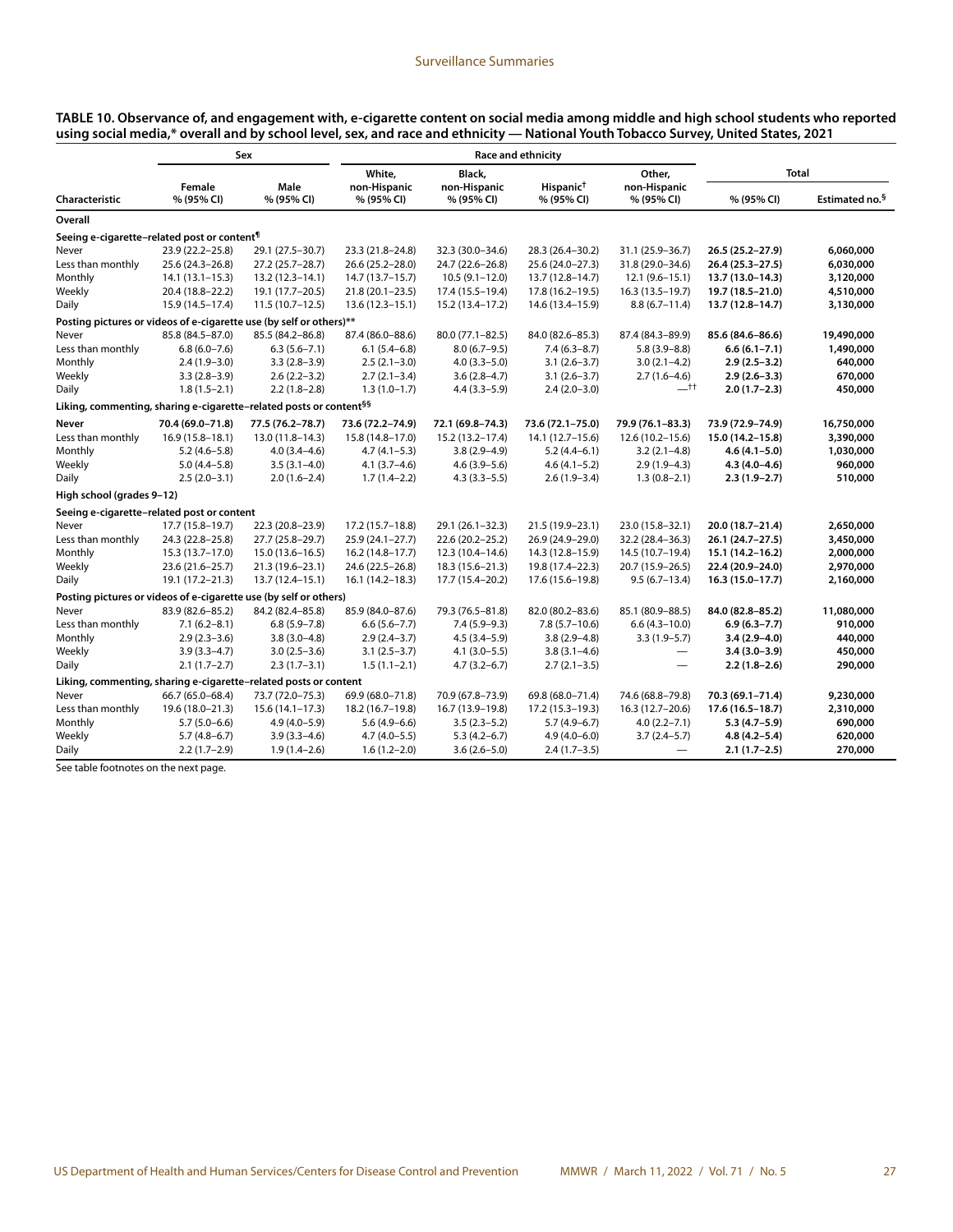| TABLE 10. (Continued) Observance of, and engagement with, e-cigarette content on social media among middle and high school students             |
|-------------------------------------------------------------------------------------------------------------------------------------------------|
| who reported using social media,* overall and by school level, sex, and race and ethnicity — National Youth Tobacco Survey, United States, 2021 |

|                                                                   |                      | Sex                |                            | Race and ethnicity         |                                     |                            |                     |                            |
|-------------------------------------------------------------------|----------------------|--------------------|----------------------------|----------------------------|-------------------------------------|----------------------------|---------------------|----------------------------|
|                                                                   |                      |                    | White,                     | Black,                     |                                     | Other,                     | Total               |                            |
| Characteristic                                                    | Female<br>% (95% CI) | Male<br>% (95% CI) | non-Hispanic<br>% (95% CI) | non-Hispanic<br>% (95% CI) | Hispanic <sup>†</sup><br>% (95% CI) | non-Hispanic<br>% (95% CI) | % (95% CI)          | Estimated no. <sup>§</sup> |
| Middle school (grades 6-8)                                        |                      |                    |                            |                            |                                     |                            |                     |                            |
| Seeing e-cigarette-related post or content                        |                      |                    |                            |                            |                                     |                            |                     |                            |
| Never                                                             | 32.2 (30.2-34.3)     | 39.1 (36.5-41.7)   | 32.8 (30.6-35.2)           | 37.1 (33.7-40.7)           | 36.9 (33.9-39.9)                    | 38.8 (33.4-44.5)           | 35.5 (33.7-37.3)    | 3,390,000                  |
| Less than monthly                                                 | 27.2 (25.4-29.0)     | $26.3(24.1-28.5)$  | 27.7 (25.7–29.8)           | 27.4 (24.2-30.9)           | 24.0 (21.6-26.5)                    | $31.3(27.3 - 35.7)$        | 26.7 (25.3-28.2)    | 2,550,000                  |
| Monthly                                                           | $12.6(11.1-14.3)$    | $10.5(9.3 - 11.8)$ | $12.3(10.8-13.9)$          | $7.8(5.9 - 10.3)$          | 13.0 (10.9-15.5)                    | $9.7(7.2 - 12.9)$          | $11.6(10.6 - 12.7)$ | 1,100,000                  |
| Weekly                                                            | $16.4(14.8-18.1)$    | 15.8 (14.0-17.7)   | 17.5 (15.7–19.4)           | 16.1 (13.9–18.6)           | $15.2(13.1 - 17.7)$                 | $12.1(9.5-15.2)$           | 16.1 (14.8-17.5)    | 1,530,000                  |
| Daily                                                             | $11.6(10.1 - 13.3)$  | $8.4(7.1-9.8)$     | $9.7(8.2 - 11.5)$          | $11.6(9.2 - 14.4)$         | $10.9(9.3 - 12.8)$                  | $8.1(5.5 - 11.8)$          | $10.1(9.0-11.3)$    | 960,000                    |
| Posting pictures or videos of e-cigarette use (by self or others) |                      |                    |                            |                            |                                     |                            |                     |                            |
| Never                                                             | 88.4 (86.3-90.3)     | 87.6 (85.8-89.2)   | 89.7 (88.0-91.2)           | 81.3 (75.8-85.7)           | 86.7 (84.3-88.8)                    | 89.6 (86.2-92.2)           | 88.0 (86.3-89.4)    | 8,370,000                  |
| Less than monthly                                                 | $6.2(5.1 - 7.6)$     | $5.6(4.8-6.6)$     | $5.3(4.3-6.5)$             | $8.4(6.5 - 10.8)$          | $6.9(5.5 - 8.5)$                    |                            | $6.0(5.2 - 6.9)$    | 570,000                    |
| Monthly                                                           | $1.7(1.2 - 2.4)$     | $2.6(2.1-3.2)$     | $1.8(1.4-2.4)$             | $3.4(2.2 - 5.2)$           | $2.2(1.5-3.3)$                      | $2.7(1.9-3.8)$             | $2.1(1.8-2.6)$      | 200,000                    |
| Weekly                                                            | $2.4(1.6-3.4)$       | $2.1(1.5-3.1)$     | $2.1(1.3-3.4)$             | $2.9(1.8-4.7)$             | $2.2(1.4-3.7)$                      |                            | $2.2(1.6-3.0)$      | 210,000                    |
| Daily                                                             | $1.3(0.9-1.9)$       | $2.0(1.4-2.9)$     | $1.0(0.6-1.7)$             | $4.0(2.3-6.9)$             | $1.9(1.3-2.9)$                      | —                          | $1.7(1.2-2.2)$      | 150,000                    |
| Liking, commenting, sharing e-cigarette-related posts or content  |                      |                    |                            |                            |                                     |                            |                     |                            |
| Never                                                             | 75.2 (72.9-77.4)     | 83.0 (81.1-84.7)   | 79.3 (77.4-81.1)           | 73.7 (70.1-77.0)           | 78.4 (75.6-80.9)                    | 85.0 (81.0-88.2)           | 79.0 (77.3-80.5)    | 7,480,000                  |
| Less than monthly                                                 | 13.3 (11.9-15.0)     | $9.3(8.0-10.7)$    | $12.2(11.0-13.6)$          | $13.0(11.2 - 15.0)$        | $10.1 (8.3 - 12.4)$                 | $9.2(6.8 - 12.4)$          | 11.4 (10.4-12.4)    | 1,070,000                  |
| Monthly                                                           | $4.4(3.6-5.3)$       | $2.7(2.2 - 3.4)$   | $3.2(2.6-3.9)$             | $4.3(3.2 - 5.7)$           | $4.5(3.4-6.0)$                      | $2.5(1.5-4.1)$             | $3.6(3.0-4.2)$      | 330,000                    |
| Weekly                                                            | $4.2(3.4-5.1)$       | $3.0(2.3 - 3.8)$   | $3.3(2.7-4.1)$             | $3.7(2.6-5.2)$             | $4.2(3.4-5.3)$                      |                            | $3.6(3.1 - 4.1)$    | 330,000                    |
| Daily                                                             | $2.9(2.1-3.8)$       | $2.0(1.4-2.9)$     | $2.0(1.4-2.8)$             | $5.3(3.3-8.5)$             | $2.7(1.9-4.0)$                      |                            | $2.5(2.0-3.2)$      | 230,000                    |

**Abbreviation:** e-cigarettes = electronic cigarettes.

\* All respondents were asked, "How often do you use social media?" Response options included "never/I don't use social media"; "less than one time per week"; "about one time per week"; "a few times per week"; "less than 1 hour, daily"; "about 1–2 hours, daily"; "about 3–4 hours, daily"; "4 hours or more, daily." Subsequent questions on observance and engagement with e-cigarette content were assessed among those with non-missing data who reported a response other than "never/I don't use social media" (n = 16,960).

† Hispanic persons could be of any race.

§ Estimated weighted total number of students was rounded down to the nearest 10,000 persons. Overall estimates might not directly total to sums of corresponding subgroup estimates because of rounding or inclusion of students who did not self-report grade level.

¶ Assessed by the question, "When you use social media, how often do you see posts or content (pictures, videos, or text) related to e-cigarettes?"

\*\* Assessed by the question, "When you use social media, how often do you post pictures or videos of yourself or someone else using e-cigarettes?"

†† Data were statistically unreliable because of unweighted denominator <50 or a relative standard error >30%.

§§ Assessed by the question, "When you use social media, how often have you liked, comments, or shared posts or content (pictures, videos, or text) related to e-cigarettes?"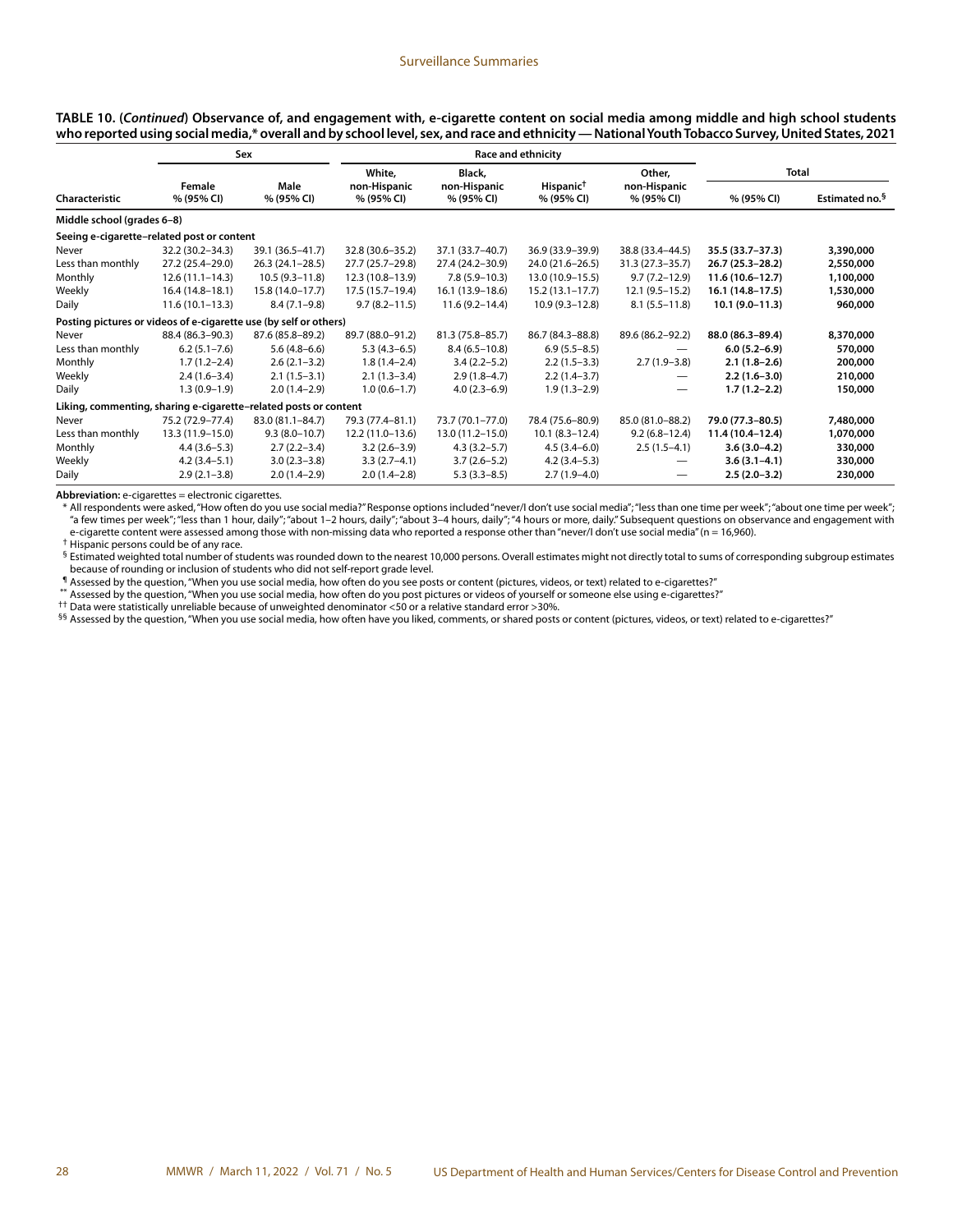| TABLE 11. Urges to use tobacco products and quitting behaviors among middle and high school students who reported current (past 30-day) |  |  |  |
|-----------------------------------------------------------------------------------------------------------------------------------------|--|--|--|
| tobacco product use,* overall and by school level, sex, and race and ethnicity — National Youth Tobacco Survey, United States, 2021     |  |  |  |

|                                  | Past-30-day craving <sup>†</sup> |                                                | Within 30 minutes of waking <sup>§</sup> |                                  | Thinking about quitting <sup>1</sup> |                                  | Past-year quit attempt** |                                  |
|----------------------------------|----------------------------------|------------------------------------------------|------------------------------------------|----------------------------------|--------------------------------------|----------------------------------|--------------------------|----------------------------------|
| Characteristic                   | % (95% CI)                       | <b>Estimated no.</b><br>of users <sup>††</sup> | % (95% CI)                               | <b>Estimated</b><br>no. of users | % (95% CI)                           | <b>Estimated</b><br>no. of users | % (95% CI)               | <b>Estimated</b><br>no. of users |
| Overall                          | 27.2 (24.1-30.5)                 | 620,000                                        | 19.5 (16.9-22.4)                         | 440,000                          | 65.3 (61.7-68.9)                     | 1,320,000                        | $60.2(57.0 - 63.3)$      | 1,200,000                        |
| Sex                              |                                  |                                                |                                          |                                  |                                      |                                  |                          |                                  |
| Male                             | $22.1(18.3 - 26.5)$              | 240,000                                        | 19.8 (16.2-24.0)                         | 220,000                          | $61.8(56.5 - 66.8)$                  | 630,000                          | 57.6 (53.4-61.7)         | 590,000                          |
| Female                           | 32.1 (27.6-37.0)                 | 370,000                                        | 19.4 (15.6-23.8)                         | 220,000                          | 69.4 (64.8-73.6)                     | 680,000                          | 63.0 (58.7-67.1)         | 600,000                          |
| <b>Race and ethnicity</b>        |                                  |                                                |                                          |                                  |                                      |                                  |                          |                                  |
| White, non-Hispanic              | 30.7 (26.7-34.9)                 | 440,000                                        | $21.5(18.6 - 24.7)$                      | 310,000                          | 66.6 (62.0-70.9)                     | 870,000                          | 59.8 (55.9-63.5)         | 770,000                          |
| Black, non-Hispanic              | 19.4 (13.5 - 27.1)               | 40,000                                         | $11.3(6.4 - 19.2)$                       | 20,000                           | 62.0 (52.3-70.8)                     | 130,000                          | 63.0 (53.4-71.6)         | 140,000                          |
| Hispanic <sup>§§</sup>           | $22.0(17.1-27.9)$                | 90,000                                         | 17.1 (11.7–24.4)                         | 70,000                           | 65.6 (58.1-72.4)                     | 240,000                          | 61.3 (52.0-69.8)         | 210,000                          |
| Other, non-Hispanic              | 21.1 (13.0-32.3)                 | 10,000                                         | $-$ 11                                   |                                  | 54.8 (34.4-73.8)                     | 40,000                           | 56.7 (35.9-75.4)         | 40,000                           |
| High school<br>(Grades 9-12)     | 27.1 (23.5-31.0)                 | 500,000                                        | $21.8(18.8 - 25.1)$                      | 400,000                          | 64.9 (60.3-69.1)                     | 1,070,000                        | 58.2 (54.5-61.8)         | 950,000                          |
| Sex                              |                                  |                                                |                                          |                                  |                                      |                                  |                          |                                  |
| Male                             | 23.1 (18.6-28.2)                 | 210,000                                        | 21.7 (17.7-26.4)                         | 200,000                          | $61.8(55.2 - 68.0)$                  | 530,000                          | 55.9 (51.4-60.3)         | 480,000                          |
| Female                           | 31.4 (26.4-36.9)                 | 280,000                                        | 22.1 (17.6-27.3)                         | 200,000                          | 68.7 (63.7-73.3)                     | 540,000                          | $60.7(55.4 - 65.7)$      | 460,000                          |
| Race and ethnicity               |                                  |                                                |                                          |                                  |                                      |                                  |                          |                                  |
| White, non-Hispanic              | $30.6(26.2 - 35.5)$              | 380,000                                        | 22.9 (19.7-26.3)                         | 280,000                          | 66.0 (60.8-70.8)                     | 750,000                          | 59.2 (55.0-63.2)         | 670,000                          |
| Black, non-Hispanic              | 20.0 (13.0-29.5)                 | 30,000                                         | $14.1 (8.0 - 23.6)$                      | 20,000                           | 59.6 (48.5-69.8)                     | 100,000                          | 57.4 (46.4-67.8)         | 90,000                           |
| Hispanic                         | $17.7(11.8-25.7)$                | 50,000                                         | 20.4 (12.9-30.7)                         | 50,000                           | 65.4 (55.0-74.5)                     | 160,000                          | 57.6 (45.1-69.1)         | 130,000                          |
| Other, non-Hispanic              |                                  |                                                |                                          |                                  |                                      |                                  |                          |                                  |
| Middle school<br>(grades $6-8$ ) | 28.1 (22.6-34.3)                 | 120,000                                        | $9.4(6.5 - 13.4)$                        | 30,000                           | 67.6 (60.2-74.3)                     | 240,000                          | 68.4 (63.1-73.2)         | 240,000                          |
| Sex                              |                                  |                                                |                                          |                                  |                                      |                                  |                          |                                  |
| Male                             | $17.7(12.2 - 25.0)$              | 30,000                                         | $10.3(6.2 - 16.7)$                       | 10,000                           | $62.5(52.6 - 71.4)$                  | 100,000                          | 65.8 (57.3-73.4)         | 100,000                          |
| Female                           | 35.6 (26.9-45.3)                 | 80,000                                         | $8.8(5.1 - 14.5)$                        | 20,000                           | 71.6 (61.7-79.8)                     | 130,000                          | 71.6 (63.5 - 78.5)       | 130,000                          |
| <b>Race and ethnicity</b>        |                                  |                                                |                                          |                                  |                                      |                                  |                          |                                  |
| White, non-Hispanic              | 31.4 (23.2-40.9)                 | 50,000                                         | $12.9(8.3 - 19.7)$                       | 20,000                           | 70.2 (62.2-77.1)                     | 110,000                          | 63.3 (55.3-70.6)         | 100,000                          |
| Black, non-Hispanic              |                                  |                                                |                                          |                                  | 71.1 (50.4-85.6)                     | 30,000                           | 81.9 (69.8-89.8)         | 40,000                           |
| Hispanic                         | 32.1 (22.7-43.3)                 | 40,000                                         |                                          |                                  | 67.1 (52.6–78.9)                     | 70,000                           | 67.7 (53.5–79.3)         | 70,000                           |
| Other, non-Hispanic              |                                  |                                                |                                          |                                  |                                      |                                  |                          |                                  |

**Abbreviation:** e-cigarettes = electronic cigarettes.

\* Any current tobacco product use was defined as use of any tobacco product (e-cigarettes, cigarettes, cigars [cigars, cigarillos, or little cigars], smokeless tobacco [chewing tobacco, snuff or dip; snus; or dissolvable tobacco products], hookahs, pipe tobacco, heated tobacco products, nicotine pouches, or bidis [small brown cigarettes wrapped in a leaf]) on ≥1 day during the past 30 days.

† Assessed by the question, "During the past 30 days, have you had a strong craving or felt like you really needed to use a tobacco product of any kind?" The response options were "yes" or "no."

§ Assessed by the question, "How soon after you wake up do you want to use a tobacco product?" Response options were dichotomized as within 30 minutes ("within 5 minutes" or "from 6 to 30 minutes") or not within 30 minutes ("from more than 30 minutes to 1 hour"; "after >1 hour but <24 hours"; "I rarely want to use tobacco products"; or "I do not want to use tobacco products").

¶ Assessed by the question, "Are you seriously thinking about quitting the use of all tobacco products?" Response options were dichotomized as yes ("yes, during the next 30 days"; "yes, during the next 6 months"; "yes, during the next 12 months"; or "yes, but not during the next 12 months") or no ("no, I am not thinking about quitting the use of all tobacco products").

\*\* Assessed by the question, "During the past 12 months, how many times have you stopped using all tobacco products for one day or longer because you were trying to quit all tobacco products for good?" Response options were dichotomized as yes ("1 time," "2 times," "3 to 5 times," "6 to 9 times," or "10 or more times") or no ("no, I did not try to quit all tobacco products during the past 12 months").

†† Estimated weighted total numbers of users were rounded down to the nearest 10,000 persons. Overall estimates might not directly total to sums of corresponding subgroup estimates because of rounding or inclusion of students who did not self-report sex, race and ethnicity, or grade level.

§§ Hispanic persons could be of any race.

¶¶ Data were statistically unreliable because of unweighted denominator <50 or a relative standard error >30%.